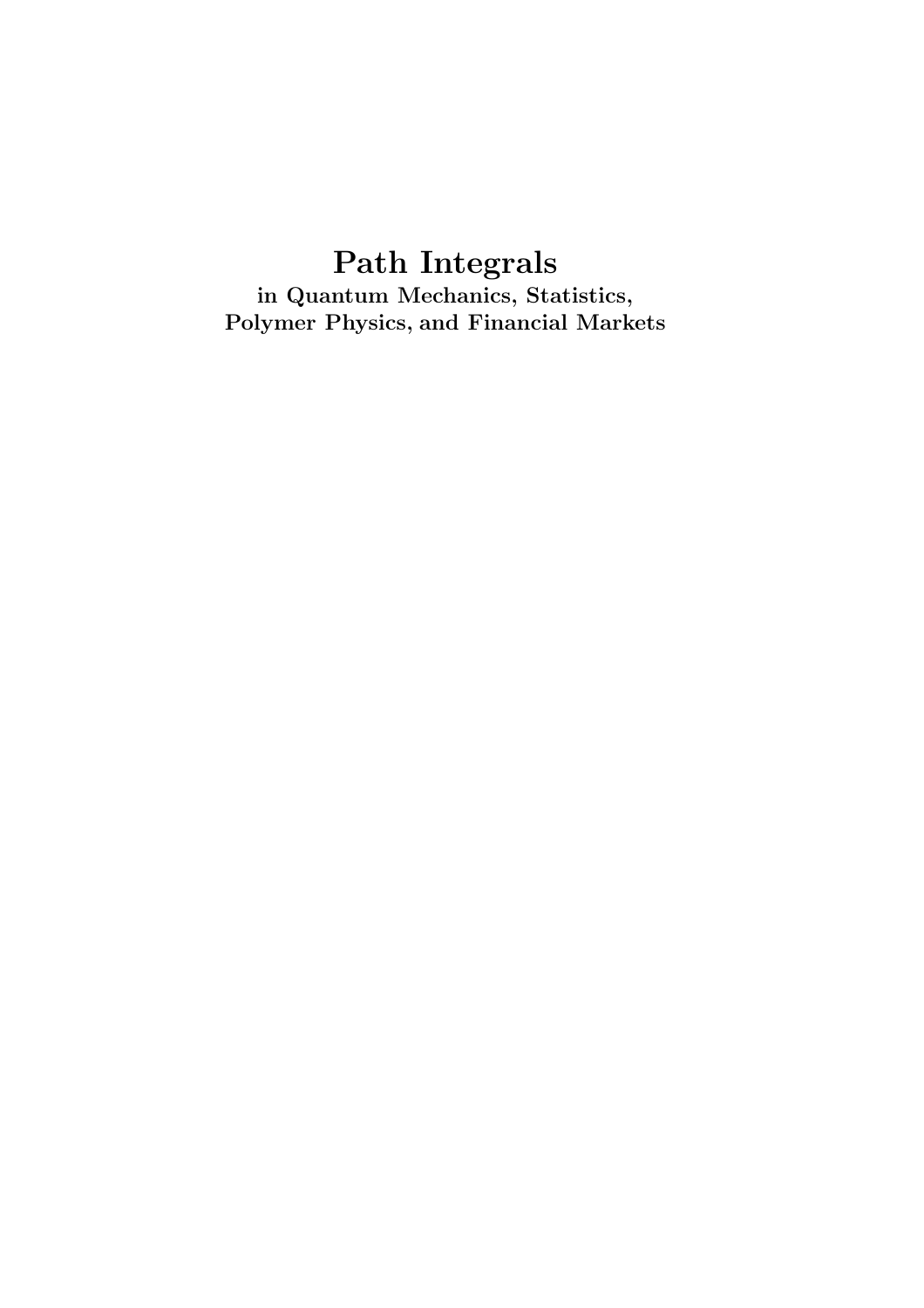# Path Integrals in Quantum Mechanics, Statistics, Polymer Physics, and Financial Markets

#### Hagen Kleinert

Professor of Physics Freie Universität Berlin, Germany ICRANet Pescara, Italy, and Nice, France

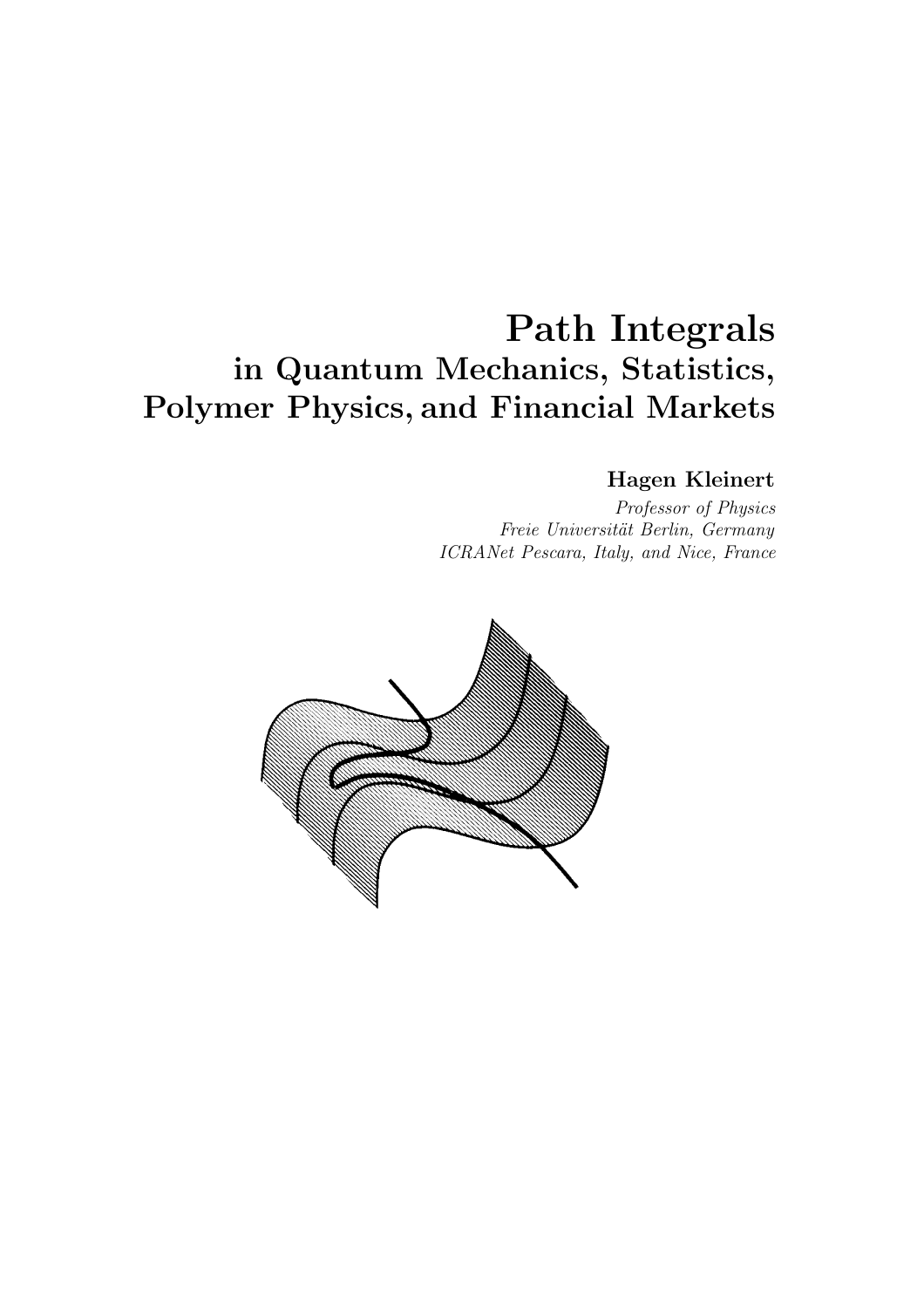To Annemarie and Hagen II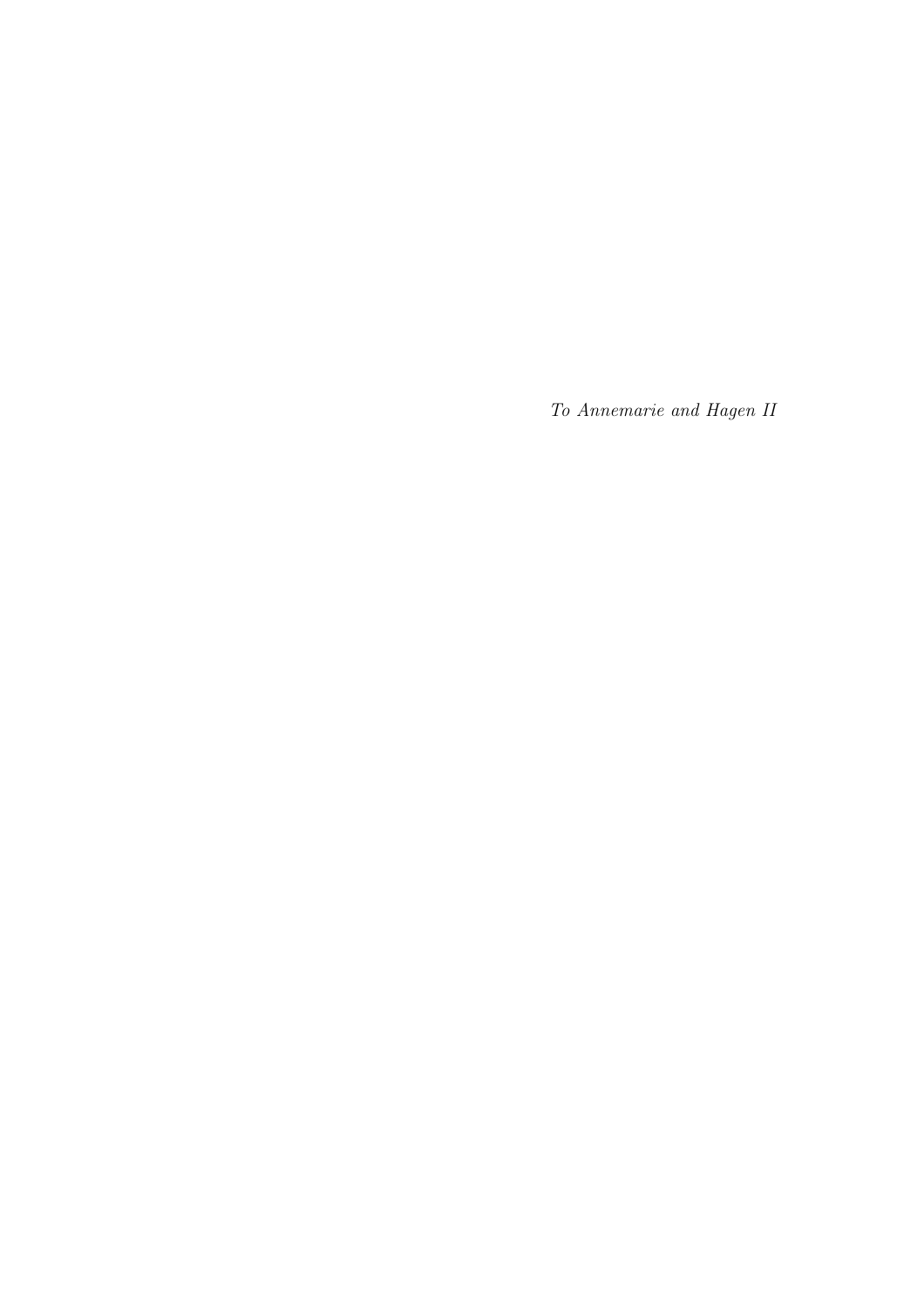Nature alone knows what she wants. **GOETHE** 

#### Preface to the Fifth Edition

The paperback version of the fourth edition of this book was sold out in Fall 2008. This gave me a chance to revise it at many places. In particular, I improved considerably Chapter 20 on financial markets and removed some technical sections of Chapter 5.

Among the many people who spotted printing errors and suggested changes of various text passages are Dr. A. Pelster, Dr. A. Redondo, and especially Dr. Annemarie Kleinert.

H. Kleinert Berlin, January 2009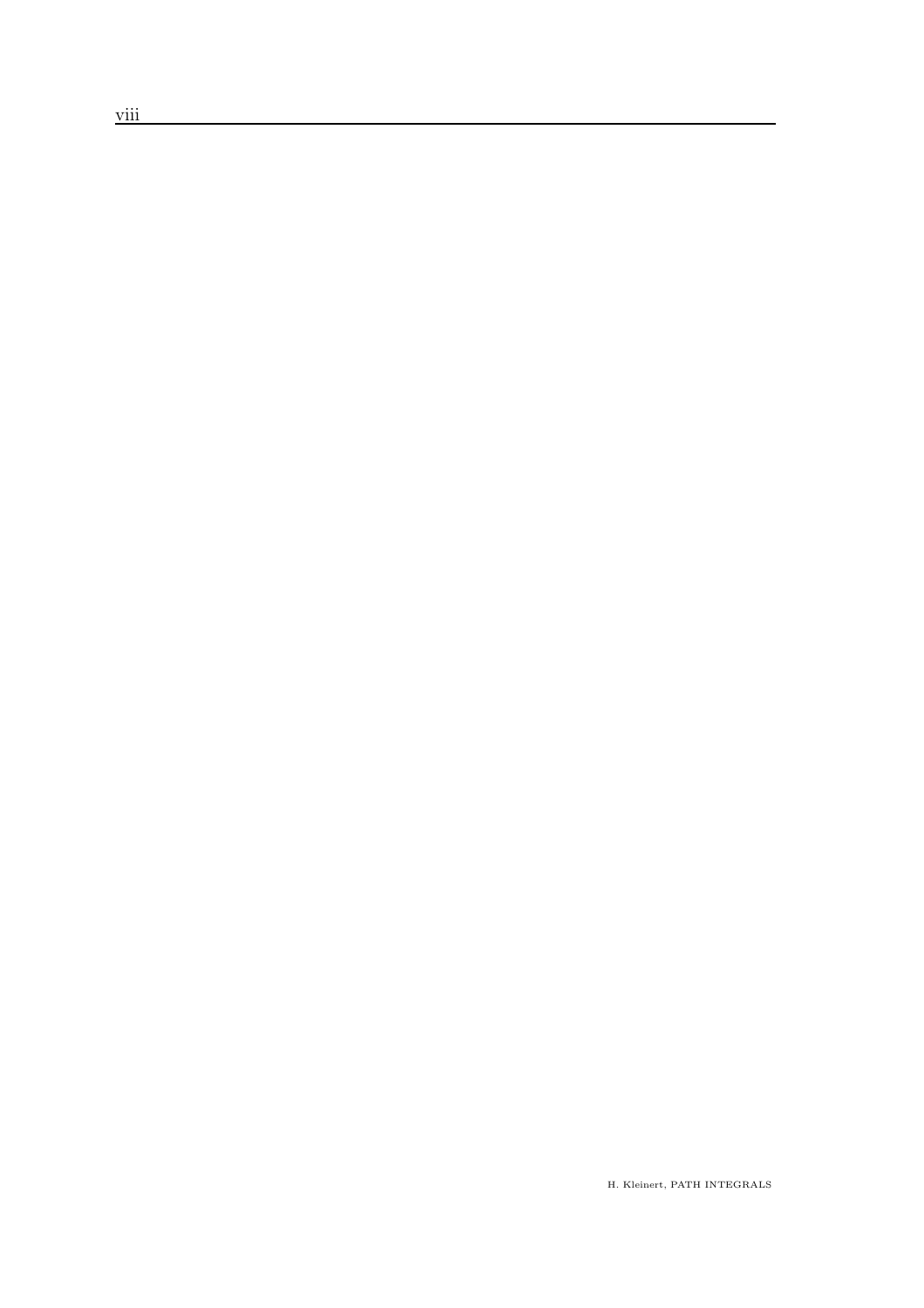Nature alone knows what she wants. **GOETHE** 

#### Preface to Fourth Edition

The third edition of this book appeared in 2004 and was reprinted in the same year without improvements. The present fourth edition contains several extensions. Chapter 4 includes now semiclassical expansions of higher order. Chapter 8 offers an additional path integral formulation of spinning particles whose action contains a vector field and a Wess-Zumino term. From this, the Landau-Lifshitz equation for spin precession is derived which governs the behavior of quantum spin liquids. The path integral demonstrates that fermions can be described by Bose fields—the basis of Skyrmion theories. A further new section introduces the Berry phase, a useful tool to explain many interesting physical phenomena. Chapter 10 gives more details on magnetic monopoles and multivalued fields. Another feature is new in this edition: sections of a more technical nature are printed in smaller font size. They can well be omitted in a first reading of the book.

Among the many people who spotted printing errors and helped me improve various text passages are Dr. A. Chervyakov, Dr. A. Pelster, Dr. F. Nogueira, Dr. M. Weyrauch, Dr. H. Baur, Dr. T. Iguchi, V. Bezerra, D. Jahn, S. Overesch, and especially Dr. Annemarie Kleinert.

H. Kleinert Berlin, June 2006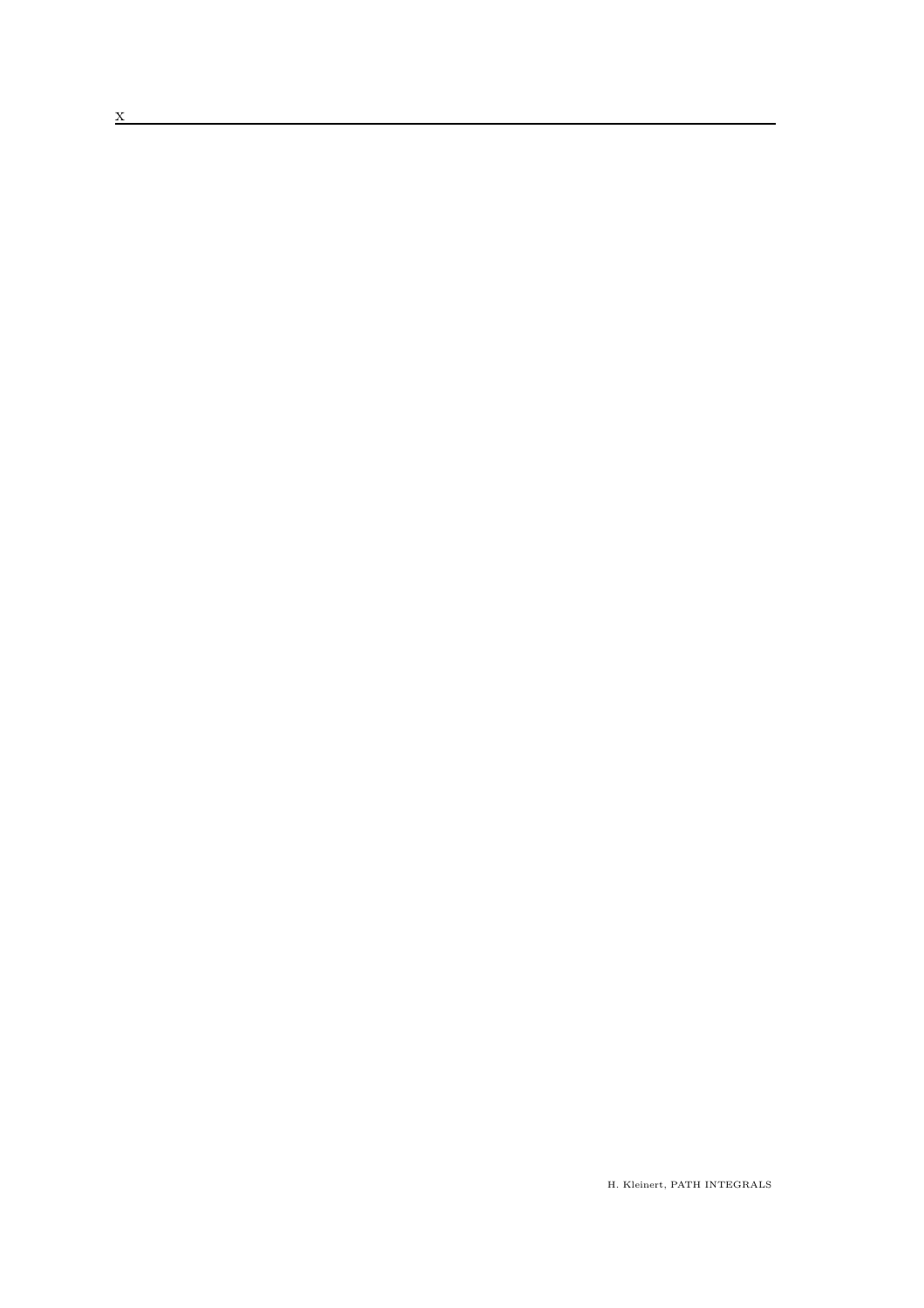#### Preface to Third Edition

This third edition of the book improves and extends considerably the second edition of 1995:

- Chapter 2 now contains a path integral representation of the scattering amplitude and new methods of calculating functional determinants for timedependent second-order differential operators. Most importantly, it introduces the quantum field-theoretic definition of path integrals, based on perturbation expansions around the trivial harmonic theory.
- Chapter 3 presents more exactly solvable path integrals than in the previous editions. It also extends the Bender-Wu recursion relations for calculating perturbation expansions to more general types of potentials.
- Chapter 4 discusses now in detail the quasiclassical approximation to the scattering amplitude and Thomas-Fermi approximation to atoms.
- Chapter 5 proves the convergence of variational perturbation theory. It also discusses atoms in strong magnetic fields and the polaron problem.
- Chapter 6 shows how to obtain the spectrum of systems with infinitely high walls from perturbation expansions.
- Chapter 7 offers a many-path treatment of Bose-Einstein condensation and degenerate Fermi gases.
- Chapter 10 develops the quantum theory of a particle in curved space, treated before only in the time-sliced formalism, to perturbatively defined path integrals. Their reparametrization invariance imposes severe constraints upon integrals over products of distributions. We derive unique rules for evaluating these integrals, thus extending the linear space of distributions to a semigroup.
- Chapter 15 offers a closed expression for the end-to-end distribution of stiff polymers valid for all persistence lengths.
- Chapter 18 derives the operator Langevin equation and the Fokker-Planck equation from the forward–backward path integral. The derivation in the literature was incomplete, and the gap was closed only recently by an elegant calculation of the Jacobian functional determinant of a second-order differential operator with dissipation.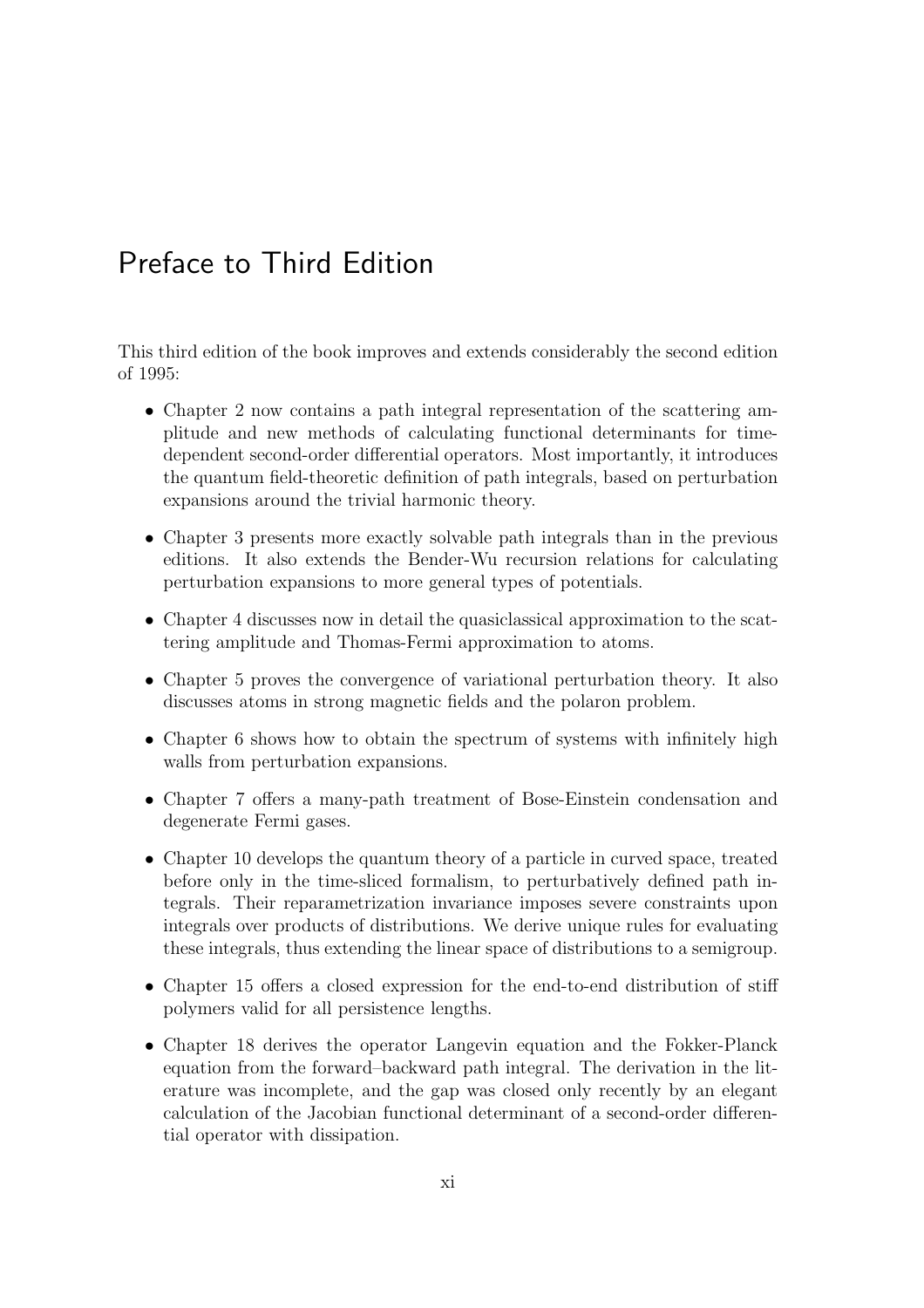• Chapter 20 is completely new. It introduces the reader into the applications of path integrals to the fascinating new field of econophysics.

For a few years, the third edition has been freely available on the internet, and several readers have sent useful comments, for instance E. Babaev, H. Baur, B. Budnyj, Chen Li-ming, A.A. Drăgulescu, K. Glaum, I. Grigorenko, T.S. Hatamian, P. Hollister, P. Jizba, B. Kastening, M. Krämer, W.-F. Lu, S. Mukhin, A. Pelster, M.B. Pinto, C. Schubert, S. Schmidt, R. Scalettar, C. Tangui, and M. van Vugt. Reported errors are corrected in the internet edition.

When writing the new part of Chapter 2 on the path integral representation of the scattering amplitude I profited from discussions with R. Rosenfelder. In the new parts of Chapter 5 on polarons, many useful comments came from J.T. Devreese, F.M. Peeters, and F. Brosens. In the new Chapter 20, I profited from discussions with F. Nogueira, A.A. Drăgulescu, E. Eberlein, J. Kallsen, M. Schweizer, P. Bank, M. Tenney, and E.C. Chang.

As in all my books, many printing errors were detected by my secretary S. Endrias and many improvements are due to my wife Annemarie without whose permanent encouragement this book would never have been finished.

H. Kleinert Berlin, August 2003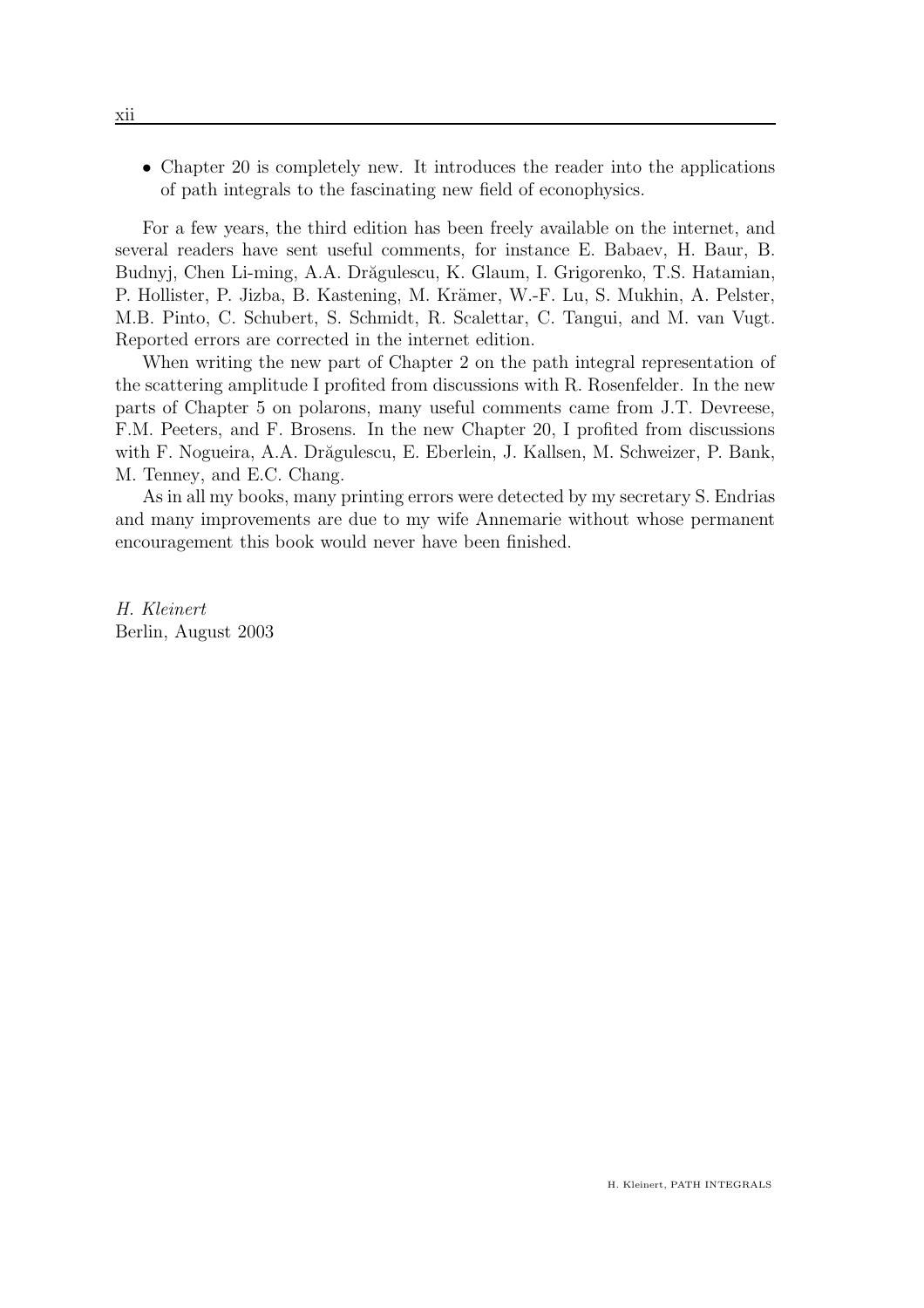### Preface to Second Edition

Since this book first appeared three years ago, a number of important developments have taken place calling for various extensions to the text.

Chapter 4 now contains a discussion of the features of the semiclassical quantization which are relevant for multidimensional chaotic systems.

Chapter 3 derives perturbation expansions in terms of Feynman graphs, whose use is customary in quantum field theory. Correspondence is established with Rayleigh-Schrödinger perturbation theory. Graphical expansions are used in Chapter 5 to extend the Feynman-Kleinert variational approach into a systematic variational perturbation theory. Analytically inaccessible path integrals can now be evaluated with arbitrary accuracy. In contrast to ordinary perturbation expansions which always diverge, the new expansions are convergent for all coupling strengths, including the strong-coupling limit.

Chapter 10 contains now a new action principle which is necessary to derive the correct classical equations of motion in spaces with curvature and a certain class of torsion (gradient torsion).

Chapter 19 is new. It deals with relativistic path integrals, which were previously discussed only briefly in two sections at the end of Chapter 15. As an application, the path integral of the relativistic hydrogen atom is solved.

Chapter 16 is extended by a theory of particles with fractional statistics (anyons), from which I develop a theory of polymer entanglement. For this I introduce nonabelian Chern-Simons fields and show their relationship with various knot polynomials (Jones, HOMFLY). The successful explanation of the fractional quantum Hall effect by anyon theory is discussed  $-$  also the failure to explain high-temperature superconductivity via a Chern-Simons interaction.

Chapter 17 offers a novel variational approach to tunneling amplitudes. It extends the semiclassical range of validity from high to low barriers. As an application, I increase the range of validity of the currently used large-order perturbation theory far into the regime of low orders. This suggests a possibility of greatly improving existing resummation procedures for divergent perturbation series of quantum field theories.

The Index now also contains the names of authors cited in the text. This may help the reader searching for topics associated with these names. Due to their great number, it was impossible to cite all the authors who have made important contributions. I apologize to all those who vainly search for their names.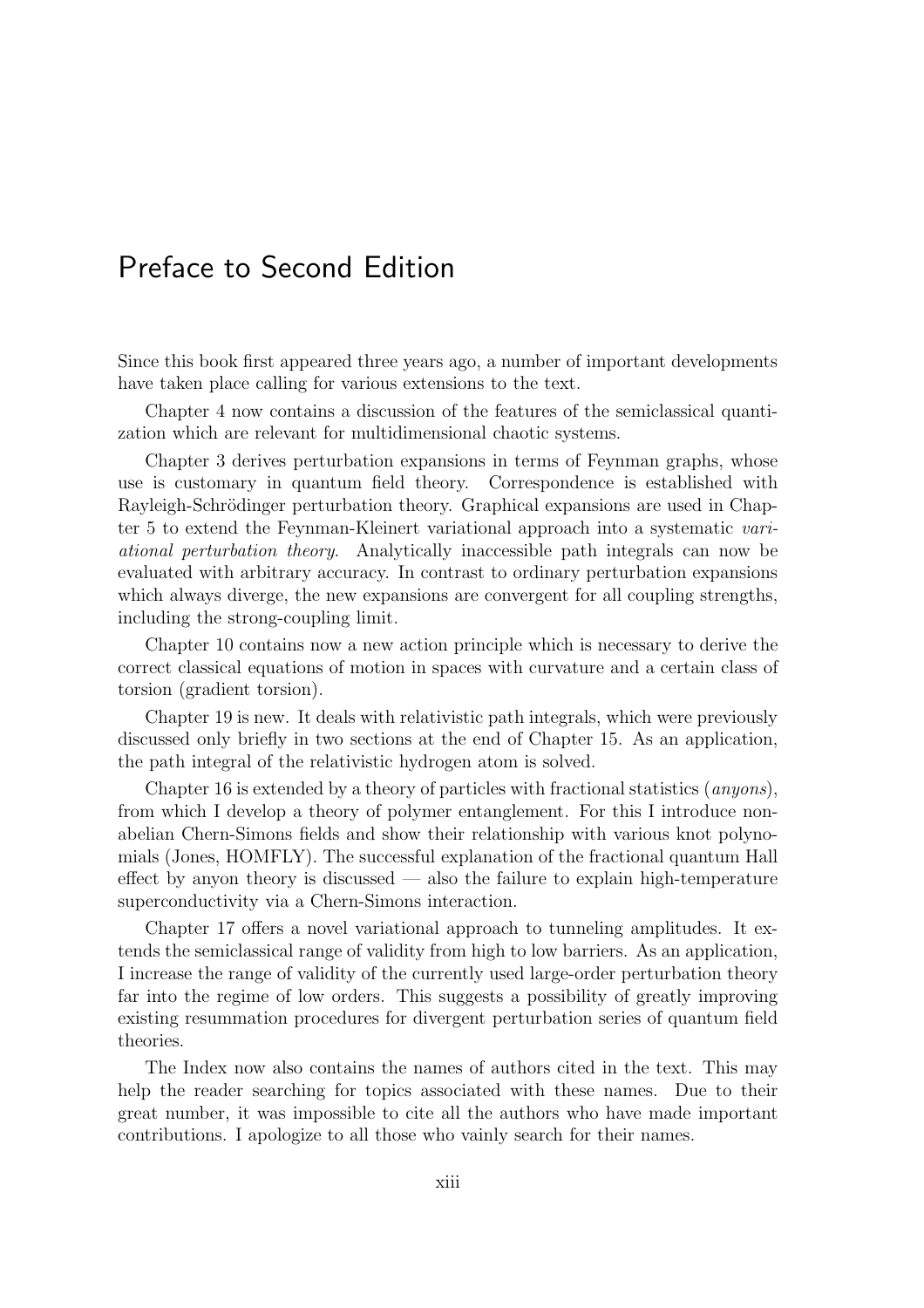In writing the new sections in Chapters 4 and 16, discussions with Dr. D. Wintgen and, in particular, Dr. A. Schakel have been extremely useful. I also thank Professors G. Gerlich, P. Hänggi, H. Grabert, M. Roncadelli, as well as Dr. A. Pelster, and Mr. R. Karrlein for many relevant comments. Printing errors were corrected by my secretary Ms. S. Endrias and by my editor Ms. Lim Feng Nee of World Scientific.

Many improvements are due to my wife Annemarie.

H. Kleinert Berlin, December 1994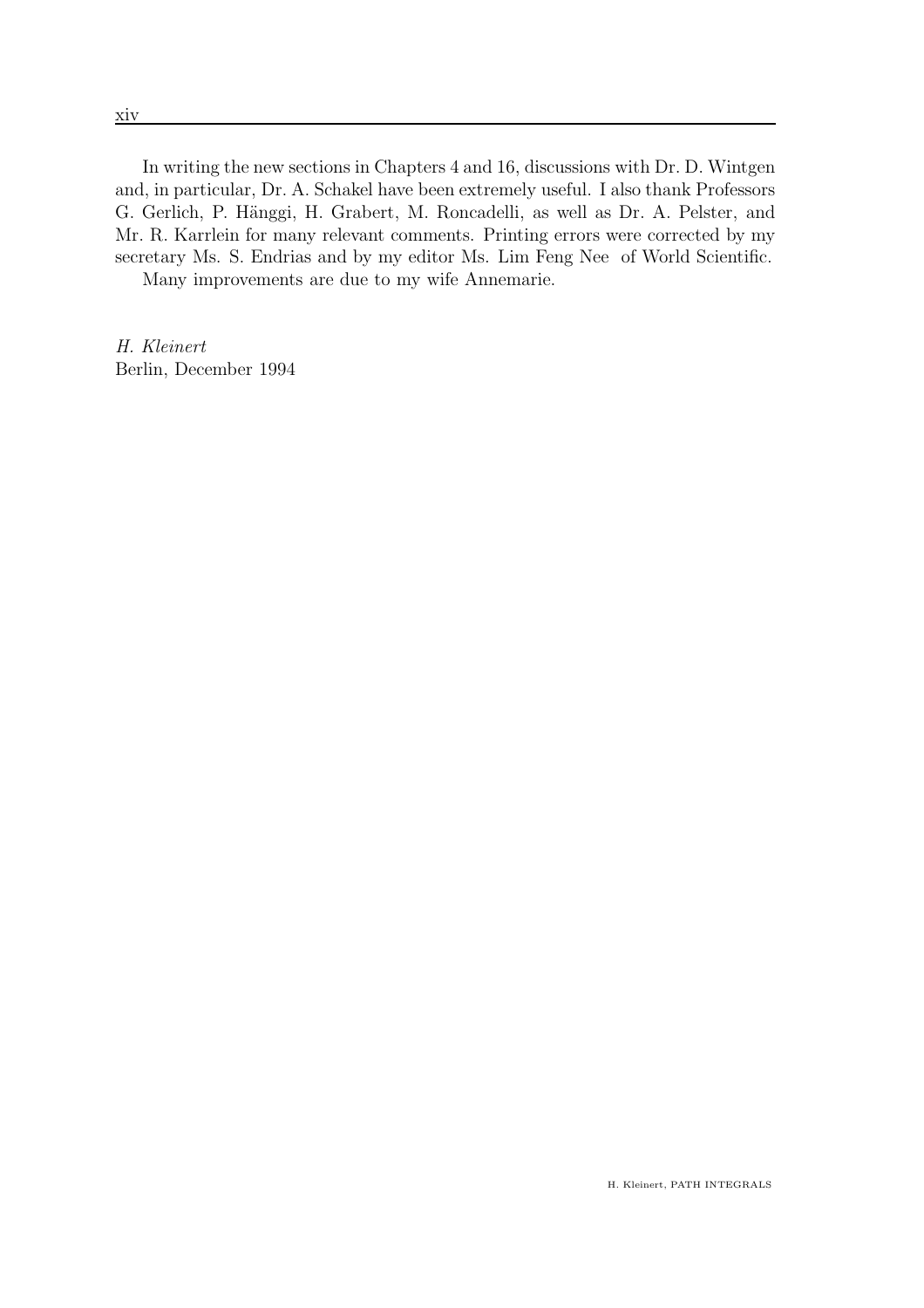#### Preface to First Edition

These are extended lecture notes of a course on path integrals which I delivered at the Freie Universität Berlin during winter 1989/1990. My interest in this subject dates back to 1972 when the late R. P. Feynman drew my attention to the unsolved path integral of the hydrogen atom. I was then spending my sabbatical year at Caltech, where Feynman told me during a discussion how embarrassed he was, not being able to solve the path integral of this most fundamental quantum system. In fact, this had made him quit teaching this subject in his course on quantum mechanics as he had initially done.<sup>1</sup> Feynman challenged me: "Kleinert, you figured out all that grouptheoretic stuff of the hydrogen atom, why don't you solve the path integral!" He was referring to my 1967 Ph.D. thesis<sup>2</sup> where I had demonstrated that all dynamical questions on the hydrogen atom could be answered using only operations within a dynamical group  $O(4, 2)$ . Indeed, in that work, the four-dimensional oscillator played a crucial role and the missing steps to the solution of the path integral were later found to be very few. After returning to Berlin, I forgot about the problem since I was busy applying path integrals in another context, developing a field-theoretic passage from quark theories to a collective field theory of hadrons. <sup>3</sup> Later, I carried these techniques over into condensed matter (superconductors, superfluid <sup>3</sup>He) and nuclear physics. Path integrals have made it possible to build a unified field theory of collective phenomena in quite different physical systems.<sup>4</sup>

The hydrogen problem came up again in 1978 as I was teaching a course on quantum mechanics. To explain the concept of quantum fluctuations, I gave an introduction to path integrals. At the same time, a postdoc from Turkey, I. H. Duru, joined my group as a Humboldt fellow. Since he was familiar with quantum mechanics, I suggested that we should try solving the path integral of the hydrogen atom. He quickly acquired the basic techniques, and soon we found the most important ingredient to the solution: The transformation of time in the path integral to a new path-dependent pseudotime, combined with a transformation of the coordinates to

<sup>&</sup>lt;sup>1</sup>Quoting from the preface of the textbook by R.P. Feynman and A.R. Hibbs, *Quantum Me*chanics and Path Integrals, McGraw-Hill, New York, 1965: "Over the succeeding years, ... Dr. Feynman's approach to teaching the subject of quantum mechanics evolved somewhat away from the initial path integral approach."

<sup>&</sup>lt;sup>2</sup>H. Kleinert, Fortschr. Phys.  $6, 1, (1968)$ , and *Group Dynamics of the Hydrogen Atom*, Lectures presented at the 1967 Boulder Summer School, published in Lectures in Theoretical Physics, Vol. X B, pp. 427–482, ed. by A.O. Barut and W.E. Brittin, Gordon and Breach, New York, 1968.

<sup>&</sup>lt;sup>3</sup>See my 1976 Erice lectures, *Hadronization of Quark Theories*, published in *Understanding the* Fundamental Constituents of Matter, Plenum press, New York, 1978, p. 289, ed. by A. Zichichi.

<sup>&</sup>lt;sup>4</sup>H. Kleinert, Phys. Lett. B  $69, 9$  (1977); Fortschr. Phys.  $26, 565$  (1978);  $30, 187, 351$  (1982).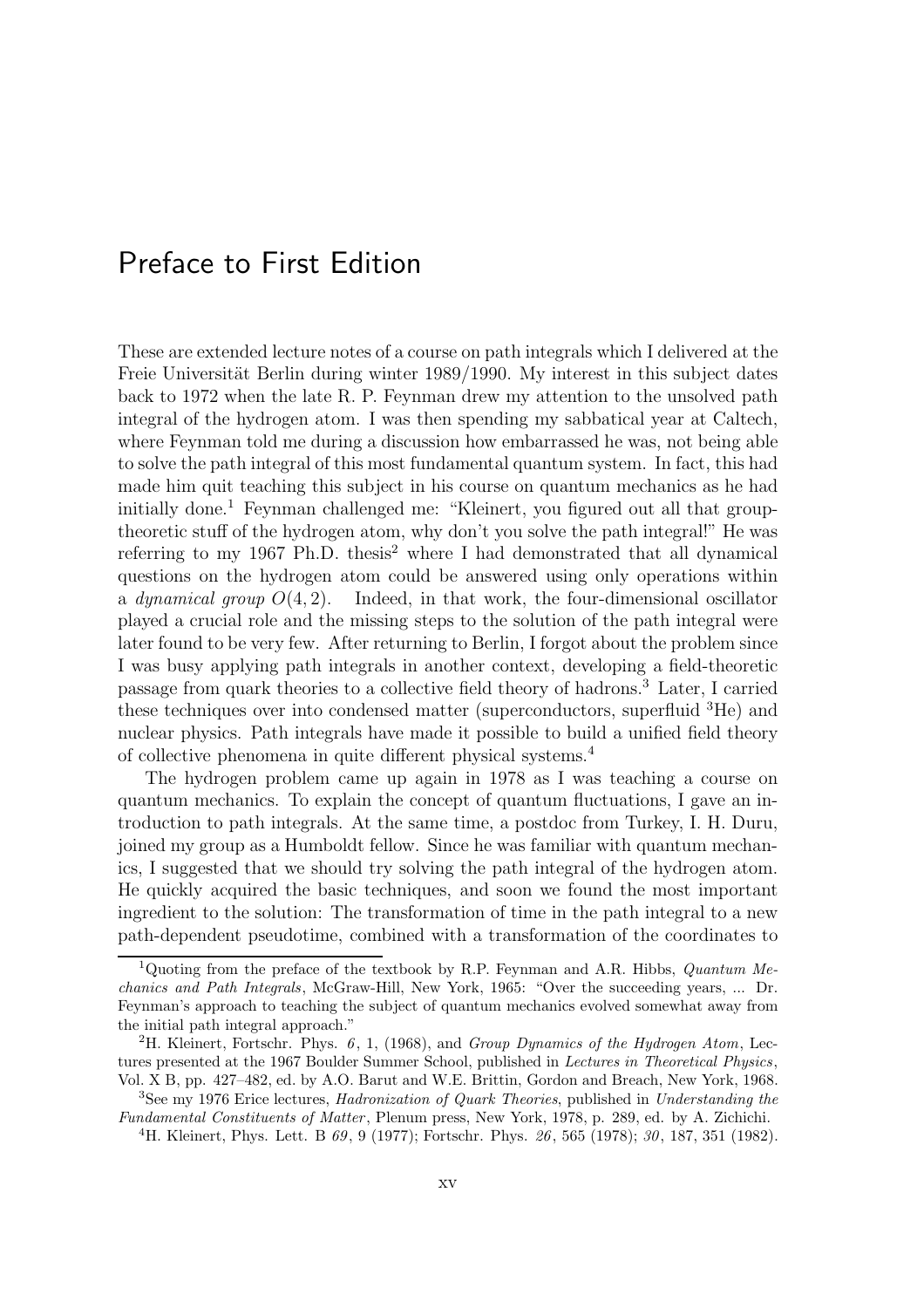"square root coordinates" (to be explained in Chapters 13 and 14). <sup>5</sup> These transformations led to the correct result, however, only due to good fortune. In fact, our procedure was immediately criticized for its sloppy treatment of the time slicing.<sup>6</sup> A proper treatment could, in principle, have rendered unwanted extra terms which our treatment would have missed. Other authors went through the detailed timeslicing procedure, $\frac{7}{1}$  but the correct result emerged only by transforming the measure of path integration inconsistently. When I calculated the extra terms according to the standard rules I found them to be zero only in two space dimensions.<sup>8</sup> The same treatment in three dimensions gave nonzero "corrections" which spoiled the beautiful result, leaving me puzzled.

Only recently I happened to locate the place where the three-dimensional treatment went wrong. I had just finished a book on the use of gauge fields in condensed matter physics.<sup>9</sup> The second volume deals with ensembles of defects which are defined and classified by means of operational cutting and pasting procedures on an ideal crystal. Mathematically, these procedures correspond to nonholonomic mappings. Geometrically, they lead from a flat space to a space with curvature and torsion. While proofreading that book, I realized that the transformation by which the path integral of the hydrogen atom is solved also produces a certain type of torsion (gradient torsion). Moreover, this happens only in three dimensions. In two dimensions, where the time-sliced path integral had been solved without problems, torsion is absent. Thus I realized that the transformation of the time-sliced measure had a hitherto unknown sensitivity to torsion.

It was therefore essential to find a correct path integral for a particle in a space with curvature and gradient torsion. This was a nontrivial task since the literature was ambiguous already for a purely curved space, offering several prescriptions to choose from. The corresponding equivalent Schrödinger equations differ by multiples of the curvature scalar.<sup>10</sup> The ambiguities are path integral analogs of the so-called operator-ordering problem in quantum mechanics. When trying to apply the existing prescriptions to spaces with torsion, I always ran into a disaster, some even yielding noncovariant answers. So, something had to be wrong with all of them. Guided by the idea that in spaces with constant curvature the path integral should produce the same result as an operator quantum mechanics based on a quantization of angular momenta, I was eventually able to find a consistent quantum equivalence principle

<sup>&</sup>lt;sup>5</sup>I.H. Duru and H. Kleinert, Phys. Lett. B  $84$ , 30 (1979), Fortschr. Phys.  $30$ , 401 (1982).

 ${}^{6}$ G.A. Ringwood and J.T. Devreese, J. Math. Phys.  $21$ , 1390 (1980).

<sup>&</sup>lt;sup>7</sup>R. Ho and A. Inomata, Phys. Rev. Lett.  $48$ , 231 (1982); A. Inomata, Phys. Lett. A 87, 387 (1981).

<sup>8</sup>H. Kleinert, Phys. Lett. B 189, 187 (1987); contains also a criticism of Ref. 7.

<sup>&</sup>lt;sup>9</sup>H. Kleinert, *Gauge Fields in Condensed Matter*, World Scientific, Singapore, 1989, Vol. I, pp. 1–744, Superflow and Vortex Lines, and Vol. II, pp. 745–1456, Stresses and Defects.

<sup>10</sup>B.S. DeWitt, Rev. Mod. Phys. 29, 377 (1957); K.S. Cheng, J. Math. Phys. 13, 1723 (1972), H. Kamo and T. Kawai, Prog. Theor. Phys. 50, 680, (1973); T. Kawai, Found. Phys. 5, 143 (1975), H. Dekker, Physica A 103, 586 (1980), G.M. Gavazzi, Nuovo Cimento 101A, 241 (1981); M.S. Marinov, Physics Reports 60, 1 (1980).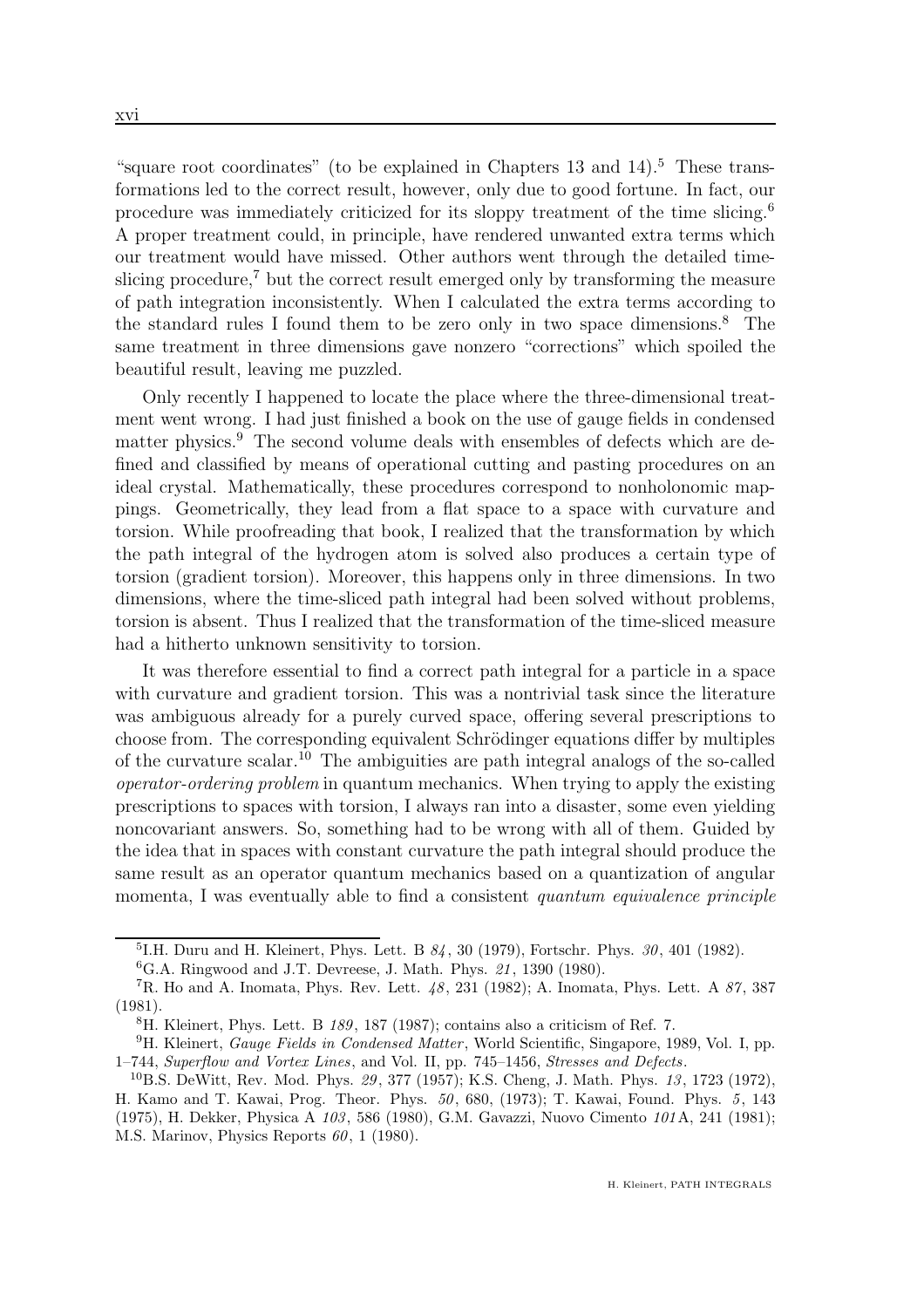for path integrals in spaces with curvature and gradient torsion, $^{11}$  thus offering also a unique solution to the operator-ordering problem. This was the key to the leftover problem in the Coulomb path integral in three dimensions — the proof of the absence of the extra time slicing contributions presented in Chapter 13.

Chapter 14 solves a variety of one-dimensional systems by the new techniques.

Special emphasis is given in Chapter 8 to instability (path collapse) problems in the Euclidean version of Feynman's time-sliced path integral. These arise for actions containing bottomless potentials. A general stabilization procedure is developed in Chapter 12. It must be applied whenever centrifugal barriers, angular barriers, or Coulomb potentials are present.<sup>12</sup>

Another project suggested to me by Feynman, the improvement of a variational approach to path integrals explained in his book on statistical mechanics<sup>13</sup>, found a faster solution. We started work during my sabbatical stay at the University of California at Santa Barbara in 1982. After a few meetings and discussions, the problem was solved and the preprint drafted. Unfortunately, Feynman's illness prevented him from reading the final proof of the paper. He was able to do this only three years later when I came to the University of California at San Diego for another sabbatical leave. Only then could the paper be submitted.<sup>14</sup>

Due to recent interest in lattice theories, I have found it useful to exhibit the solution of several path integrals for a finite number of time slices, without going immediately to the continuum limit. This should help identify typical lattice effects seen in the Monte Carlo simulation data of various systems.

The path integral description of polymers is introduced in Chapter 15 where stiffness as well as the famous excluded-volume problem are discussed. Parallels are drawn to path integrals of relativistic particle orbits. This chapter is a preparation for ongoing research in the theory of fluctuating surfaces with extrinsic curvature stiffness, and their application to world sheets of strings in particle physics.<sup>15</sup> I have also introduced the field-theoretic description of a polymer to account for its increasing relevance to the understanding of various phase transitions driven by fluctuating line-like excitations (vortex lines in superfluids and superconductors, defect lines in crystals and liquid crystals).<sup>16</sup> Special attention has been devoted in Chapter 16 to simple topological questions of polymers and particle orbits, the latter arising by the presence of magnetic flux tubes (Aharonov-Bohm effect). Their relationship to Bose and Fermi statistics of particles is pointed out and the recently popular topic of fractional statistics is introduced. A survey of entanglement phenomena of single orbits and pairs of them (ribbons) is given and their application to biophysics is indicated.

<sup>&</sup>lt;sup>11</sup>H. Kleinert, Mod. Phys. Lett. A 4, 2329 (1989); Phys. Lett. B 236, 315 (1990).

<sup>12</sup>H. Kleinert, Phys. Lett. B 224, 313 (1989).

<sup>13</sup>R.P. Feynman, Statistical Mechanics, Benjamin, Reading, 1972, Section 3.5.

<sup>&</sup>lt;sup>14</sup>R.P. Feynman and H. Kleinert, Phys. Rev. A  $34$ , 5080, (1986).

<sup>15</sup>A.M. Polyakov, Nucl. Phys. B 268, 406 (1986), H. Kleinert, Phys. Lett. B 174, 335 (1986).  $16$ See Ref. 9.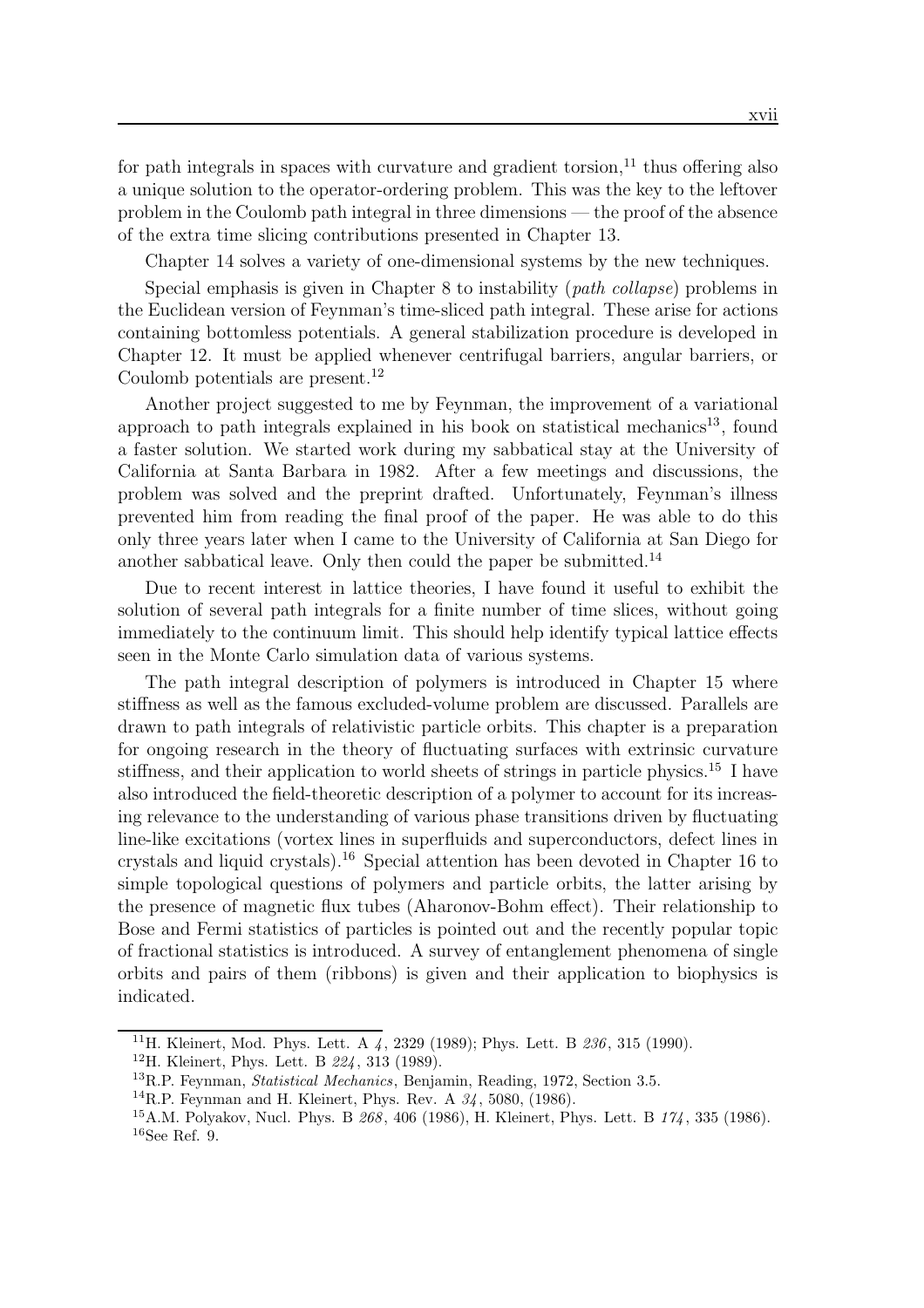Finally, Chapter 18 contains a brief introduction to the path integral approach of nonequilibrium quantum-statistical mechanics, deriving from it the standard Langevin and Fokker-Planck equations.

I want to thank several students in my class, my graduate students, and my postdocs for many useful discussions. In particular, T. Eris, F. Langhammer, B. Meller, I. Mustapic, T. Sauer, L. Semig, J. Zaun, and Drs. G. Germán, C. Holm, D. Johnston, and P. Kornilovitch have all contributed with constructive criticism. Dr. U. Eckern from Karlsruhe University clarified some points in the path integral derivation of the Fokker-Planck equation in Chapter 18. Useful comments are due to Dr. P.A. Horvathy, Dr. J. Whitenton, and to my colleague Prof. W. Theis. Their careful reading uncovered many shortcomings in the first draft of the manuscript. Special thanks go to Dr. W. Janke with whom I had a fertile collaboration over the years and many discussions on various aspects of path integration.

Thanks go also to my secretary S. Endrias for her help in preparing the manuscript in L<sup>AT</sup>EX, thus making it readable at an early stage, and to U. Grimm for drawing the figures.

Finally, and most importantly, I am grateful to my wife Dr. Annemarie Kleinert for her inexhaustible patience and constant encouragement.

H. Kleinert Berlin, January 1990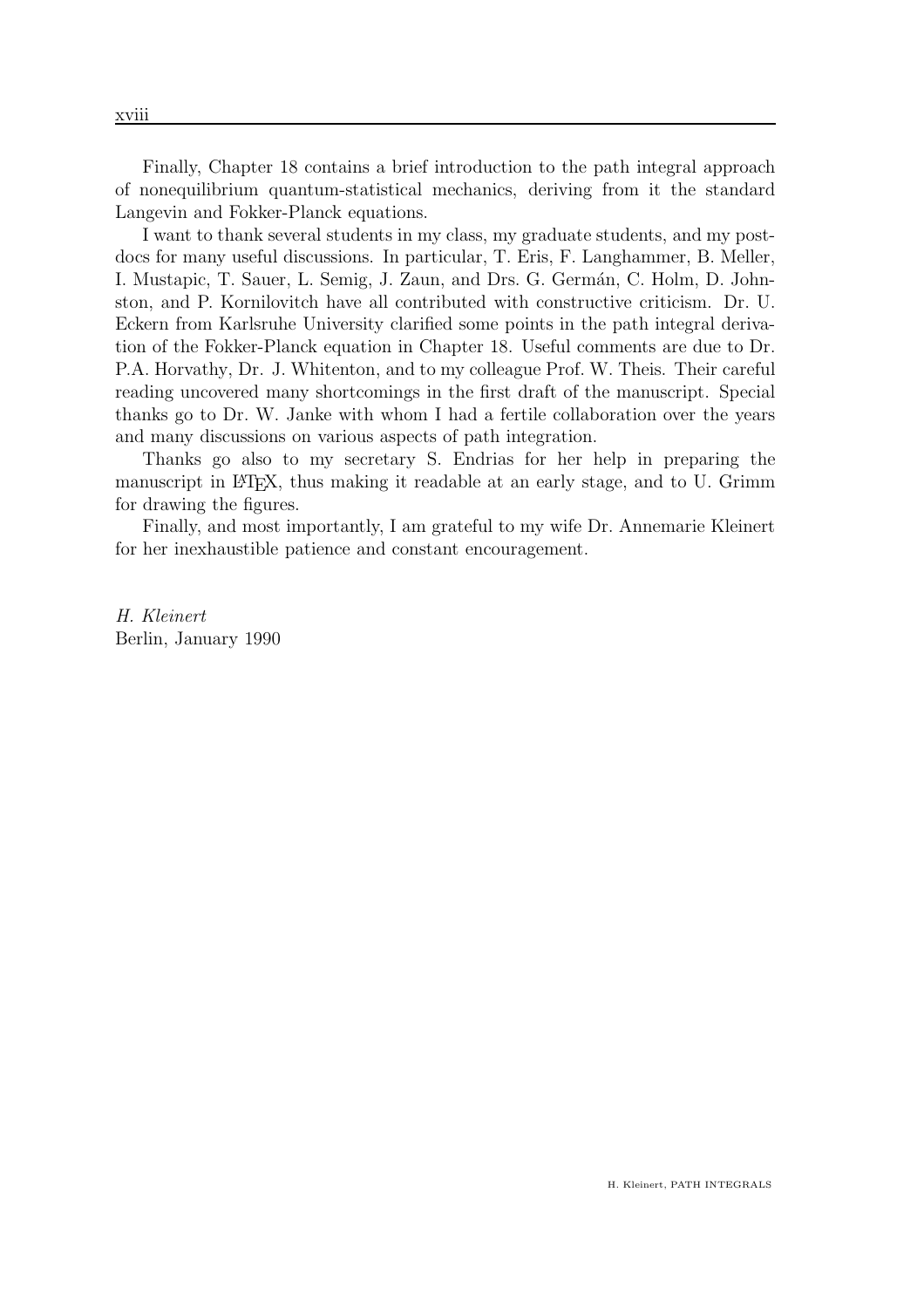## **Contents**

|   | Preface                         |              |                                                | vii                |  |  |
|---|---------------------------------|--------------|------------------------------------------------|--------------------|--|--|
|   | Preface to Fourth Edition       |              |                                                |                    |  |  |
|   | <b>Preface to Third Edition</b> |              |                                                |                    |  |  |
|   |                                 |              | Preface to Second Edition                      | xi                 |  |  |
|   |                                 |              | <b>Preface to First Edition</b>                | xiii               |  |  |
| 1 |                                 | Fundamentals |                                                | $\mathbf{1}$       |  |  |
|   | 1.1<br>1.2                      |              |                                                | $\mathbf{1}$<br>11 |  |  |
|   | 1.3                             |              | Quantum Mechanics                              | 12                 |  |  |
|   |                                 | 1.3.1        | Bragg Reflections and Interference             | 12                 |  |  |
|   |                                 | 1.3.2        |                                                | 13                 |  |  |
|   |                                 | 1.3.3        |                                                | 15                 |  |  |
|   |                                 | 1.3.4        | Particle Current Conservation                  | 18                 |  |  |
|   | 1.4                             |              |                                                | 18                 |  |  |
|   |                                 | 1.4.1        |                                                | 19                 |  |  |
|   |                                 | 1.4.2        |                                                | 21                 |  |  |
|   |                                 | 1.4.3        |                                                | 22                 |  |  |
|   |                                 | 1.4.4        |                                                | 24                 |  |  |
|   |                                 | 1.4.5        | Schrödinger Equation in Dirac Notation         | 25                 |  |  |
|   |                                 | 1.4.6        |                                                | 27                 |  |  |
|   |                                 | 1.4.7        | Incompleteness and Poisson's Summation Formula | 29                 |  |  |
|   | 1.5                             | Observables  |                                                | 31                 |  |  |
|   |                                 | 1.5.1        |                                                | 32                 |  |  |
|   |                                 | 1.5.2        | Density Matrix and Wigner Function             | 33                 |  |  |
|   |                                 | 1.5.3        | Generalization to Many Particles               | 34                 |  |  |
|   | 1.6                             |              |                                                | 34                 |  |  |
|   | 1.7                             |              | Properties of the Time Evolution Operator      | 38                 |  |  |
|   | 1.8                             |              | Heisenberg Picture of Quantum Mechanics        | 39                 |  |  |
|   | 1.9                             |              | Interaction Picture and Perturbation Expansion | 42                 |  |  |
|   | 1.10                            |              |                                                | 44                 |  |  |
|   | 1.11                            |              |                                                | 46                 |  |  |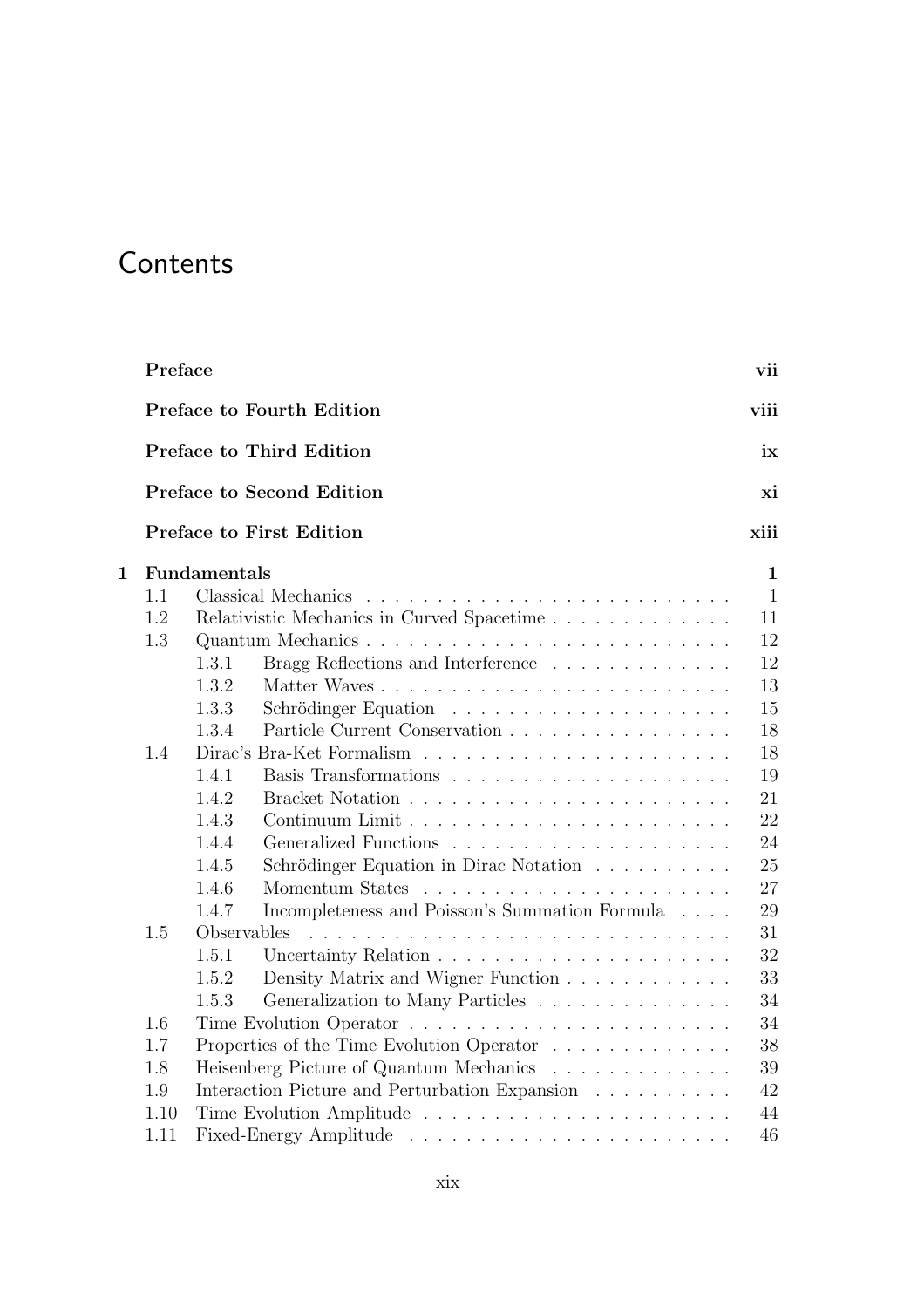|          | 1.12 |        |                                                                                  | 48  |
|----------|------|--------|----------------------------------------------------------------------------------|-----|
|          | 1.13 |        | Quantum Mechanics of General Lagrangian Systems                                  | 52  |
|          | 1.14 |        |                                                                                  | 57  |
|          | 1.15 |        |                                                                                  | 60  |
|          | 1.16 |        |                                                                                  | 68  |
|          |      | 1.16.1 |                                                                                  | 68  |
|          |      | 1.16.2 |                                                                                  | 69  |
|          |      | 1.16.3 |                                                                                  | 70  |
|          |      | 1.16.4 | Partial Wave Expansion and Eikonal Approximation                                 | 71  |
|          |      | 1.16.5 | Scattering Amplitude from Time Evolution Amplitude                               | 73  |
|          |      | 1.16.6 | Lippmann-Schwinger Equation                                                      | 73  |
|          | 1.17 |        |                                                                                  | 77  |
|          |      | 1.17.1 |                                                                                  | 77  |
|          |      | 1.17.2 | Grand-Canonical Ensemble                                                         | 78  |
|          | 1.18 |        |                                                                                  | 82  |
|          |      |        | Appendix 1A Simple Time Evolution Operator                                       | 84  |
|          |      |        | Appendix 1B Convergence of the Fresnel Integral                                  | 85  |
|          |      |        | Appendix 1C The Asymmetric Top $\dots \dots \dots \dots \dots \dots \dots \dots$ | 86  |
|          |      |        |                                                                                  | 88  |
|          |      |        |                                                                                  |     |
| $\bf{2}$ |      |        | Path Integrals — Elementary Properties and Simple Solutions                      | 89  |
|          | 2.1  |        | Path Integral Representation of Time Evolution Amplitudes                        | 89  |
|          |      | 2.1.1  | Sliced Time Evolution Amplitude                                                  | 89  |
|          |      | 2.1.2  | Zero-Hamiltonian Path Integral                                                   | 91  |
|          |      | 2.1.3  | Schrödinger Equation for Time Evolution Amplitude                                | 92  |
|          |      | 2.1.4  | Convergence of of the Time-Sliced Evolution Amplitude.                           | 93  |
|          |      | 2.1.5  | Time Evolution Amplitude in Momentum Space                                       | 94  |
|          |      | 2.1.6  | Quantum-Mechanical Partition Function                                            | 96  |
|          |      | 2.1.7  | Feynman's Configuration Space Path Integral                                      | 97  |
|          | 2.2  |        | Exact Solution for the Free Particle                                             | 101 |
|          |      | 2.2.1  | Trivial Solution                                                                 | 102 |
|          |      | 2.2.2  | Solution in Configuration Space $\ldots \ldots \ldots \ldots \ldots$             | 102 |
|          |      | 2.2.3  | Fluctuations around the Classical Path                                           | 103 |
|          |      | 2.2.4  |                                                                                  | 105 |
|          |      | 2.2.5  | Finite Slicing Properties of Free-Particle Amplitude                             | 111 |
|          | 2.3  |        | Exact Solution for Harmonic Oscillator                                           | 112 |
|          |      | 2.3.1  | Fluctuations around the Classical Path                                           | 112 |
|          |      | 2.3.2  |                                                                                  | 114 |
|          |      | 2.3.3  | The $i\eta$ -Prescription and Maslov-Morse Index                                 | 115 |
|          |      | 2.3.4  |                                                                                  | 116 |
|          |      | 2.3.5  | Useful Fluctuation Formulas                                                      | 117 |
|          |      | 2.3.6  | Oscillator Amplitude on Finite Time Lattice                                      | 119 |
|          | 2.4  |        |                                                                                  | 120 |
|          |      | 2.4.1  | Recursive Calculation of Fluctuation Determinant                                 | 121 |

xx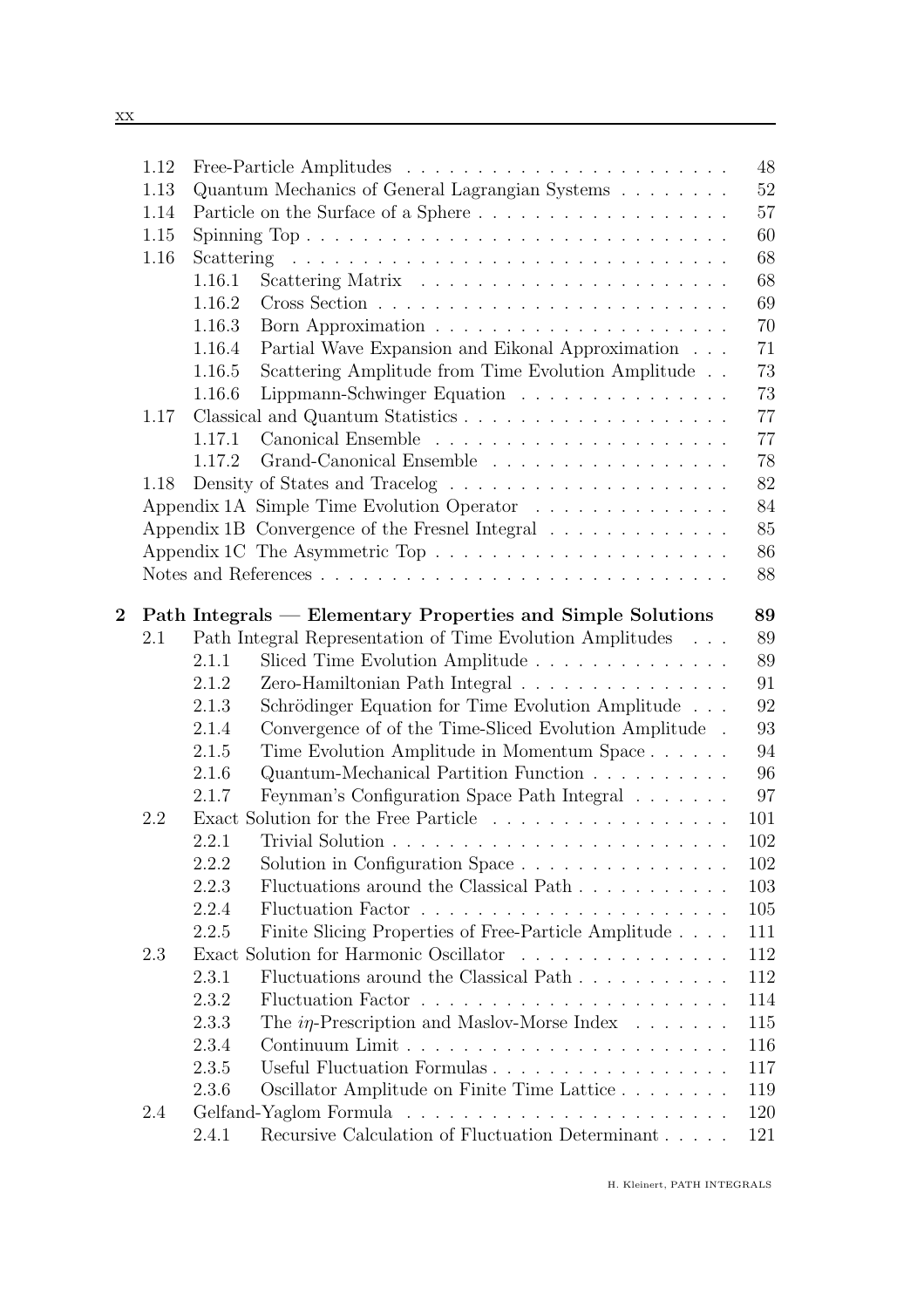|      | 2.4.2  |                                                                        | 121 |
|------|--------|------------------------------------------------------------------------|-----|
|      | 2.4.3  | Calculation on Unsliced Time Axis                                      | 123 |
|      | 2.4.4  | D'Alembert's Construction                                              | 124 |
|      | 2.4.5  |                                                                        | 125 |
|      | 2.4.6  | Generalization to $D$ Dimensions                                       | 127 |
| 2.5  |        | Harmonic Oscillator with Time-Dependent Frequency                      | 127 |
|      | 2.5.1  |                                                                        | 128 |
|      | 2.5.2  |                                                                        | 130 |
| 2.6  |        | Free-Particle and Oscillator Wave Functions                            | 132 |
| 2.7  |        | General Time-Dependent Harmonic Action                                 | 134 |
| 2.8  |        | Path Integrals and Quantum Statistics                                  | 135 |
| 2.9  |        |                                                                        | 138 |
| 2.10 |        | Quantum Statistics of the Harmonic Oscillator                          | 143 |
| 2.11 |        | Time-Dependent Harmonic Potential                                      | 148 |
| 2.12 |        | Functional Measure in Fourier Space                                    | 151 |
| 2.13 |        |                                                                        | 154 |
| 2.14 |        | Calculation Techniques on Sliced Time Axis via the Poisson Formula 155 |     |
| 2.15 |        | Field-Theoretic Definition of Harmonic Path Integrals by Analytic      |     |
|      |        |                                                                        | 158 |
|      | 2.15.1 | Zero-Temperature Evaluation of the Frequency Sum                       | 159 |
|      | 2.15.2 | Finite-Temperature Evaluation of the Frequency Sum                     | 162 |
|      | 2.15.3 | Quantum-Mechanical Harmonic Oscillator                                 | 164 |
|      | 2.15.4 | Tracelog of the First-Order Differential Operator                      | 165 |
|      | 2.15.5 | Gradient Expansion of the One-Dimensional Tracelog                     | 167 |
|      | 2.15.6 | Duality Transformation and Low-Temperature Expansion                   | 168 |
| 2.16 |        | Finite-N Behavior of Thermodynamic Quantities                          | 175 |
| 2.17 |        | Time Evolution Amplitude of Freely Falling Particle                    | 177 |
| 2.18 |        | Charged Particle in Magnetic Field                                     | 179 |
|      | 2.18.1 |                                                                        | 179 |
|      | 2.18.2 |                                                                        | 182 |
|      | 2.18.3 | Time-Sliced Path Integration                                           | 182 |
|      | 2.18.4 |                                                                        | 184 |
|      | 2.18.5 |                                                                        | 185 |
| 2.19 |        | Charged Particle in Magnetic Field plus Harmonic Potential             | 186 |
| 2.20 |        | Gauge Invariance and Alternative Path Integral Representation          | 188 |
| 2.21 |        |                                                                        | 189 |
| 2.22 |        | Path Integral Representation of the Scattering Matrix                  | 190 |
|      | 2.22.1 |                                                                        | 190 |
|      | 2.22.2 |                                                                        | 193 |
|      | 2.22.3 | Eikonal Approximation to the Scattering Amplitude                      | 194 |
| 2.23 |        | Heisenberg Operator Approach to Time Evolution Amplitude               | 194 |
|      | 2.23.1 | Free Particle                                                          | 195 |
|      | 2.23.2 |                                                                        | 197 |
|      | 2.23.3 | Charged Particle in Magnetic Field                                     | 197 |
|      |        |                                                                        |     |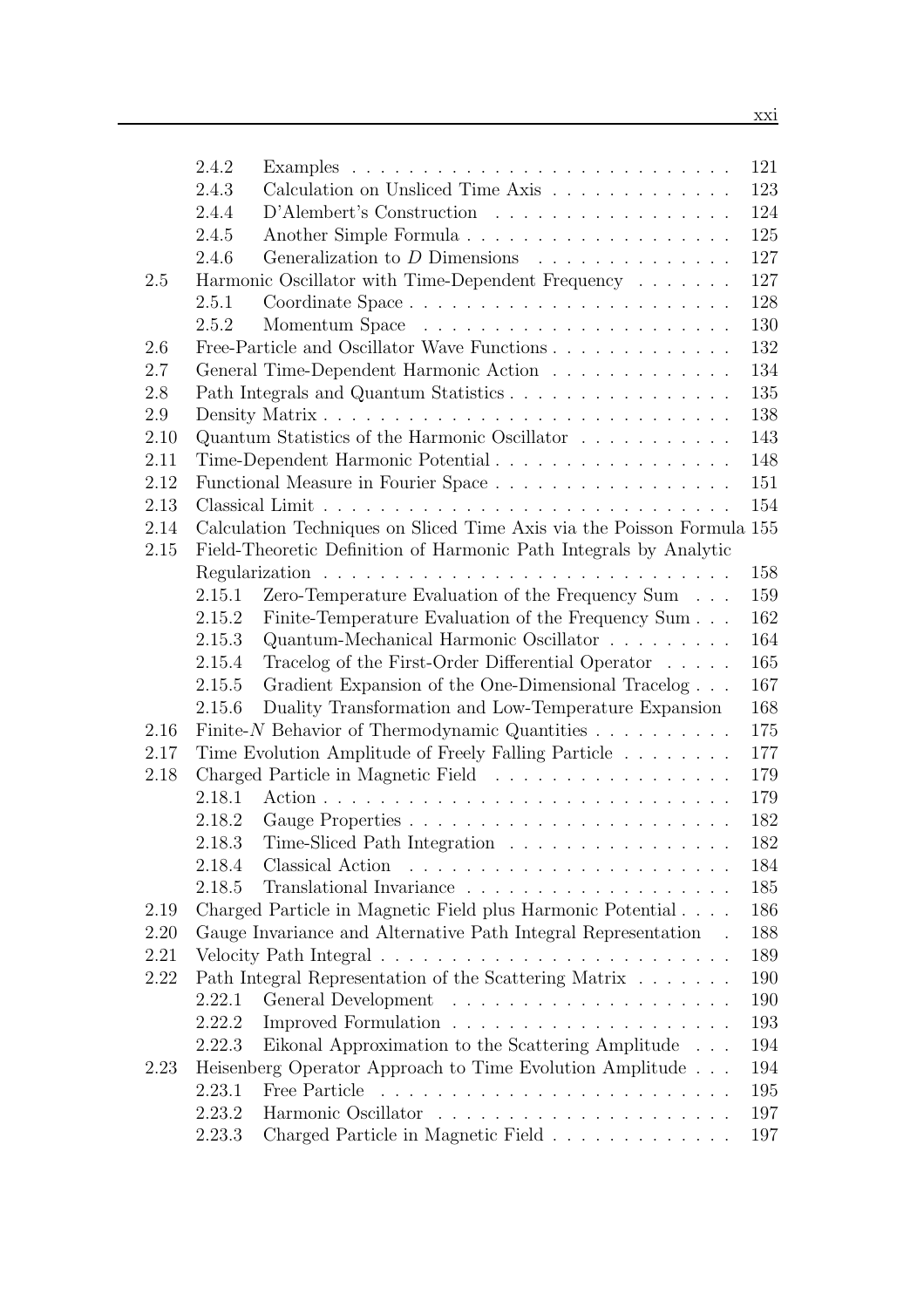|   |      | Appendix 2A Baker-Campbell-Hausdorff Formula and Magnus Expansion<br>Appendix 2B Direct Calculation of the Time-Sliced Oscillator Amplitude<br>Appendix 2C Derivation of Mehler Formula | 201<br>204<br>205 |
|---|------|-----------------------------------------------------------------------------------------------------------------------------------------------------------------------------------------|-------------------|
|   |      |                                                                                                                                                                                         | 206               |
| 3 |      | External Sources, Correlations, and Perturbation Theory                                                                                                                                 | 209               |
|   | 3.1  |                                                                                                                                                                                         | 209               |
|   | 3.2  | Green Function of Harmonic Oscillator                                                                                                                                                   | 213               |
|   |      | 3.2.1                                                                                                                                                                                   | 213               |
|   |      | 3.2.2                                                                                                                                                                                   | 217               |
|   | 3.3  | Green Functions of First-Order Differential Equation                                                                                                                                    | 219               |
|   |      | Time-Independent Frequency<br>3.3.1                                                                                                                                                     | 219               |
|   |      | Time-Dependent Frequency<br>3.3.2                                                                                                                                                       | 226               |
|   | 3.4  | Summing Spectral Representation of Green Function                                                                                                                                       | 229               |
|   | 3.5  | Wronski Construction for Periodic and Antiperiodic Green Functions 231                                                                                                                  |                   |
|   | 3.6  | Time Evolution Amplitude in Presence of Source Term                                                                                                                                     | 232               |
|   | 3.7  | Time Evolution Amplitude at Fixed Path Average                                                                                                                                          | 236               |
|   | 3.8  | External Source in Quantum-Statistical Path Integral                                                                                                                                    | 237               |
|   |      | Continuation of Real-Time Result<br>3.8.1                                                                                                                                               | 238               |
|   |      | Calculation at Imaginary Time<br>3.8.2                                                                                                                                                  | 242               |
|   | 3.9  |                                                                                                                                                                                         | 249               |
|   | 3.10 | Correlation Functions, Generating Functional, and Wick Expansion                                                                                                                        | 249               |
|   |      | Real-Time Correlation Functions<br>3.10.1                                                                                                                                               | 252               |
|   | 3.11 | Correlation Functions of Charged Particle in Magnetic Field                                                                                                                             | 254               |
|   | 3.12 | Correlation Functions in Canonical Path Integral                                                                                                                                        | 255               |
|   |      | Harmonic Correlation Functions<br>3.12.1                                                                                                                                                | 256               |
|   |      | Relations between Various Amplitudes<br>3.12.2                                                                                                                                          | 258               |
|   |      | Harmonic Generating Functionals<br>3.12.3                                                                                                                                               | 259               |
|   | 3.13 |                                                                                                                                                                                         | 262               |
|   | 3.14 |                                                                                                                                                                                         | 266               |
|   | 3.15 | Harmonic Oscillator in Ohmic Heat Bath                                                                                                                                                  | 268               |
|   | 3.16 | Harmonic Oscillator in Photon Heat Bath                                                                                                                                                 | 271               |
|   | 3.17 | Perturbation Expansion of Anharmonic Systems                                                                                                                                            | 272               |
|   | 3.18 | Rayleigh-Schrödinger and Brillouin-Wigner Perturbation Expansion                                                                                                                        | 276               |
|   | 3.19 | Level-Shifts and Perturbed Wave Functions from Schrödinger Equa-                                                                                                                        |                   |
|   |      |                                                                                                                                                                                         | 280               |
|   | 3.20 | Calculation of Perturbation Series via Feynman Diagrams                                                                                                                                 | 282               |
|   | 3.21 | Perturbative Definition of Interacting Path Integrals                                                                                                                                   | 287               |
|   | 3.22 | Generating Functional of Connected Correlation Functions                                                                                                                                | $288\,$           |
|   |      | Connectedness Structure of Correlation Functions<br>3.22.1                                                                                                                              | 289               |
|   |      | Correlation Functions versus Connected Correlation Func-<br>3.22.2                                                                                                                      |                   |
|   |      |                                                                                                                                                                                         | 292               |
|   |      | Functional Generation of Vacuum Diagrams<br>3.22.3                                                                                                                                      | $\,294$           |
|   |      | Correlation Functions from Vacuum Diagrams<br>3.22.4                                                                                                                                    | 298               |
|   |      |                                                                                                                                                                                         |                   |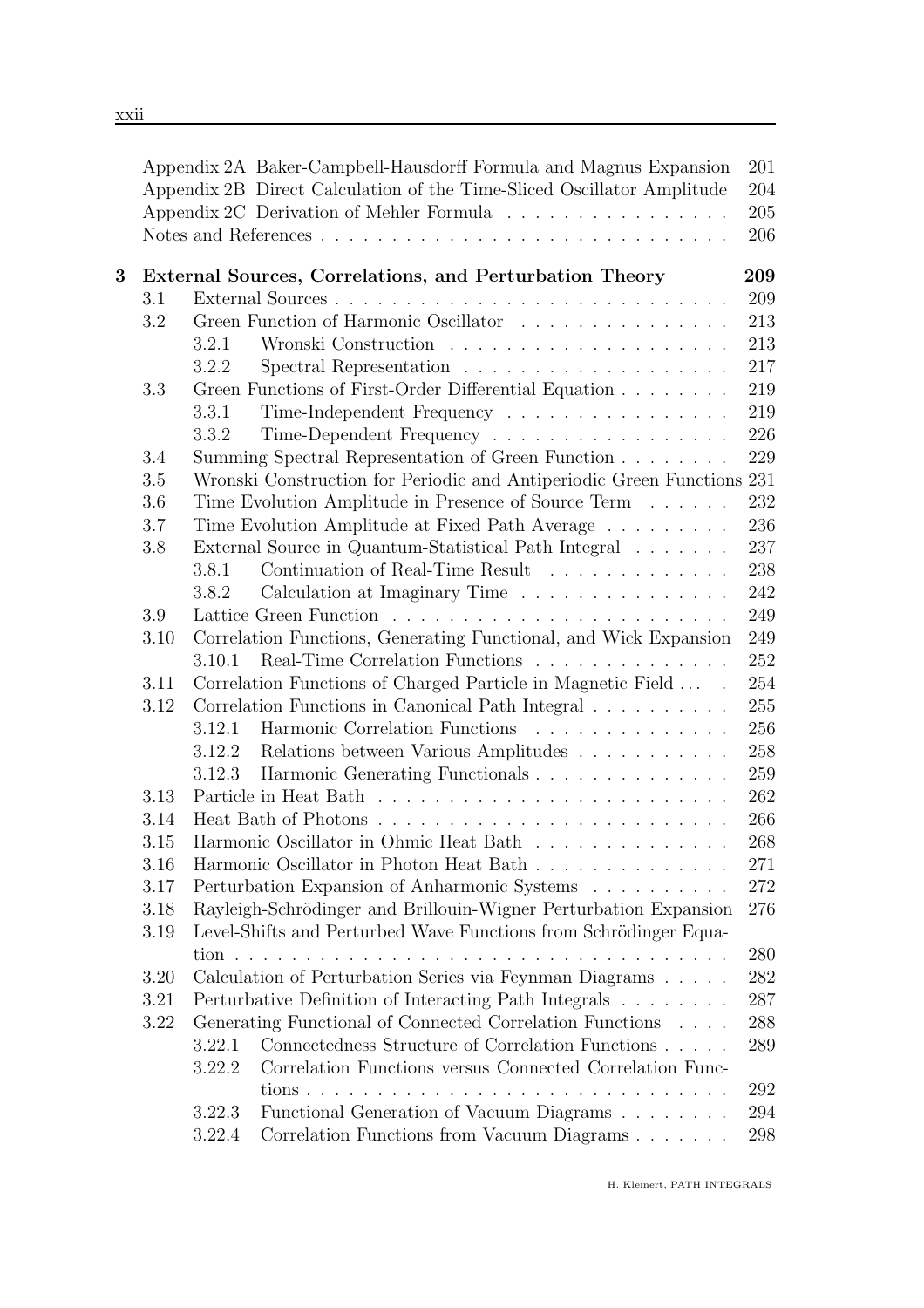|   |      | 3.22.5      | Generating Functional for Vertex Functions. Effective Action 300          |         |
|---|------|-------------|---------------------------------------------------------------------------|---------|
|   |      | 3.22.6      | Ginzburg-Landau Approximation to Generating Functional                    | 305     |
|   |      | 3.22.7      | Composite Fields                                                          | 306     |
|   | 3.23 |             | Path Integral Calculation of Effective Action by Loop Expansion.          | 307     |
|   |      | 3.23.1      |                                                                           | 307     |
|   |      | 3.23.2      | Mean-Field Approximation                                                  | 308     |
|   |      | 3.23.3      | Corrections from Quadratic Fluctuations                                   | 312     |
|   |      | 3.23.4      | Effective Action to Second Order in $\hbar$                               | 315     |
|   |      | 3.23.5      | Finite-Temperature Two-Loop Effective Action                              | 319     |
|   |      | 3.23.6      | Background Field Method for Effective Action                              | 321     |
|   | 3.24 |             |                                                                           | 324     |
|   | 3.25 |             |                                                                           | 326     |
|   |      | 3.25.1      | Effective Classical Boltzmann Factor                                      | 327     |
|   |      | 3.25.2      | Effective Classical Hamiltonian                                           | 330     |
|   |      | 3.25.3      | High- and Low-Temperature Behavior                                        | 331     |
|   |      | 3.25.4      | Alternative Candidate for Effective Classical Potential                   | 332     |
|   |      | 3.25.5      | Harmonic Correlation Function without Zero Mode                           | 333     |
|   |      | 3.25.6      | Perturbation Expansion $\ldots \ldots \ldots \ldots \ldots \ldots \ldots$ | 334     |
|   |      | 3.25.7      | Effective Potential and Magnetization Curves                              | 336     |
|   |      | 3.25.8      |                                                                           | 338     |
|   | 3.26 |             | Perturbative Approach to Scattering Amplitude                             | 340     |
|   |      | 3.26.1      |                                                                           | 340     |
|   |      | 3.26.2      | Application to Scattering Amplitude $\ldots \ldots \ldots \ldots$         | 341     |
|   |      | 3.26.3      | First Correction to Eikonal Approximation                                 | 341     |
|   |      | 3.26.4      | Rayleigh-Schrödinger Expansion of Scattering Amplitude.                   | 342     |
|   | 3.27 |             | Functional Determinants from Green Functions                              | 344     |
|   |      |             | Appendix 3A Matrix Elements for General Potential                         | 350     |
|   |      |             | Appendix 3B Energy Shifts for $gx^4/4$ -Interaction                       | 351     |
|   |      |             | Appendix 3C Recursion Relations for Perturbation Coefficients             | 353     |
|   |      | 3C.1        | One-Dimensional Interaction $x^4$                                         | 353     |
|   |      | 3C.2        | General One-Dimensional Interaction                                       | $356\,$ |
|   |      | 3C.3        | Cumulative Treatment of Interactions $x^4$ and $x^3$                      | 356     |
|   |      | 3C.4        | Ground-State Energy with External Current                                 | 358     |
|   |      | 3C.5        | Recursion Relation for Effective Potential                                | 360     |
|   |      | 3C.6        | Interaction $r^4$ in D-Dimensional Radial Oscillator                      | 363     |
|   |      | 3C.7        | Interaction $r^{2q}$ in D Dimensions                                      | 364     |
|   |      | 3C.8        | Polynomial Interaction in $D$ Dimensions                                  | 364     |
|   |      | Appendix 3D |                                                                           | 364     |
|   |      |             |                                                                           | 367     |
| 4 |      |             | <b>Semiclassical Time Evolution Amplitude</b>                             | 369     |
|   | 4.1  |             | Wentzel-Kramers-Brillouin (WKB) Approximation                             | 369     |
|   | 4.2  |             |                                                                           | 376     |
|   |      | 4.2.1       |                                                                           | 376     |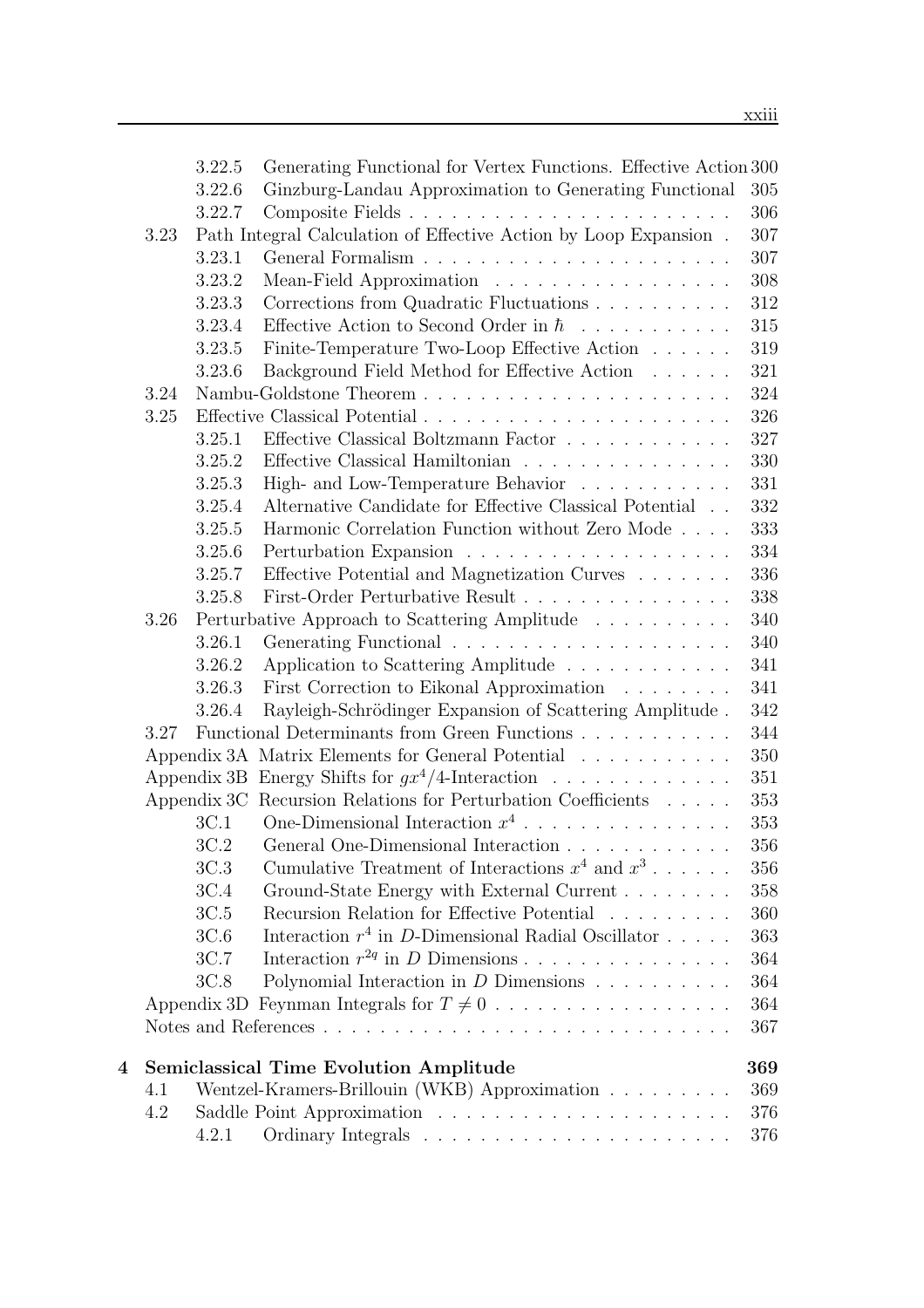xxiv

|   |      | 4.2.2  |                                                                                                               | 379        |
|---|------|--------|---------------------------------------------------------------------------------------------------------------|------------|
|   | 4.3  |        | Van Vleck-Pauli-Morette Determinant                                                                           | 385        |
|   | 4.4  |        | Fundamental Composition Law for Semiclassical Time Evolution                                                  |            |
|   |      |        |                                                                                                               | 389        |
|   | 4.5  |        | Semiclassical Fixed-Energy Amplitude                                                                          | 391        |
|   | 4.6  |        | Semiclassical Amplitude in Momentum Space                                                                     | 393        |
|   | 4.7  |        | Semiclassical Quantum-Mechanical Partition Function                                                           | 395        |
|   | 4.8  |        |                                                                                                               | 400        |
|   | 4.9  |        | Quantum Corrections to Classical Density of States $\ldots \ldots \ldots$                                     | 405        |
|   |      | 4.9.1  |                                                                                                               | 406        |
|   |      | 4.9.2  |                                                                                                               | 408        |
|   |      | 4.9.3  |                                                                                                               | 409        |
|   |      | 4.9.4  | Gradient Expansions of Tracelog of Hamiltonian Operator                                                       | 412        |
|   |      | 4.9.5  | Local Density of States on a Circle                                                                           | 418        |
|   |      | 4.9.6  | Quantum Corrections to Bohr-Sommerfeld Approximation                                                          | 420        |
|   | 4.10 |        | Thomas-Fermi Model of Neutral Atoms                                                                           | 422        |
|   |      | 4.10.1 |                                                                                                               | 422        |
|   |      | 4.10.2 | Self-Consistent Field Equation                                                                                | 424        |
|   |      | 4.10.3 | Energy Functional of Thomas-Fermi Atom                                                                        | 426        |
|   |      | 4.10.4 |                                                                                                               | 428        |
|   |      | 4.10.5 |                                                                                                               | 430        |
|   |      | 4.10.6 |                                                                                                               | 431        |
|   |      | 4.10.7 | Quantum Correction Near Origin                                                                                | 432        |
|   |      | 4.10.8 | Systematic Quantum Corrections to Thomas-Fermi Energies 435                                                   |            |
|   | 4.11 |        | Classical Action of Coulomb System                                                                            | 439        |
|   | 4.12 |        |                                                                                                               | 447        |
|   |      | 4.12.1 |                                                                                                               | 447        |
|   |      | 4.12.2 | Semiclassical Cross Section of Mott Scattering                                                                | 451        |
|   |      |        | Appendix 4A Semiclassical Quantization for Pure Power Potentials                                              | 452        |
|   |      |        | Appendix 4B Derivation of Semiclassical Time Evolution Amplitude                                              | 454        |
|   |      |        |                                                                                                               | 461        |
|   |      |        |                                                                                                               | 462        |
|   |      |        |                                                                                                               |            |
| 5 | 5.1  |        | Variational Perturbation Theory<br>Variational Approach to Effective Classical Partition Function<br>$\sim$ . | 464<br>464 |
|   | 5.2  |        | Local Harmonic Trial Partition Function                                                                       | 465        |
|   | 5.3  |        |                                                                                                               | 470        |
|   | 5.4  |        | Accuracy of Variational Approximation                                                                         | 471        |
|   | 5.5  |        | Weakly Bound Ground State Energy in Finite-Range Potential Well                                               | 474        |
|   | 5.6  |        |                                                                                                               | 475        |
|   | 5.7  |        | Effective Classical Potential for Anharmonic Oscillator<br>$\sim$ 1. $\sim$ 1. $\sim$ 1. $\sim$               | 476        |
|   | 5.8  |        | Particle Densities                                                                                            | 481        |
|   | 5.9  |        | Extension to D Dimensions $\ldots$ , $\ldots$ , $\ldots$ , $\ldots$ , $\ldots$ , $\ldots$                     | 485        |
|   | 5.10 |        |                                                                                                               | 487        |
|   |      |        |                                                                                                               |            |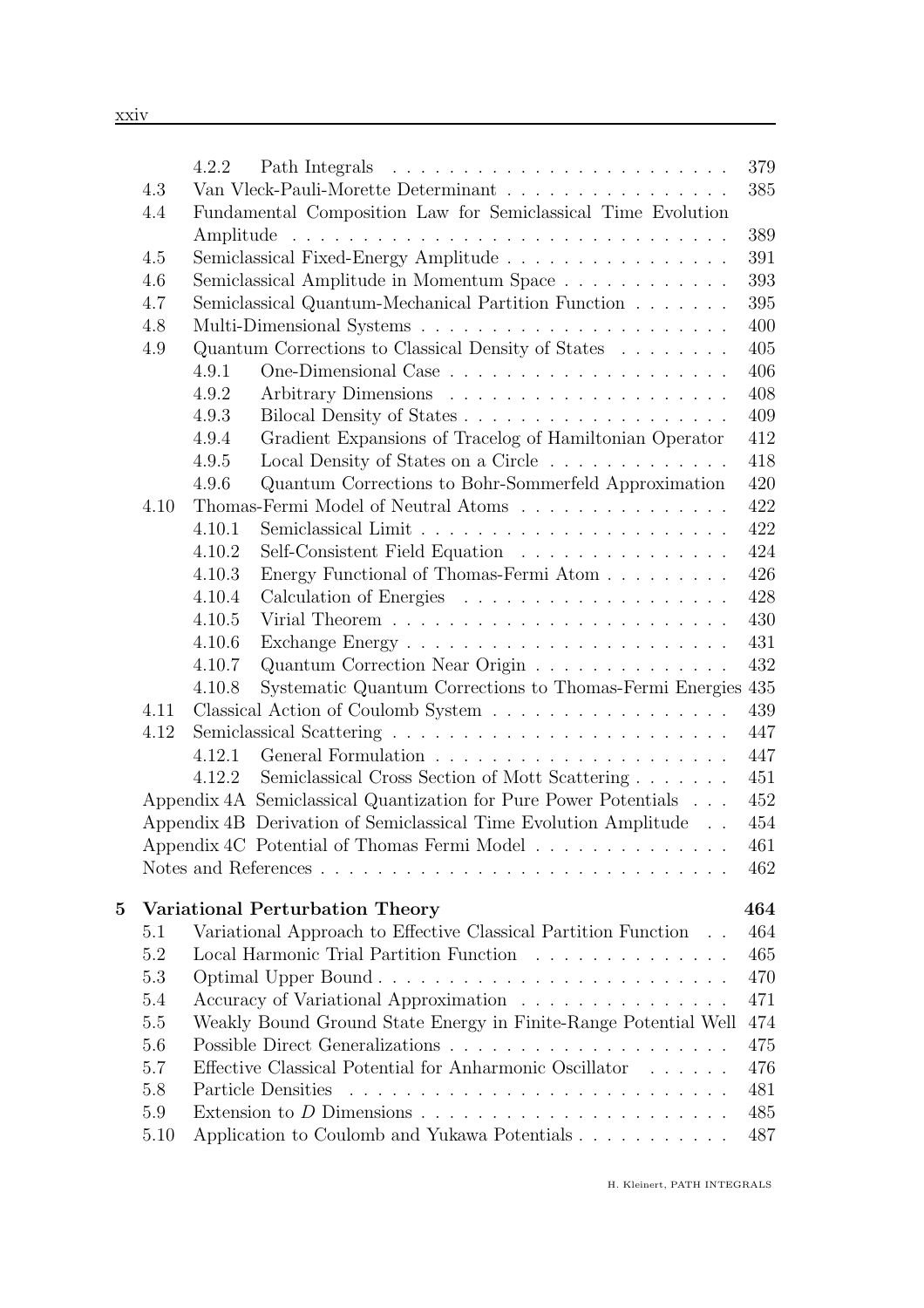| 5.11 |          | Hydrogen Atom in Strong Magnetic Field                                                                                                                                                                                        | 490 |
|------|----------|-------------------------------------------------------------------------------------------------------------------------------------------------------------------------------------------------------------------------------|-----|
|      | 5.11.1   |                                                                                                                                                                                                                               | 494 |
|      | 5.11.2   | Effective Classical Hamiltonian                                                                                                                                                                                               | 494 |
| 5.12 |          | Variational Approach to Excitation Energies                                                                                                                                                                                   | 498 |
| 5.13 |          | Systematic Improvement of Feynman-Kleinert Approximation                                                                                                                                                                      | 502 |
| 5.14 |          | Applications of Variational Perturbation Expansion                                                                                                                                                                            | 504 |
|      | 5.14.1   | Anharmonic Oscillator at $T = 0$                                                                                                                                                                                              | 505 |
|      | 5.14.2   | Anharmonic Oscillator for $T > 0$                                                                                                                                                                                             | 507 |
| 5.15 |          | Convergence of Variational Perturbation Expansion                                                                                                                                                                             | 511 |
| 5.16 |          | Variational Perturbation Theory for Strong-Coupling Expansion.                                                                                                                                                                | 518 |
| 5.17 |          | General Strong-Coupling Expansions                                                                                                                                                                                            | 521 |
| 5.18 |          | Variational Interpolation between Weak and Strong-Coupling Ex-                                                                                                                                                                |     |
|      | pansions | and a construction of the construction of the construction of the construction of the construction of the construction of the construction of the construction of the construction of the construction of the construction of | 524 |
| 5.19 |          | Systematic Improvement of Excited Energies                                                                                                                                                                                    | 526 |
| 5.20 |          | Variational Treatment of Double-Well Potential                                                                                                                                                                                | 527 |
| 5.21 |          | Higher-Order Effective Classical Potential for Nonpolynomial Inter-                                                                                                                                                           |     |
|      | actions  |                                                                                                                                                                                                                               | 529 |
|      | 5.21.1   | Evaluation of Path Integrals                                                                                                                                                                                                  | 530 |
|      | 5.21.2   | Higher-Order Smearing Formula in $D$ Dimensions                                                                                                                                                                               | 531 |
|      | 5.21.3   | Isotropic Second-Order Approximation to Coulomb Problem                                                                                                                                                                       | 533 |
|      | 5.21.4   | Anisotropic Second-Order Approximation to Coulomb Prob-                                                                                                                                                                       |     |
|      |          |                                                                                                                                                                                                                               | 534 |
|      | 5.21.5   |                                                                                                                                                                                                                               | 535 |
| 5.22 | Polarons |                                                                                                                                                                                                                               | 539 |
|      | 5.22.1   |                                                                                                                                                                                                                               | 541 |
|      | 5.22.2   |                                                                                                                                                                                                                               | 543 |
|      | 5.22.3   |                                                                                                                                                                                                                               | 548 |
|      | 5.22.4   | Second-Order Correction                                                                                                                                                                                                       | 549 |
|      | 5.22.5   | Polaron in Magnetic Field, Bipolarons, etc.<br><u>.</u>                                                                                                                                                                       | 550 |
|      | 5.22.6   | Variational Interpolation for Polaron Energy and Mass                                                                                                                                                                         | 551 |
| 5.23 |          |                                                                                                                                                                                                                               | 554 |
|      | 5.23.1   |                                                                                                                                                                                                                               | 554 |
|      | 5.23.2   | Variational Perturbation Theory for Density Matrices                                                                                                                                                                          | 556 |
|      | 5.23.3   | Smearing Formula for Density Matrices                                                                                                                                                                                         | 558 |
|      | 5.23.4   | First-Order Variational Approximation                                                                                                                                                                                         | 560 |
|      | 5.23.5   | Smearing Formula in Higher Spatial Dimensions                                                                                                                                                                                 | 564 |
|      |          | Appendix 5A Feynman Integrals for $T \neq 0$ without Zero Frequency                                                                                                                                                           | 566 |
|      |          | Appendix 5B Proof of Scaling Relation for the Extrema of $W_N$                                                                                                                                                                | 568 |
|      |          | Appendix 5C Second-Order Shift of Polaron Energy                                                                                                                                                                              | 570 |
|      |          |                                                                                                                                                                                                                               | 571 |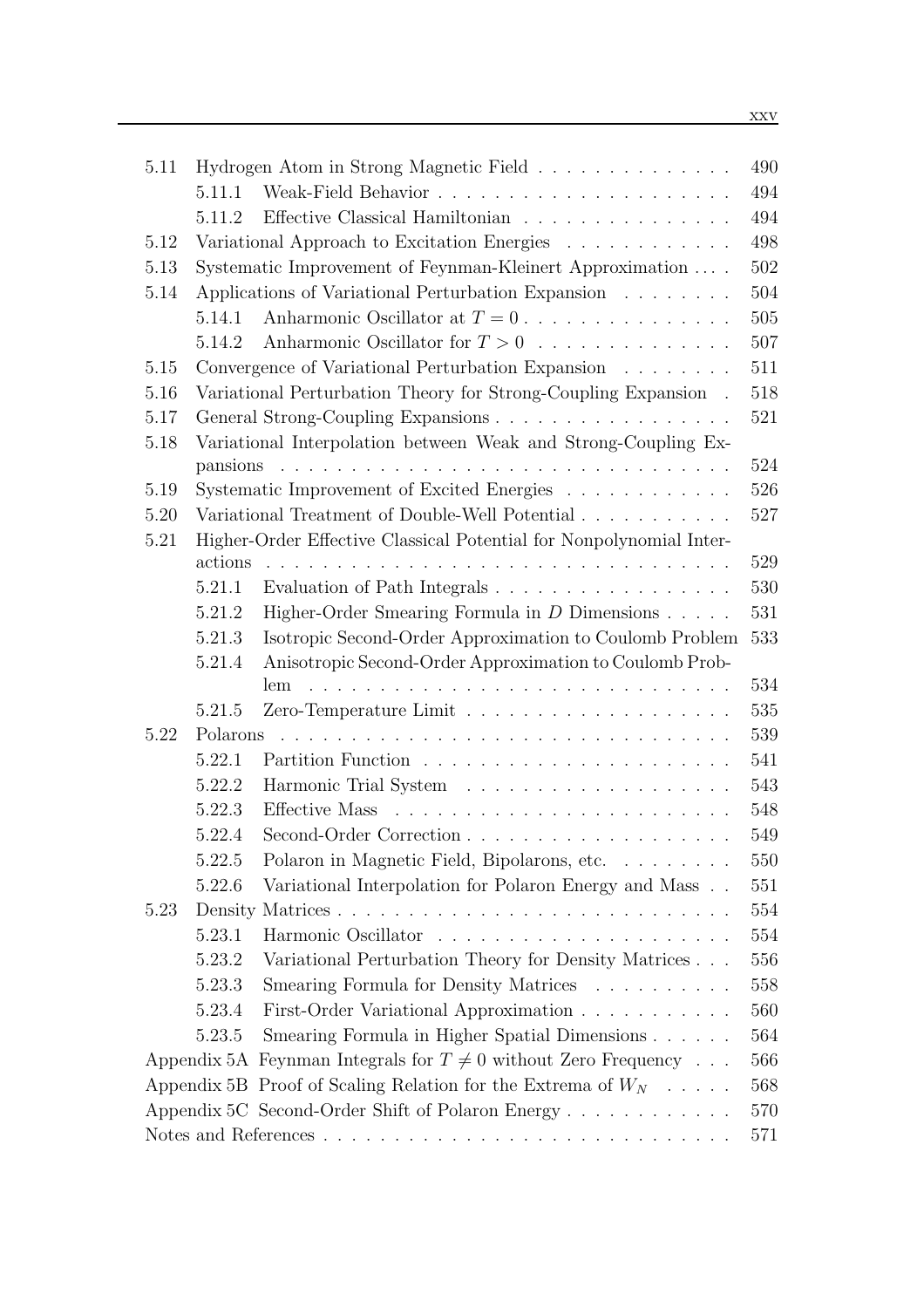| 6.1<br>577<br>6.2<br>581<br>6.3<br>585<br>Strong-Coupling Theory for Particle in Box<br>588<br>6.4<br>589<br>6.4.1<br>6.4.2<br>589<br>6.4.3<br>591<br>Variational Strong-Coupling Approximations<br>6.4.4<br>Special Properties of Expansion<br>593<br>6.4.5<br>594<br>Exponentially Fast Convergence<br>595<br>Many Particle Orbits – Statistics and Second Quantization<br>597<br>$\overline{\mathbf{7}}$<br>Ensembles of Bose and Fermi Particle Orbits<br>598<br>7.1<br>7.2<br>605<br>605<br>7.2.1<br>Free Bose Gas<br>613<br>7.2.2<br>7.2.3<br>615<br>7.2.4<br>621<br>Bose-Einstein Condensation in Harmonic Trap<br>7.2.5<br>621<br>Thermodynamic Functions<br>623<br>7.2.6<br>7.2.7<br>626<br>More General Anisotropic Trap<br>7.2.8<br>Rotating Bose-Einstein Gas<br>627<br>7.2.9<br>628<br>629<br>7.2.10<br>Interactions in Harmonic Trap<br>632<br>7.2.11<br>7.3<br>636<br>641<br>7.4<br>7.5<br>646<br>647<br>7.6<br>7.7<br>650<br>7.8<br>657<br>7.9<br>660<br>661<br>7.10<br>661<br>7.10.1<br>Fermionic Functional Determinant<br>7.10.2<br>664<br>668<br>7.10.3<br>Coherent States for Fermions<br>670<br>Hilbert Space of Quantized Grassmann Variable<br>7.11 | 6 | Path Integrals with Topological Constraints | 577 |
|-----------------------------------------------------------------------------------------------------------------------------------------------------------------------------------------------------------------------------------------------------------------------------------------------------------------------------------------------------------------------------------------------------------------------------------------------------------------------------------------------------------------------------------------------------------------------------------------------------------------------------------------------------------------------------------------------------------------------------------------------------------------------------------------------------------------------------------------------------------------------------------------------------------------------------------------------------------------------------------------------------------------------------------------------------------------------------------------------------------------------------------------------------------------------------|---|---------------------------------------------|-----|
|                                                                                                                                                                                                                                                                                                                                                                                                                                                                                                                                                                                                                                                                                                                                                                                                                                                                                                                                                                                                                                                                                                                                                                             |   |                                             |     |
|                                                                                                                                                                                                                                                                                                                                                                                                                                                                                                                                                                                                                                                                                                                                                                                                                                                                                                                                                                                                                                                                                                                                                                             |   |                                             |     |
|                                                                                                                                                                                                                                                                                                                                                                                                                                                                                                                                                                                                                                                                                                                                                                                                                                                                                                                                                                                                                                                                                                                                                                             |   |                                             |     |
|                                                                                                                                                                                                                                                                                                                                                                                                                                                                                                                                                                                                                                                                                                                                                                                                                                                                                                                                                                                                                                                                                                                                                                             |   |                                             |     |
|                                                                                                                                                                                                                                                                                                                                                                                                                                                                                                                                                                                                                                                                                                                                                                                                                                                                                                                                                                                                                                                                                                                                                                             |   |                                             |     |
|                                                                                                                                                                                                                                                                                                                                                                                                                                                                                                                                                                                                                                                                                                                                                                                                                                                                                                                                                                                                                                                                                                                                                                             |   |                                             |     |
|                                                                                                                                                                                                                                                                                                                                                                                                                                                                                                                                                                                                                                                                                                                                                                                                                                                                                                                                                                                                                                                                                                                                                                             |   |                                             |     |
|                                                                                                                                                                                                                                                                                                                                                                                                                                                                                                                                                                                                                                                                                                                                                                                                                                                                                                                                                                                                                                                                                                                                                                             |   |                                             |     |
|                                                                                                                                                                                                                                                                                                                                                                                                                                                                                                                                                                                                                                                                                                                                                                                                                                                                                                                                                                                                                                                                                                                                                                             |   |                                             |     |
|                                                                                                                                                                                                                                                                                                                                                                                                                                                                                                                                                                                                                                                                                                                                                                                                                                                                                                                                                                                                                                                                                                                                                                             |   |                                             |     |
|                                                                                                                                                                                                                                                                                                                                                                                                                                                                                                                                                                                                                                                                                                                                                                                                                                                                                                                                                                                                                                                                                                                                                                             |   |                                             |     |
|                                                                                                                                                                                                                                                                                                                                                                                                                                                                                                                                                                                                                                                                                                                                                                                                                                                                                                                                                                                                                                                                                                                                                                             |   |                                             |     |
|                                                                                                                                                                                                                                                                                                                                                                                                                                                                                                                                                                                                                                                                                                                                                                                                                                                                                                                                                                                                                                                                                                                                                                             |   |                                             |     |
|                                                                                                                                                                                                                                                                                                                                                                                                                                                                                                                                                                                                                                                                                                                                                                                                                                                                                                                                                                                                                                                                                                                                                                             |   |                                             |     |
|                                                                                                                                                                                                                                                                                                                                                                                                                                                                                                                                                                                                                                                                                                                                                                                                                                                                                                                                                                                                                                                                                                                                                                             |   |                                             |     |
|                                                                                                                                                                                                                                                                                                                                                                                                                                                                                                                                                                                                                                                                                                                                                                                                                                                                                                                                                                                                                                                                                                                                                                             |   |                                             |     |
|                                                                                                                                                                                                                                                                                                                                                                                                                                                                                                                                                                                                                                                                                                                                                                                                                                                                                                                                                                                                                                                                                                                                                                             |   |                                             |     |
|                                                                                                                                                                                                                                                                                                                                                                                                                                                                                                                                                                                                                                                                                                                                                                                                                                                                                                                                                                                                                                                                                                                                                                             |   |                                             |     |
|                                                                                                                                                                                                                                                                                                                                                                                                                                                                                                                                                                                                                                                                                                                                                                                                                                                                                                                                                                                                                                                                                                                                                                             |   |                                             |     |
|                                                                                                                                                                                                                                                                                                                                                                                                                                                                                                                                                                                                                                                                                                                                                                                                                                                                                                                                                                                                                                                                                                                                                                             |   |                                             |     |
|                                                                                                                                                                                                                                                                                                                                                                                                                                                                                                                                                                                                                                                                                                                                                                                                                                                                                                                                                                                                                                                                                                                                                                             |   |                                             |     |
|                                                                                                                                                                                                                                                                                                                                                                                                                                                                                                                                                                                                                                                                                                                                                                                                                                                                                                                                                                                                                                                                                                                                                                             |   |                                             |     |
|                                                                                                                                                                                                                                                                                                                                                                                                                                                                                                                                                                                                                                                                                                                                                                                                                                                                                                                                                                                                                                                                                                                                                                             |   |                                             |     |
|                                                                                                                                                                                                                                                                                                                                                                                                                                                                                                                                                                                                                                                                                                                                                                                                                                                                                                                                                                                                                                                                                                                                                                             |   |                                             |     |
|                                                                                                                                                                                                                                                                                                                                                                                                                                                                                                                                                                                                                                                                                                                                                                                                                                                                                                                                                                                                                                                                                                                                                                             |   |                                             |     |
|                                                                                                                                                                                                                                                                                                                                                                                                                                                                                                                                                                                                                                                                                                                                                                                                                                                                                                                                                                                                                                                                                                                                                                             |   |                                             |     |
|                                                                                                                                                                                                                                                                                                                                                                                                                                                                                                                                                                                                                                                                                                                                                                                                                                                                                                                                                                                                                                                                                                                                                                             |   |                                             |     |
|                                                                                                                                                                                                                                                                                                                                                                                                                                                                                                                                                                                                                                                                                                                                                                                                                                                                                                                                                                                                                                                                                                                                                                             |   |                                             |     |
|                                                                                                                                                                                                                                                                                                                                                                                                                                                                                                                                                                                                                                                                                                                                                                                                                                                                                                                                                                                                                                                                                                                                                                             |   |                                             |     |
|                                                                                                                                                                                                                                                                                                                                                                                                                                                                                                                                                                                                                                                                                                                                                                                                                                                                                                                                                                                                                                                                                                                                                                             |   |                                             |     |
|                                                                                                                                                                                                                                                                                                                                                                                                                                                                                                                                                                                                                                                                                                                                                                                                                                                                                                                                                                                                                                                                                                                                                                             |   |                                             |     |
|                                                                                                                                                                                                                                                                                                                                                                                                                                                                                                                                                                                                                                                                                                                                                                                                                                                                                                                                                                                                                                                                                                                                                                             |   |                                             |     |
|                                                                                                                                                                                                                                                                                                                                                                                                                                                                                                                                                                                                                                                                                                                                                                                                                                                                                                                                                                                                                                                                                                                                                                             |   |                                             |     |
|                                                                                                                                                                                                                                                                                                                                                                                                                                                                                                                                                                                                                                                                                                                                                                                                                                                                                                                                                                                                                                                                                                                                                                             |   |                                             |     |
|                                                                                                                                                                                                                                                                                                                                                                                                                                                                                                                                                                                                                                                                                                                                                                                                                                                                                                                                                                                                                                                                                                                                                                             |   |                                             |     |
|                                                                                                                                                                                                                                                                                                                                                                                                                                                                                                                                                                                                                                                                                                                                                                                                                                                                                                                                                                                                                                                                                                                                                                             |   |                                             |     |
| Single Real Grassmann Variable<br>670<br>7.11.1                                                                                                                                                                                                                                                                                                                                                                                                                                                                                                                                                                                                                                                                                                                                                                                                                                                                                                                                                                                                                                                                                                                             |   |                                             |     |
| Quantizing Harmonic Oscillator with Grassmann Variables<br>673<br>7.11.2                                                                                                                                                                                                                                                                                                                                                                                                                                                                                                                                                                                                                                                                                                                                                                                                                                                                                                                                                                                                                                                                                                    |   |                                             |     |
| Spin System with Grassmann Variables<br>7.11.3<br>674                                                                                                                                                                                                                                                                                                                                                                                                                                                                                                                                                                                                                                                                                                                                                                                                                                                                                                                                                                                                                                                                                                                       |   |                                             |     |
| External Sources in $a^*$ , $a$ -Path Integral<br>681<br>7.12                                                                                                                                                                                                                                                                                                                                                                                                                                                                                                                                                                                                                                                                                                                                                                                                                                                                                                                                                                                                                                                                                                               |   |                                             |     |
| 7.13<br>683                                                                                                                                                                                                                                                                                                                                                                                                                                                                                                                                                                                                                                                                                                                                                                                                                                                                                                                                                                                                                                                                                                                                                                 |   |                                             |     |
| 7.14<br>685                                                                                                                                                                                                                                                                                                                                                                                                                                                                                                                                                                                                                                                                                                                                                                                                                                                                                                                                                                                                                                                                                                                                                                 |   |                                             |     |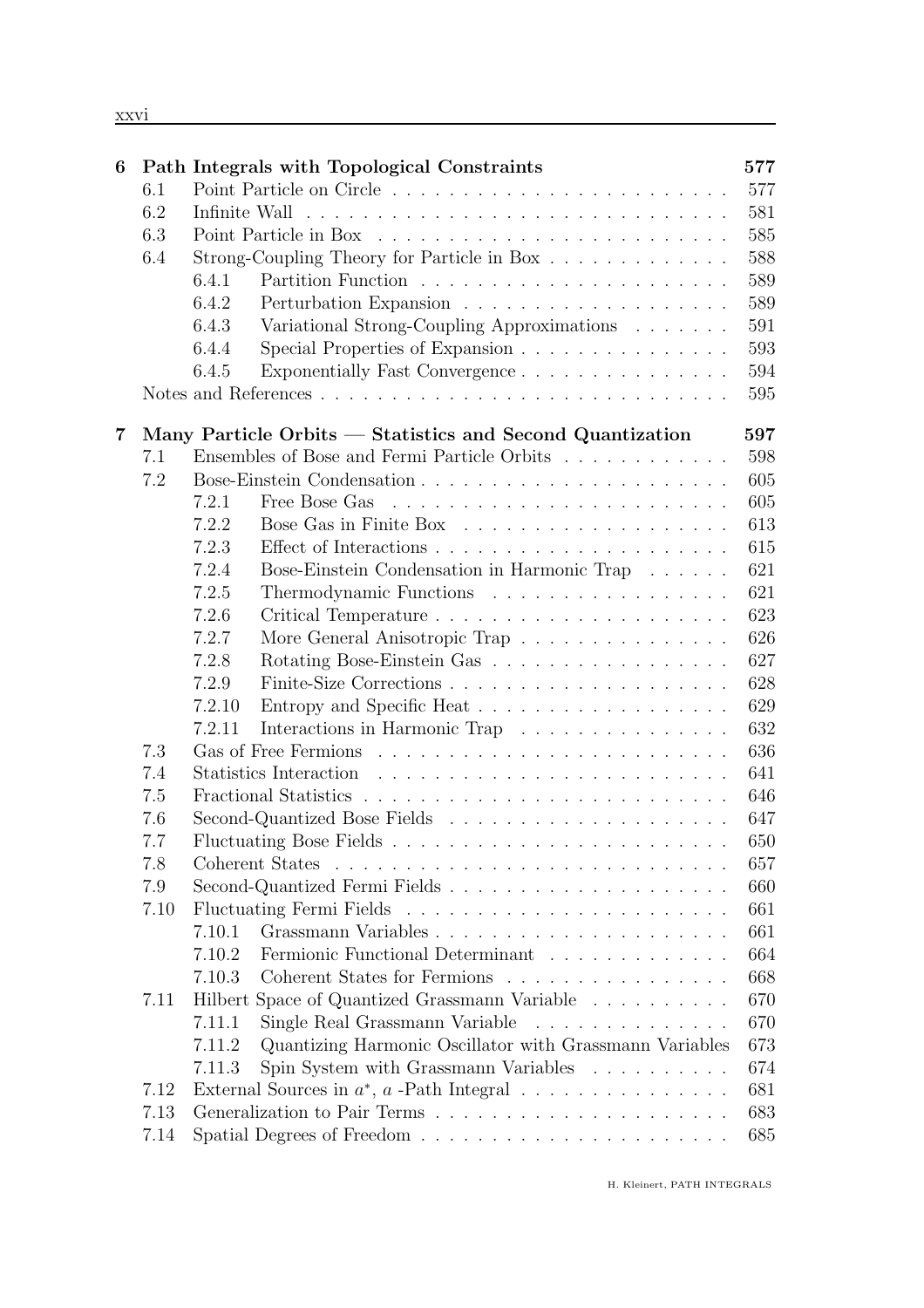|   |      | 7.14.1                | Grand-Canonical Ensemble of Particle Orbits from Free                  |     |
|---|------|-----------------------|------------------------------------------------------------------------|-----|
|   |      |                       |                                                                        | 685 |
|   |      | 7.14.2                | First versus Second Quantization                                       | 687 |
|   |      | 7.14.3                | Interacting Fields                                                     | 687 |
|   |      | 7.14.4                | Effective Classical Field Theory                                       | 688 |
|   | 7.15 |                       |                                                                        | 690 |
|   |      | 7.15.1                |                                                                        | 691 |
|   |      | 7.15.2                | Bosonized versus Original Theory                                       | 693 |
|   |      |                       | Appendix 7A Treatment of Singularities in Zeta-Function                | 695 |
|   |      | 7A.1                  |                                                                        | 696 |
|   |      | 7A.2                  |                                                                        | 698 |
|   |      |                       | Appendix 7B Experimental versus Theoretical Would-be Critical Temper-  |     |
|   |      |                       |                                                                        | 700 |
|   |      |                       |                                                                        | 701 |
| 8 |      |                       | Path Integrals in Polar and Spherical Coordinates                      | 706 |
|   | 8.1  |                       | Angular Decomposition in Two Dimensions                                | 706 |
|   | 8.2  |                       | Trouble with Feynman's Path Integral Formula in Radial Coordinates 709 |     |
|   | 8.3  |                       | Cautionary Remarks                                                     | 713 |
|   | 8.4  |                       |                                                                        | 716 |
|   | 8.5  |                       | Angular Decomposition in Three and More Dimensions                     | 720 |
|   |      | 8.5.1                 |                                                                        | 721 |
|   |      | 8.5.2                 |                                                                        | 723 |
|   | 8.6  |                       | Radial Path Integral for Harmonic Oscillator and Free Particle         | 729 |
|   | 8.7  |                       | Particle near the Surface of a Sphere in $D$ Dimensions $\dots \dots$  | 730 |
|   | 8.8  |                       | Angular Barriers near the Surface of a Sphere                          | 733 |
|   |      | 8.8.1                 | Angular Barriers in Three Dimensions                                   | 733 |
|   |      | 8.8.2                 | Angular Barriers in Four Dimensions                                    | 738 |
|   | 8.9  |                       |                                                                        | 743 |
|   | 8.10 |                       |                                                                        | 747 |
|   | 8.11 |                       |                                                                        | 750 |
|   | 8.12 |                       |                                                                        | 751 |
|   | 8.13 |                       |                                                                        | 756 |
|   | 8.14 |                       |                                                                        | 756 |
|   |      |                       |                                                                        | 758 |
|   |      |                       |                                                                        |     |
| 9 |      | <b>Wave Functions</b> |                                                                        | 760 |
|   | 9.1  |                       | Free Particle in D Dimensions                                          | 760 |
|   | 9.2  |                       |                                                                        | 763 |
|   | 9.3  |                       | Free Particle from $\omega \to 0$ -Limit of Oscillator                 | 769 |
|   | 9.4  |                       | Charged Particle in Uniform Magnetic Field                             | 771 |
|   | 9.5  |                       |                                                                        | 778 |
|   |      |                       |                                                                        | 780 |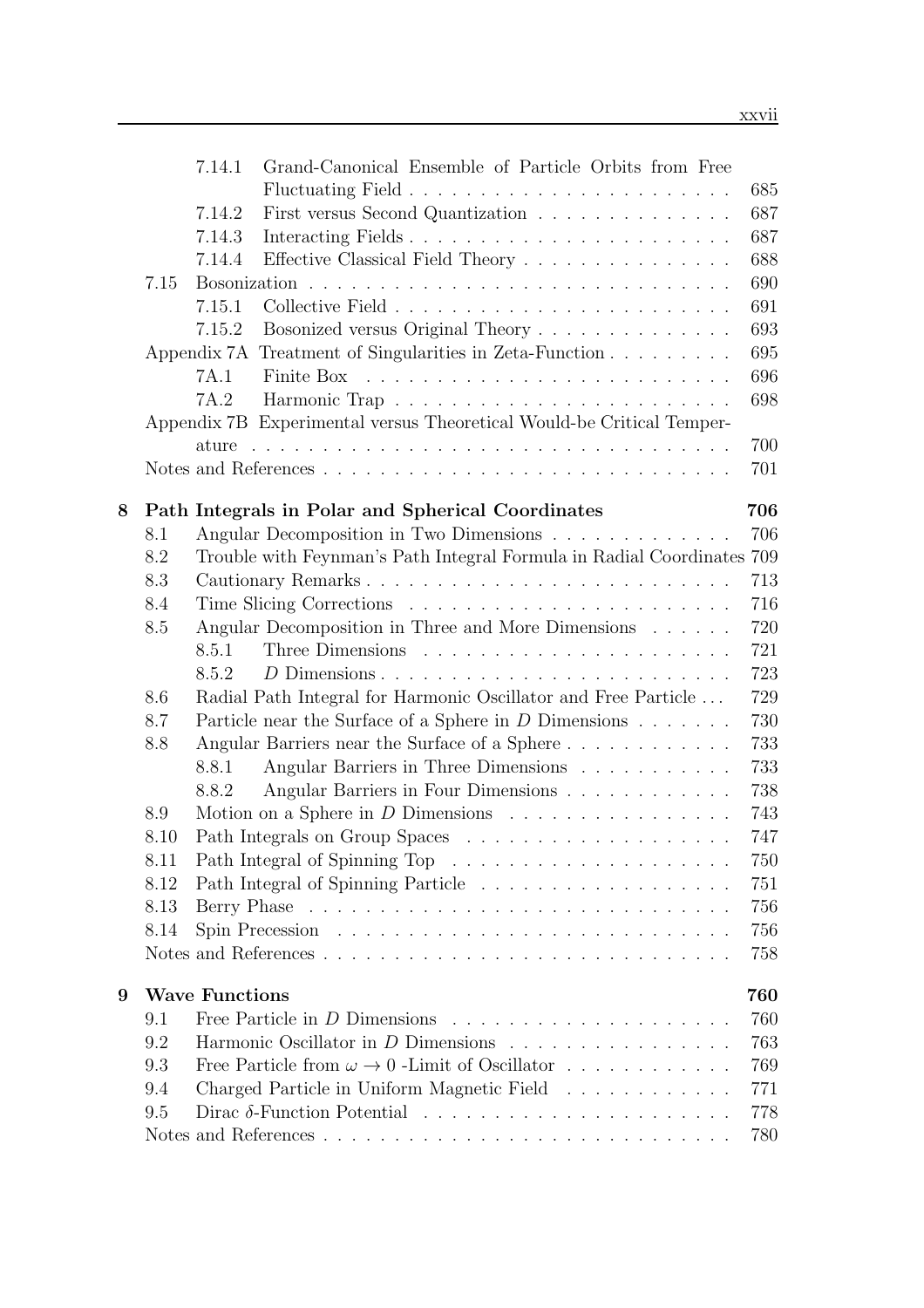|      |        | 10 Spaces with Curvature and Torsion                                               | 781 |
|------|--------|------------------------------------------------------------------------------------|-----|
| 10.1 |        |                                                                                    | 782 |
| 10.2 |        | Classical Motion of Mass Point in General Metric-Affine Space .                    | 783 |
|      | 10.2.1 |                                                                                    | 783 |
|      | 10.2.2 | Nonholonomic Mapping to Spaces with Torsion                                        | 786 |
|      | 10.2.3 | New Equivalence Principle                                                          | 792 |
|      | 10.2.4 | Classical Action Principle for Spaces with Curvature and                           |     |
|      |        |                                                                                    | 792 |
| 10.3 |        | Path Integral in Metric-Affine Space                                               | 797 |
|      | 10.3.1 | Nonholonomic Transformation of Action                                              | 797 |
|      | 10.3.2 | Measure of Path Integration                                                        | 802 |
| 10.4 |        | Completing the Solution of Path Integral on Surface of Sphere $\phantom{1}$ .<br>. | 808 |
| 10.5 |        | External Potentials and Vector Potentials                                          | 810 |
| 10.6 |        | Perturbative Calculation of Path Integrals in Curved Space $\hfill\ldots\hfill$ .  | 812 |
|      | 10.6.1 | Free and Interacting Parts of Action                                               | 812 |
|      | 10.6.2 |                                                                                    | 815 |
| 10.7 |        |                                                                                    | 817 |
|      | 10.7.1 |                                                                                    | 819 |
|      | 10.7.2 | Diagrammatic Expansion in $d$ Time Dimensions                                      | 821 |
| 10.8 |        |                                                                                    | 822 |
|      | 10.8.1 | Reformulation in Configuration Space                                               | 829 |
|      | 10.8.2 | Integrals over Products of Two Distributions $\hfill\ldots\ldots\ldots$            | 830 |
|      | 10.8.3 | Integrals over Products of Four Distributions                                      | 831 |
| 10.9 |        | Distributions as Limits of Bessel Function                                         | 833 |
|      | 10.9.1 | Correlation Function and Derivatives                                               | 833 |
|      | 10.9.2 | Integrals over Products of Two Distributions                                       | 835 |
|      | 10.9.3 | Integrals over Products of Four Distributions                                      | 836 |
|      |        | 10.10 Simple Rules for Calculating Singular Integrals                              | 838 |
|      |        | 10.11 Perturbative Calculation on Finite Time Intervals                            | 843 |
|      |        |                                                                                    | 844 |
|      |        | 10.11.2 Cumulant Expansion of D-Dimensional Free-Particle Am-                      |     |
|      |        | plitude in Curvilinear Coordinates                                                 | 845 |
|      |        | 10.11.3 Propagator in $1 - \varepsilon$ Time Dimensions                            | 847 |
|      |        | 10.11.4 Coordinate Independence for Dirichlet Boundary Conditions 848              |     |
|      |        | 10.11.5 Time Evolution Amplitude in Curved Space                                   | 854 |
|      |        | 10.11.6 Covariant Results for Arbitrary Coordinates                                | 860 |
|      |        | 10.12 Effective Classical Potential in Curved Space                                | 865 |
|      |        | 10.12.1 Covariant Fluctuation Expansion                                            | 866 |
|      |        |                                                                                    | 869 |
|      |        |                                                                                    | 870 |
|      |        | 10.12.4 Covariant Perturbation Expansion                                           | 873 |
|      |        | 10.12.5 Covariant Result from Noncovariant Expansion                               | 874 |
|      |        | 10.12.6 Particle on Unit Sphere                                                    | 877 |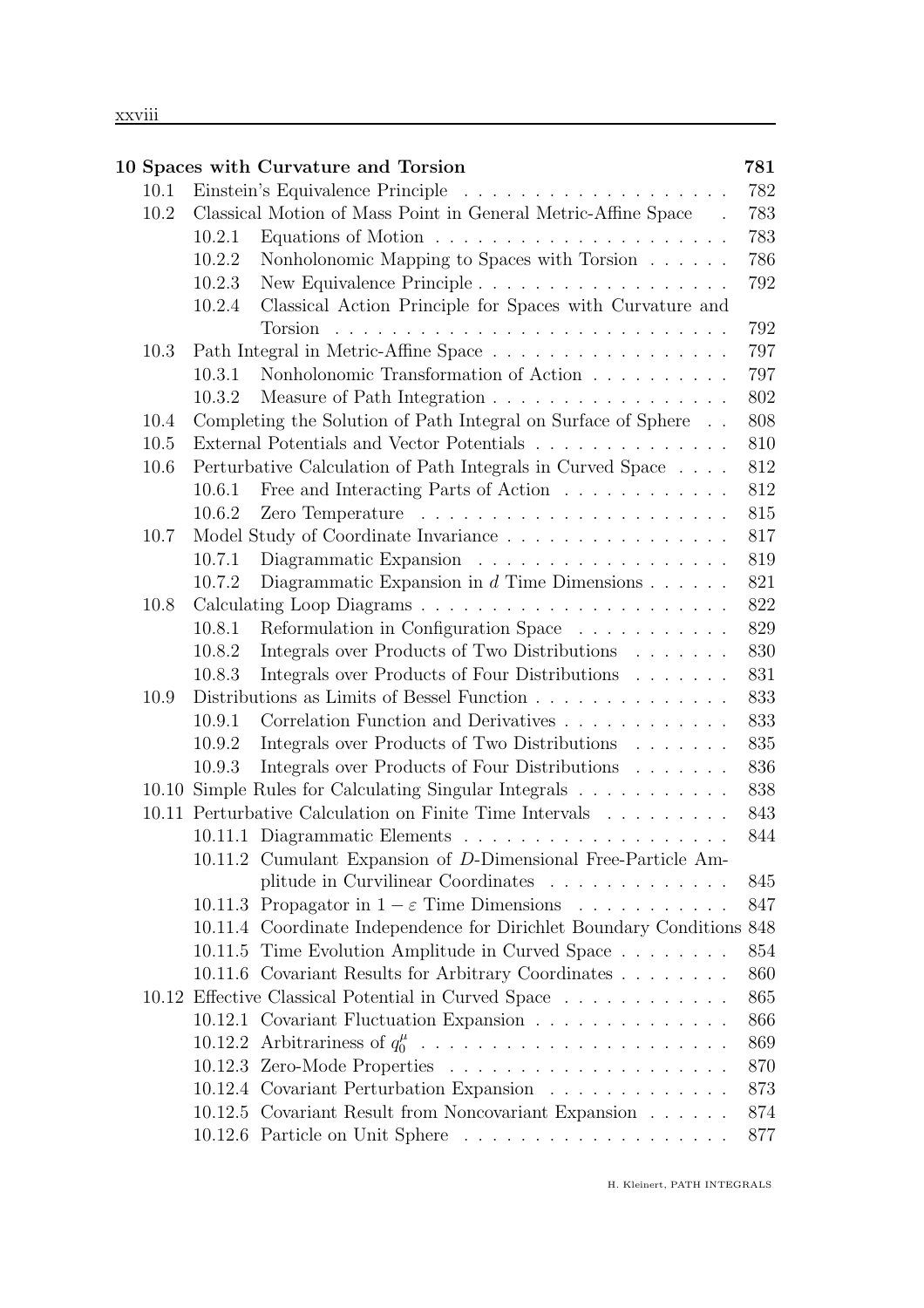|      | 10.13 Covariant Effective Action for Quantum Particle with Coordinate-           |  |
|------|----------------------------------------------------------------------------------|--|
|      | 879                                                                              |  |
|      | 880                                                                              |  |
|      | 883                                                                              |  |
|      | Appendix 10ANonholonomic Gauge Transformations in Electromagnetism<br>883        |  |
|      | Gradient Representation of Magnetic Field of Current Loops 884<br>10A.1          |  |
|      | Generating Magnetic Fields by Multivalued Gauge Trans-<br>10A.2                  |  |
|      | 888<br>formations                                                                |  |
|      | 10A.3<br>889<br>Minimal Magnetic Coupling of Particles from Multivalued<br>10A.4 |  |
|      | 891                                                                              |  |
|      | Gauge Field Representation of Current Loops and Monopoles 892<br>10A.5           |  |
|      | Appendix 10BComparison of Multivalued Basis Tetrads with Vierbein Fields 894     |  |
|      | Appendix 10CCancellation of Powers of $\delta(0)$<br>896                         |  |
|      | 898                                                                              |  |
|      |                                                                                  |  |
|      | 11 Schrödinger Equation in General Metric-Affine Spaces<br>902                   |  |
| 11.1 | Integral Equation for Time Evolution Amplitude<br>902                            |  |
|      | 903<br>From Recursion Relation to Schrödinger Equation<br>11.1.1                 |  |
|      | 906<br>11.1.2                                                                    |  |
| 11.2 | 909<br>Equivalent Path Integral Representations                                  |  |
| 11.3 | 913                                                                              |  |
| 11.4 | 914                                                                              |  |
| 11.5 | 916                                                                              |  |
| 11.6 | DeWitt-Seeley Expansion of Time Evolution Amplitude<br>918                       |  |
| 11.7 | 921                                                                              |  |
|      | Appendix 11ACancellations in Effective Potential<br>923                          |  |
|      | 925                                                                              |  |
|      | 925                                                                              |  |
|      | 12 New Path Integral Formula for Singular Potentials<br>927                      |  |
| 12.1 | Path Collapse in Feynman's formula for the Coulomb System<br>927                 |  |
| 12.2 | Stable Path Integral with Singular Potentials<br>930                             |  |
| 12.3 | 935                                                                              |  |
| 12.4 | Relation to Schrödinger Theory. Wave Functions<br>937                            |  |
|      | 939                                                                              |  |
|      | 13 Path Integral of Coulomb System<br>940                                        |  |
| 13.1 | Pseudotime Evolution Amplitude<br>940                                            |  |
| 13.2 | Solution for the Two-Dimensional Coulomb System $\ldots \ldots$<br>942           |  |
| 13.3 | 948<br>Absence of Time Slicing Corrections for $D = 2$                           |  |
| 13.4 | Solution for the Three-Dimensional Coulomb System $\ldots \ldots$<br>952         |  |
| 13.5 | Absence of Time Slicing Corrections for $D = 3$<br>958                           |  |
| 13.6 | Geometric Argument for Absence of Time Slicing Corrections<br>961                |  |
|      |                                                                                  |  |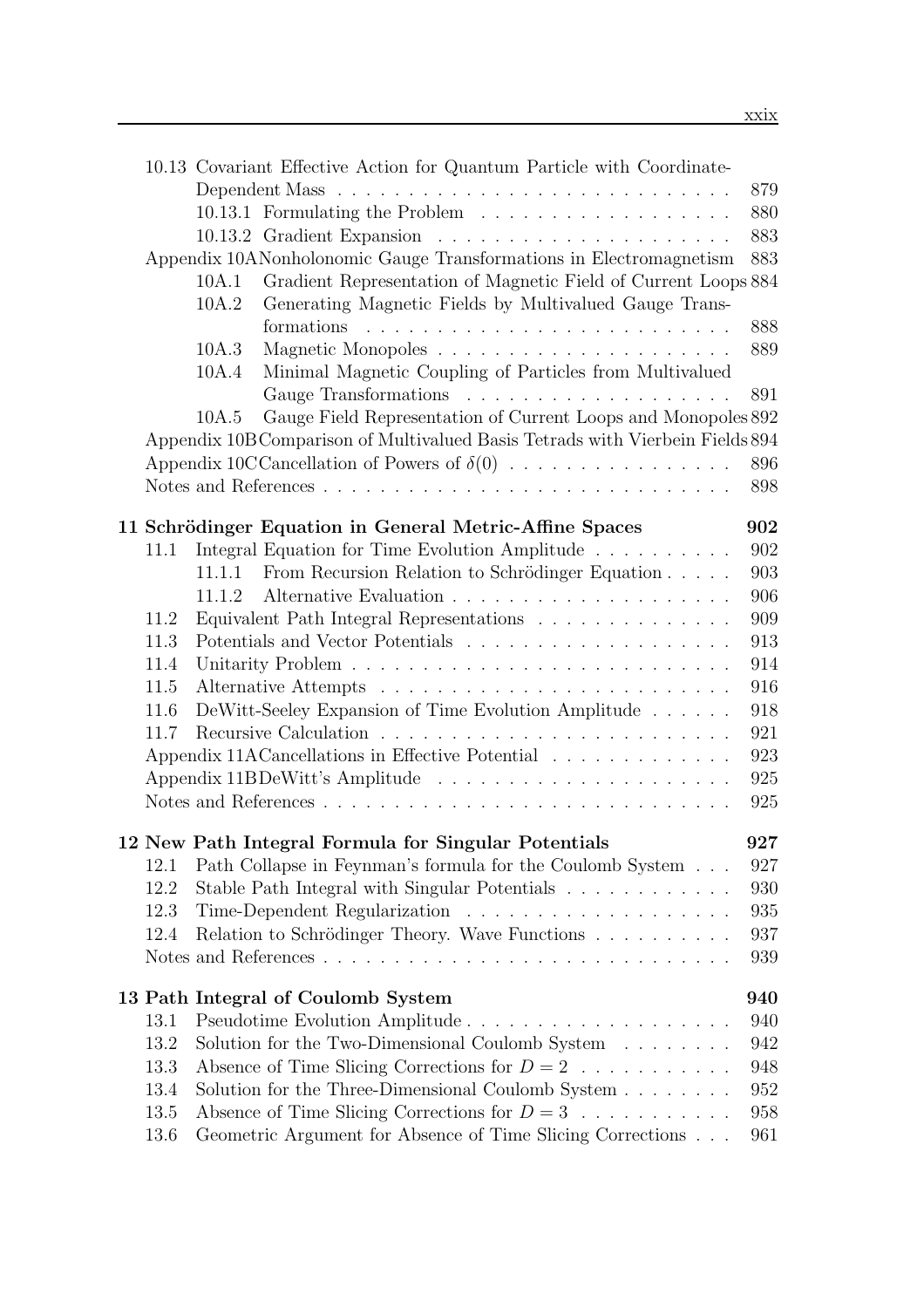|                                               | 13.7                                                                                                                                      |        | Comparison with Schrödinger Theory                                     | 962        |  |  |  |
|-----------------------------------------------|-------------------------------------------------------------------------------------------------------------------------------------------|--------|------------------------------------------------------------------------|------------|--|--|--|
|                                               | Angular Decomposition of Amplitude, and Radial Wave Functions<br>13.8<br>Remarks on Geometry of Four-Dimensional $u^{\mu}$ -Space<br>13.9 |        |                                                                        |            |  |  |  |
|                                               |                                                                                                                                           |        |                                                                        |            |  |  |  |
| Runge-Lenz-Pauli Group of Degeneracy<br>13.10 |                                                                                                                                           |        |                                                                        |            |  |  |  |
|                                               |                                                                                                                                           |        |                                                                        |            |  |  |  |
|                                               |                                                                                                                                           |        |                                                                        |            |  |  |  |
|                                               |                                                                                                                                           |        |                                                                        |            |  |  |  |
|                                               |                                                                                                                                           |        | Appendix 13ADynamical Group of Coulomb States                          | 978<br>978 |  |  |  |
|                                               |                                                                                                                                           |        | Appendix 13B Wave Functions in Three-Dimensional Momentum Space.       | 982        |  |  |  |
|                                               |                                                                                                                                           |        |                                                                        | 983        |  |  |  |
|                                               |                                                                                                                                           |        | 14 Solution of Further Path Integrals by Duru-Kleinert Method          | 985        |  |  |  |
|                                               | 14.1                                                                                                                                      |        |                                                                        | 985        |  |  |  |
|                                               | 14.2                                                                                                                                      |        | Derivation of the Effective Potential                                  | 989        |  |  |  |
|                                               | 14.3                                                                                                                                      |        | Comparison with Schrödinger Quantum Mechanics                          | 993        |  |  |  |
|                                               | 14.4                                                                                                                                      |        |                                                                        | 994        |  |  |  |
|                                               |                                                                                                                                           | 14.4.1 | Radial Harmonic Oscillator and Morse System                            | 994        |  |  |  |
|                                               |                                                                                                                                           | 14.4.2 | Radial Coulomb System and Morse System $\;\ldots\; \ldots\; \ldots\;$  | 997        |  |  |  |
|                                               |                                                                                                                                           | 14.4.3 | Equivalence of Radial Coulomb System and Radial Oscilla-               |            |  |  |  |
|                                               |                                                                                                                                           |        | tor                                                                    | 998        |  |  |  |
|                                               |                                                                                                                                           | 14.4.4 | Angular Barrier near Sphere, and Rosen-Morse Potential                 | 1002       |  |  |  |
|                                               |                                                                                                                                           | 14.4.5 | Angular Barrier near Four-Dimensional Sphere and General               |            |  |  |  |
|                                               |                                                                                                                                           |        |                                                                        | 1005       |  |  |  |
|                                               |                                                                                                                                           | 14.4.6 | Hulthén Potential and General Rosen-Morse Potential 1008               |            |  |  |  |
|                                               |                                                                                                                                           | 14.4.7 | Extended Hulthén Potential and General Rosen-Morse Po-                 |            |  |  |  |
|                                               |                                                                                                                                           |        |                                                                        |            |  |  |  |
|                                               | 14.5                                                                                                                                      |        |                                                                        |            |  |  |  |
|                                               | 14.6                                                                                                                                      |        | Path Integral of the Dionium Atom 1013                                 |            |  |  |  |
|                                               |                                                                                                                                           | 14.6.1 |                                                                        |            |  |  |  |
|                                               |                                                                                                                                           | 14.6.2 | Absence of Time Slicing Corrections $\ldots \ldots \ldots \ldots 1018$ |            |  |  |  |
|                                               | 14.7                                                                                                                                      |        | Time-Dependent Duru-Kleinert Transformation 1021                       |            |  |  |  |
|                                               |                                                                                                                                           |        | Appendix 14ARemarks on the DK Transformation of Time-Sliced Radial     |            |  |  |  |
|                                               |                                                                                                                                           |        |                                                                        |            |  |  |  |
|                                               |                                                                                                                                           |        | Appendix 14BAffine Connection of Dionium Atom 1028                     |            |  |  |  |
|                                               |                                                                                                                                           |        | Appendix 14CAlgebraic Aspects of Dionium States 1029                   |            |  |  |  |
|                                               |                                                                                                                                           |        |                                                                        |            |  |  |  |
|                                               |                                                                                                                                           |        | 15 Path Integrals in Polymer Physics                                   | 1031       |  |  |  |
|                                               | 15.1                                                                                                                                      |        | Polymers and Ideal Random Chains                                       | 1031       |  |  |  |
|                                               | 15.2                                                                                                                                      |        | Moments of End-to-End Distribution                                     | 1033       |  |  |  |
|                                               | 15.3                                                                                                                                      |        | Exact End-to-End Distribution in Three Dimensions                      | 1036       |  |  |  |
|                                               | 15.4                                                                                                                                      |        | Short-Distance Expansion for Long Polymer 1038                         |            |  |  |  |
|                                               | 15.5                                                                                                                                      |        | Saddle Point Approximation to Three-Dimensional End-to-End Dis-        |            |  |  |  |
|                                               |                                                                                                                                           |        |                                                                        |            |  |  |  |
|                                               |                                                                                                                                           |        |                                                                        |            |  |  |  |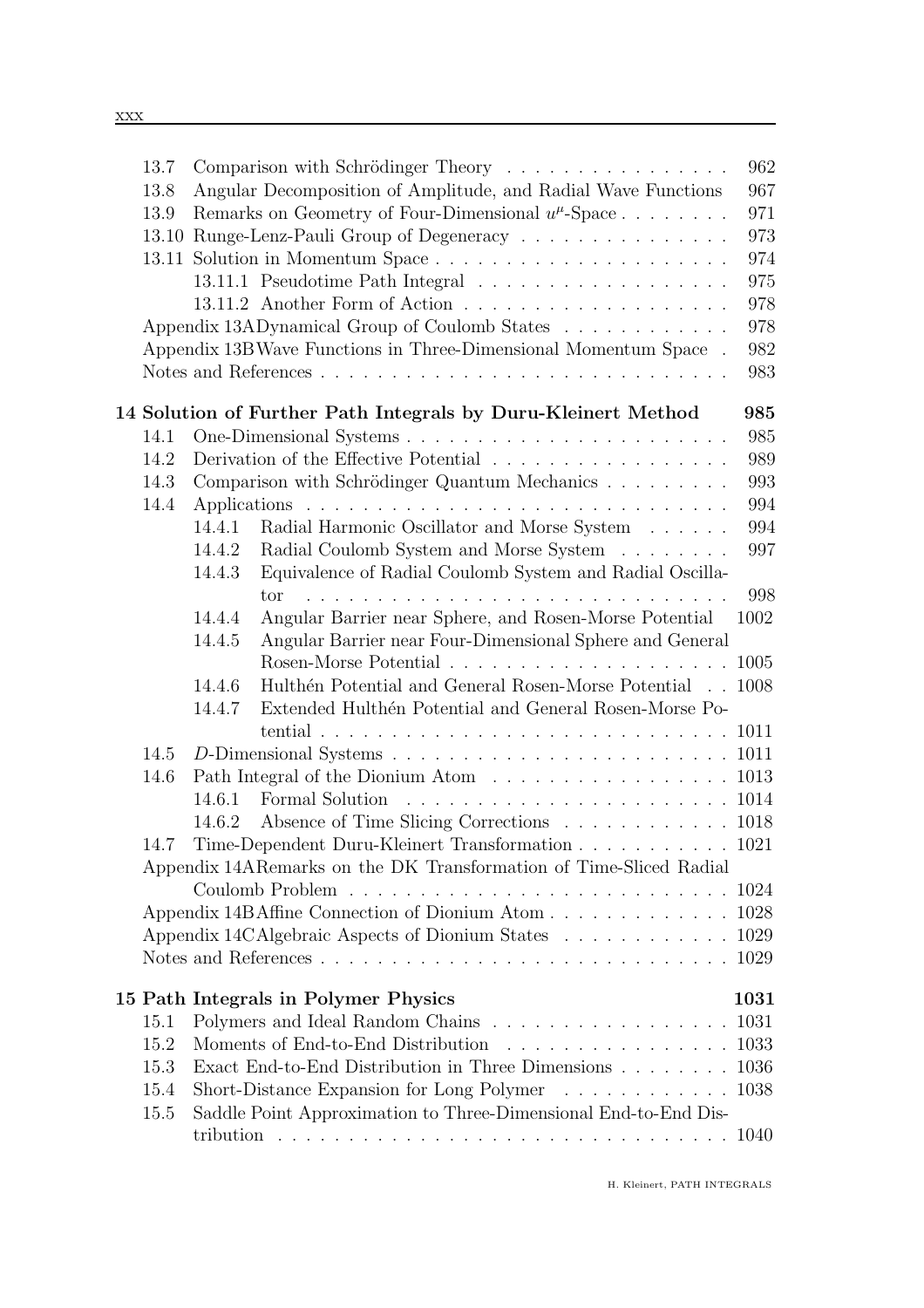| 15.6 | Path Integral for Continuous Gaussian Distribution 1041                          |      |
|------|----------------------------------------------------------------------------------|------|
| 15.7 |                                                                                  |      |
|      | 15.7.1                                                                           |      |
|      | Relation to Classical Heisenberg Model 1047<br>15.7.2                            |      |
|      | 15.7.3                                                                           |      |
|      | 15.7.4<br>Moments of End-to-End Distribution                                     | 1049 |
| 15.8 |                                                                                  |      |
|      | 15.8.1                                                                           |      |
|      | Correlation Functions and Moments 1051<br>15.8.2                                 |      |
| 15.9 | Schrödinger Equation and Recursive Solution for Moments 1055                     |      |
|      | Setting up the Schrödinger Equation $\ldots \ldots \ldots \ldots 1055$<br>15.9.1 |      |
|      | Recursive Solution of Schrödinger Equation. 1056<br>15.9.2                       |      |
|      | From Moments to End-to-End Distribution for $D = 3$<br>15.9.3                    | 1059 |
|      | Large-Stiffness Approximation to End-to-End Distribution 1061<br>15.9.4          |      |
|      | 15.9.5                                                                           | 1066 |
|      |                                                                                  |      |
|      |                                                                                  |      |
|      |                                                                                  |      |
|      | 15.13 Fermi Fields for Self-Avoiding Lines 1089                                  |      |
|      |                                                                                  |      |
|      |                                                                                  |      |
|      | Appendix 15CIntegrals Involving Modified Green Function 1092                     |      |
|      |                                                                                  |      |
|      | 16 Polymers and Particle Orbits in Multiply Connected Spaces                     | 1096 |
| 16.1 | Simple Model for Entangled Polymers 1096                                         |      |
| 16.2 | Entangled Fluctuating Particle Orbit: Aharonov-Bohm Effect                       | 1100 |
| 16.3 | Aharonov-Bohm Effect and Fractional Statistics 1108                              |      |
| 16.4 |                                                                                  |      |
| 16.5 | The Gauss Invariant of Two Curves 1127                                           |      |
| 16.6 | Bound States of Polymers and Ribbons 1129                                        |      |
| 16.7 | Chern-Simons Theory of Entanglements 1136                                        |      |
| 16.8 |                                                                                  |      |
|      | Polymer Field Theory for Probabilities 1141<br>16.8.1                            |      |
|      | 16.8.2<br>Calculation of Partition Function 1142                                 |      |
|      | Calculation of Numerator in Second Moment 1144<br>16.8.3                         |      |
|      | 16.8.4                                                                           |      |
|      | Second and Third Diagrams in Fig. $16.23$ $1147$<br>16.8.5                       |      |
|      | 16.8.6                                                                           | 1148 |
|      | 16.8.7<br>Second Topological Moment                                              | 1149 |
| 16.9 | Chern-Simons Theory of Statistical Interaction                                   | 1149 |
|      |                                                                                  |      |
|      |                                                                                  |      |
|      |                                                                                  |      |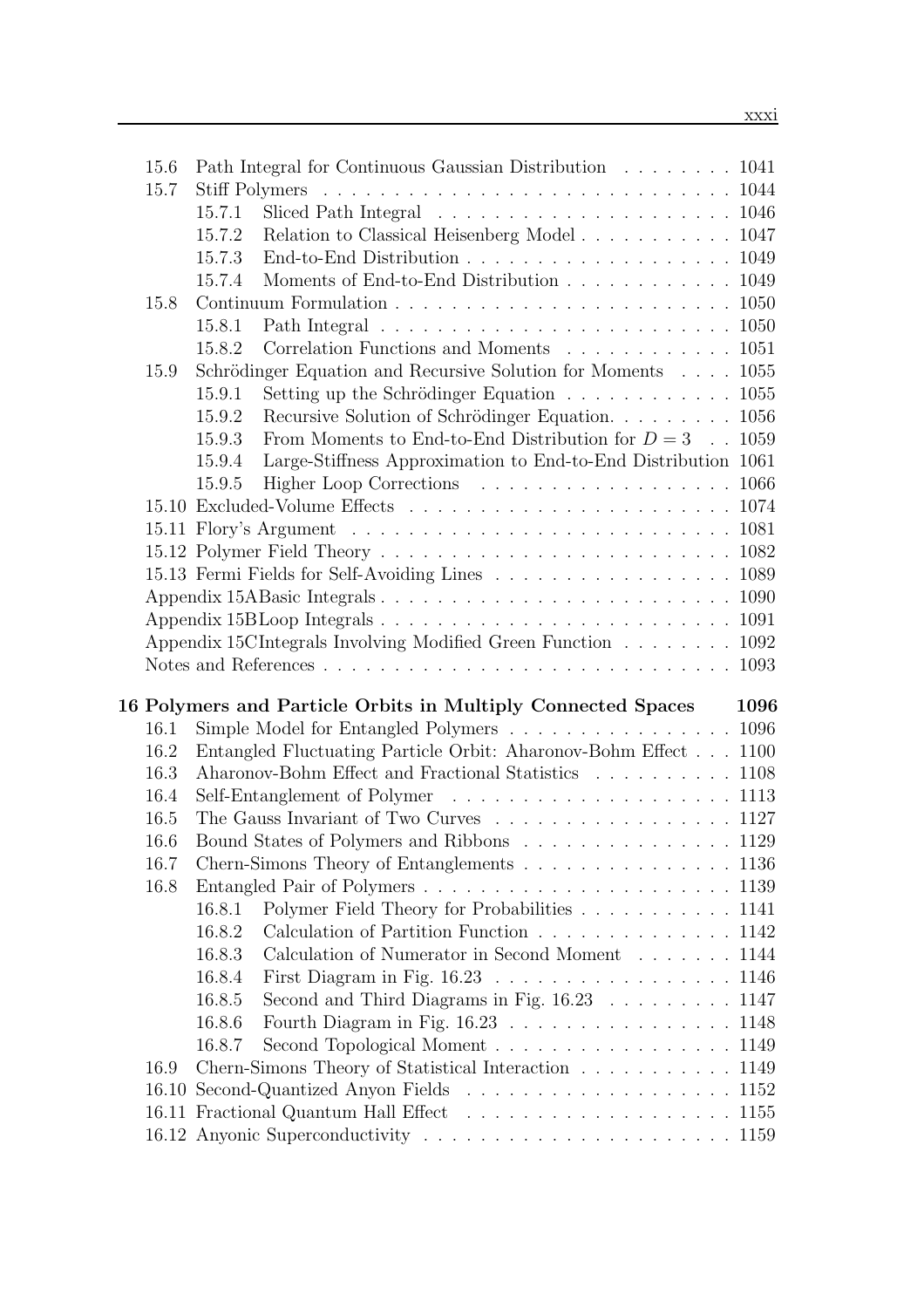|              | Appendix 16ACalculation of Feynman Diagrams in Polymer Entanglement 1163<br>Appendix 16BK auffman and BLM/Ho polynomials 1165<br>Appendix 16CSkein Relation between Wilson Loop Integrals 1165 |       |
|--------------|------------------------------------------------------------------------------------------------------------------------------------------------------------------------------------------------|-------|
| 17 Tunneling |                                                                                                                                                                                                | 1176  |
| 17.1         |                                                                                                                                                                                                |       |
| 17.2         | Classical Solutions — Kinks and Antikinks 1179                                                                                                                                                 |       |
| 17.3         |                                                                                                                                                                                                |       |
|              | 17.3.1                                                                                                                                                                                         |       |
|              | Continuum Part of Fluctuation Factor 1193<br>17.3.2                                                                                                                                            |       |
| 17.4         | General Formula for Eigenvalue Ratios $\ldots \ldots \ldots \ldots \ldots 1195$                                                                                                                |       |
| 17.5         | Fluctuation Determinant from Classical Solution 1197                                                                                                                                           |       |
| 17.6         | Wave Functions of Double-Well $\ldots \ldots \ldots \ldots \ldots \ldots \ldots 1201$                                                                                                          |       |
| 17.7         | Gas of Kinks and Antikinks and Level Splitting Formula 1202                                                                                                                                    |       |
| 17.8         | Fluctuation Correction to Level Splitting 1206                                                                                                                                                 |       |
| 17.9         |                                                                                                                                                                                                |       |
| 17.10        | Large-Order Behavior of Perturbation Expansions 1219                                                                                                                                           |       |
|              | 17.10.1 Growth Properties of Expansion Coefficients 1220                                                                                                                                       |       |
|              | 17.10.2 Semiclassical Large-Order Behavior 1223                                                                                                                                                |       |
|              | 17.10.3 Fluctuation Correction to the Imaginary Part and Large-                                                                                                                                |       |
|              |                                                                                                                                                                                                |       |
|              | 17.10.4 Variational Approach to Tunneling. Perturbation Coeffi-                                                                                                                                |       |
|              | cients to All Orders $\dots \dots \dots \dots \dots \dots \dots \dots \dots \dots 1231$                                                                                                        |       |
|              | 17.10.5 Convergence of Variational Perturbation Expansion 1239                                                                                                                                 |       |
|              | 17.11 Decay of Supercurrent in Thin Closed Wire 1247                                                                                                                                           |       |
|              | 17.12 Decay of Metastable Thermodynamic Phases 1259                                                                                                                                            |       |
|              | 17.13 Decay of Metastable Vacuum State in Quantum Field Theory 1266                                                                                                                            |       |
|              | 17.14 Crossover from Quantum Tunneling to Thermally Driven Decay . 1267                                                                                                                        |       |
|              | Appendix 17AF eynman Integrals for Fluctuation Correction 1269                                                                                                                                 |       |
|              |                                                                                                                                                                                                |       |
|              | 18 Nonequilibrium Quantum Statistics                                                                                                                                                           | 1274  |
| 18.1         | Linear Response and Time-Dependent Green Functions for $T \neq 0$                                                                                                                              | .1274 |
| 18.2         | Spectral Representations of Green Functions for $T \neq 0$                                                                                                                                     | 1277  |
| 18.3         |                                                                                                                                                                                                | 1280  |
| 18.4         |                                                                                                                                                                                                | 1283  |
| 18.5         | Harmonic Oscillator Green Functions for $T \neq 0$                                                                                                                                             | 1284  |
|              | Creation Annihilation Operators<br>18.5.1                                                                                                                                                      | 1284  |
|              | 18.5.2                                                                                                                                                                                         |       |
| 18.6         |                                                                                                                                                                                                |       |
|              |                                                                                                                                                                                                |       |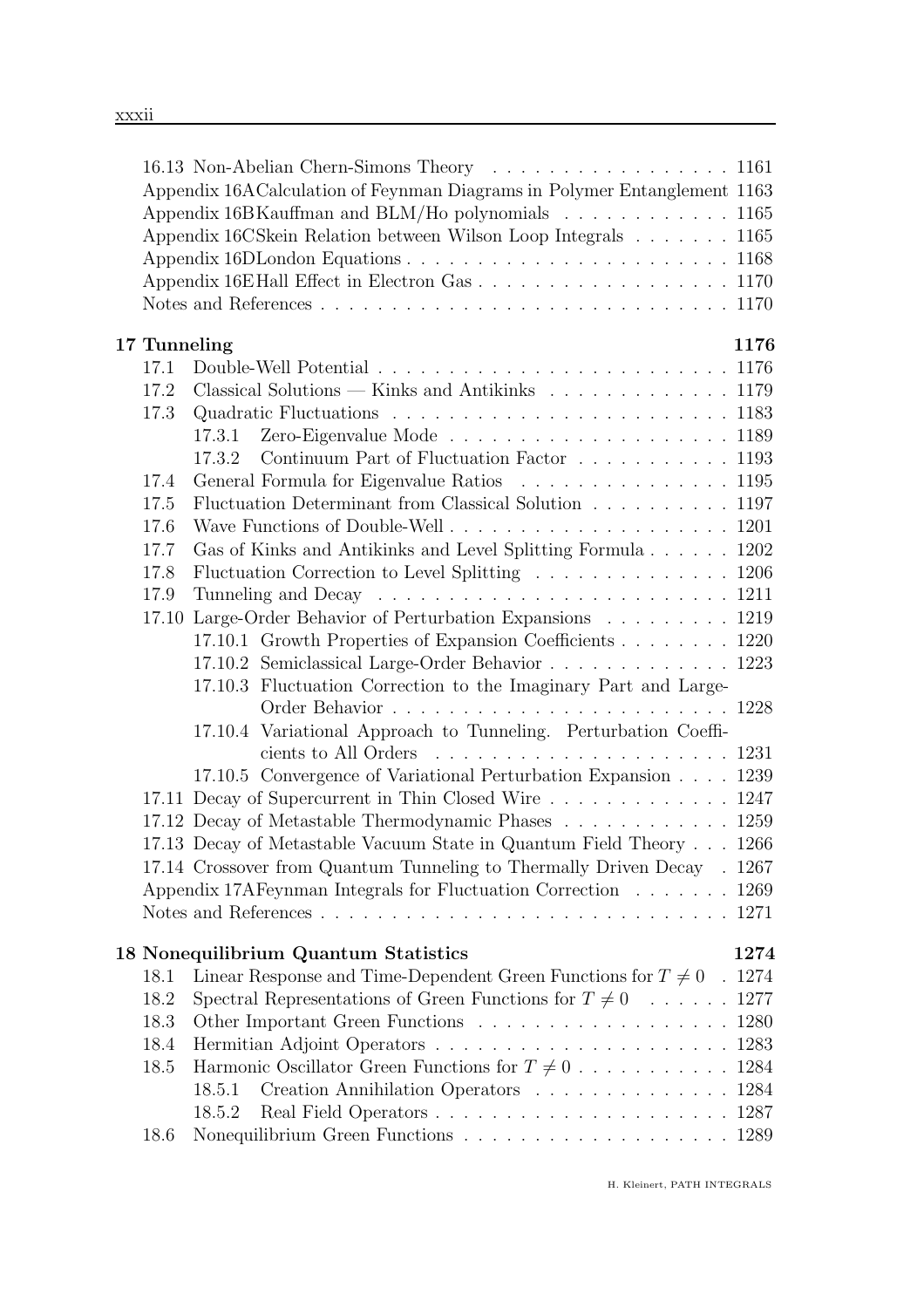| 18.7 | Perturbation Theory for Nonequilibrium Green Functions 1298              |      |
|------|--------------------------------------------------------------------------|------|
| 18.8 | Path Integral Coupled to Thermal Reservoir 1301                          |      |
| 18.9 |                                                                          |      |
|      | Canonical Path Integral for Probability Distribution 1308<br>18.9.1      |      |
|      | Solving the Operator Ordering Problem 1310<br>18.9.2                     |      |
|      | 18.9.3                                                                   |      |
|      |                                                                          |      |
|      | 18.11 Path Integral Solution of Klein-Kramers Equation 1323              |      |
|      |                                                                          |      |
|      |                                                                          |      |
|      | 18.13.1 Kubo's stochastic Liouville equation 1328                        |      |
|      | 18.13.2 From Kubo's to Fokker-Planck Equations 1329                      |      |
|      |                                                                          |      |
|      |                                                                          |      |
|      | 18.15 Heisenberg Picture for Probability Evolution 1339                  |      |
|      |                                                                          |      |
|      | 18.17 Stochastic Quantum Liouville Equation 1344                         |      |
|      | 18.18 Master Equation for Time Evolution 1346                            |      |
|      | 18.19 Relation to Quantum Langevin Equation 1348                         |      |
|      |                                                                          |      |
|      | 18.20.1 Forward-Backward Path Integral 1349                              |      |
|      | 18.20.2 Master Equation for Time Evolution in Photon Bath 1352           |      |
|      |                                                                          |      |
|      |                                                                          |      |
|      |                                                                          |      |
|      | 18.21 Fokker-Planck Equation in Spaces with Curvature and Torsion 1359   |      |
|      | 18.22 Stochastic Interpretation of Quantum-Mechanical Amplitudes 1360    |      |
|      | 18.23 Stochastic Equation for Schrödinger Wave Function 1362             |      |
|      | 18.24 Real Stochastic and Deterministic Equation for Schrödinger Wave    |      |
|      | <b>Function</b>                                                          |      |
|      | 18.24.1 Stochastic Differential Equation 1364                            |      |
|      | 18.24.2 Equation for Noise Average                                       | 1364 |
|      |                                                                          | 1365 |
|      |                                                                          | 1365 |
|      |                                                                          |      |
|      | Appendix 18AInequalities for Diagonal Green Functions                    | 1367 |
|      | Appendix 18BGeneral Generating Functional                                | 1371 |
|      | Appendix 18CWick Decomposition of Operator Products                      | 1375 |
|      |                                                                          | 1376 |
|      | 19 Relativistic Particle Orbits                                          | 1380 |
| 19.1 | Special Features of Relativistic Path Integrals                          | 1382 |
|      | 19.1.1                                                                   |      |
|      | Partition Function of Ensemble of Closed Particle Loops . 1387<br>19.1.2 |      |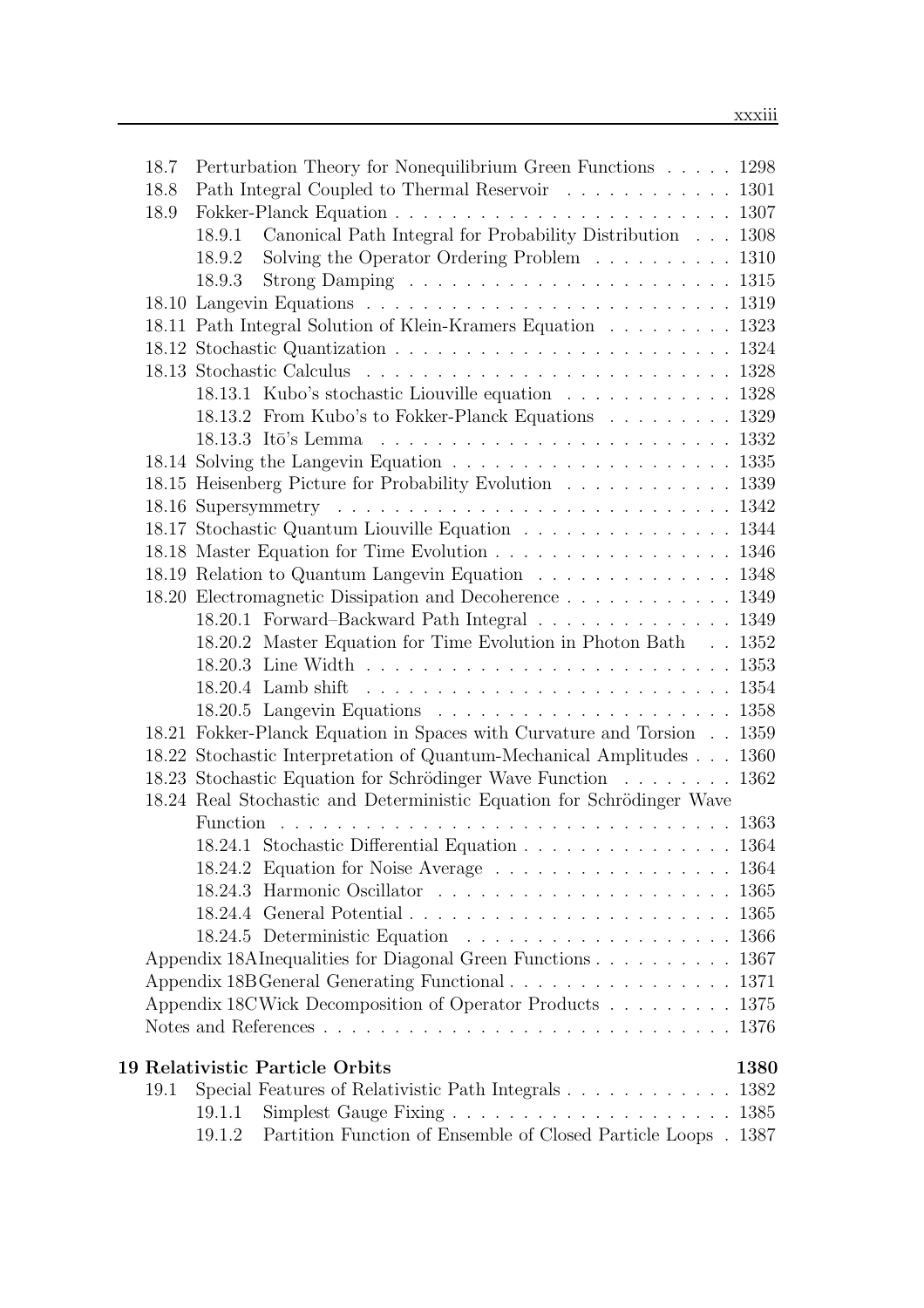|      | 19.1.3  |                                                                                                                      |      |
|------|---------|----------------------------------------------------------------------------------------------------------------------|------|
| 19.2 |         |                                                                                                                      |      |
|      | 19.2.1  | Decay Rate of Vacuum in Electric Field 1389                                                                          |      |
|      | 19.2.2  |                                                                                                                      |      |
|      | 19.2.3  |                                                                                                                      |      |
|      | 19.2.4  | Tunneling of Expanding Universe 1409                                                                                 |      |
| 19.3 |         |                                                                                                                      |      |
| 19.4 |         | Relativistic Particle in Electromagnetic Field 1413                                                                  |      |
|      | 19.4.1  | Action and Partition Function 1413                                                                                   |      |
|      | 19.4.2  |                                                                                                                      |      |
|      | 19.4.3  | Lowest-Order Vacuum Polarization 1416                                                                                |      |
| 19.5 |         |                                                                                                                      |      |
|      | 19.5.1  | Dirac Theory $\dots \dots \dots \dots \dots \dots \dots \dots \dots \dots \dots 1420$                                |      |
|      | 19.5.2  |                                                                                                                      |      |
|      | 19.5.3  | Amplitude with Electromagnetic Interaction 1427                                                                      |      |
|      | 19.5.4  | Effective Action in Electromagnetic Field 1429                                                                       |      |
|      | 19.5.5  |                                                                                                                      |      |
|      | 19.5.6  |                                                                                                                      |      |
| 19.6 |         |                                                                                                                      |      |
|      | 19.6.1  |                                                                                                                      |      |
|      | 19.6.2  |                                                                                                                      |      |
|      |         | Appendix 19AProof of Same Quantum Physics of Modified Action 1436                                                    |      |
|      |         |                                                                                                                      |      |
|      |         |                                                                                                                      |      |
|      |         |                                                                                                                      | 1440 |
| 20.1 |         | 20 Path Integrals and Financial Markets                                                                              |      |
|      | 20.1.1  | Fluctuation Properties of Financial Assets 1440                                                                      |      |
|      | 20.1.2  | Harmonic Approximation to Fluctuations 1442                                                                          |      |
|      | 20.1.3  | Truncated Lévy Distributions 1446                                                                                    |      |
|      | 20.1.4  | Asymmetric Truncated Lévy Distributions 1451                                                                         |      |
|      | 20.1.5  |                                                                                                                      |      |
|      | 20.1.6  | Gamma Distribution $\dots \dots \dots \dots \dots \dots \dots \dots \dots \dots 1454$<br>Boltzmann Distribution 1455 |      |
|      | 20.1.7  | Student or Tsallis Distribution 1458                                                                                 |      |
|      | 20.1.8  | Tsallis Distribution in Momentum Space 1460                                                                          |      |
|      | 20.1.9  | Relativistic Particle Boltzmann Distribution 1461                                                                    |      |
|      | 20.1.10 |                                                                                                                      |      |
|      | 20.1.11 | Generalized Hyperbolic Distributions 1463                                                                            |      |
|      |         | 20.1.12 Debye-Waller Factor for Non-Gaussian Fluctuations 1466                                                       |      |
|      | 20.1.13 | Path Integral for Non-Gaussian Distribution 1466                                                                     |      |
|      | 20.1.14 | Time Evolution of Distribution 1469                                                                                  |      |
|      |         |                                                                                                                      |      |
|      | 20.1.16 | Additivity Property of Noises and Hamiltonians 1471                                                                  |      |
|      |         | 20.1.17 Lévy-Khintchine Formula 1472<br>20.1.18 Semigroup Property of Asset Distributions 1473                       |      |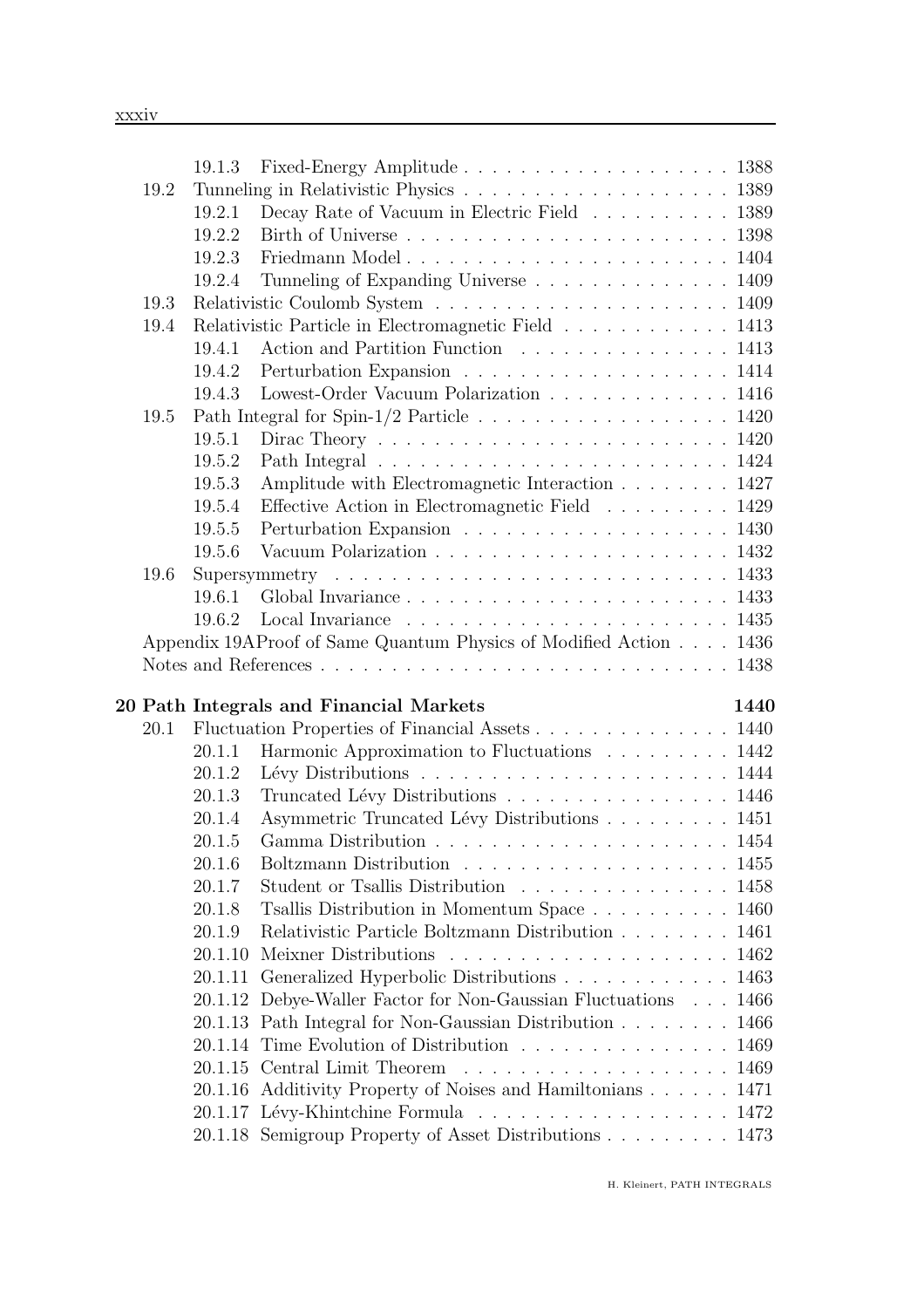|      |        | 20.1.19 Time Evolution of Moments of Distribution 1475                     |      |
|------|--------|----------------------------------------------------------------------------|------|
|      |        |                                                                            |      |
|      |        | 20.1.21 Fourier-Transformed Tsallis Distribution 1479                      |      |
|      |        | 20.1.22 Superposition of Gaussian Distributions 1480                       |      |
|      |        | 20.1.23 Fokker-Planck-Type Equation 1482                                   |      |
|      |        | 20.1.24 Kramers-Moyal Equation 1483                                        |      |
| 20.2 |        | Itō-like Formula for Non-Gaussian Distributions 1485                       |      |
|      | 20.2.1 |                                                                            |      |
|      | 20.2.2 |                                                                            |      |
| 20.3 |        |                                                                            |      |
|      | 20.3.1 |                                                                            |      |
|      | 20.3.2 | Non-Gaussian Martingale Distributions 1491                                 |      |
| 20.4 |        |                                                                            |      |
|      | 20.4.1 | Pair of Stochastic Differential Equations 1494                             |      |
|      | 20.4.2 | Fokker-Planck Equation 1494                                                |      |
|      | 20.4.3 | Solution of Fokker-Planck Equation 1497                                    |      |
|      | 20.4.4 |                                                                            |      |
|      | 20.4.5 | Long-Time Behavior $\ldots \ldots \ldots \ldots \ldots \ldots \ldots 1500$ |      |
|      | 20.4.6 | Tail Behavior for all Times 1504                                           |      |
|      | 20.4.7 |                                                                            |      |
|      | 20.4.8 | Natural Martingale Distribution 1507                                       |      |
| 20.5 |        |                                                                            |      |
| 20.6 |        | Spectral Decomposition of Power Behaviors 1509                             |      |
| 20.7 |        |                                                                            |      |
|      | 20.7.1 | Black-Scholes Option Pricing Model 1511                                    |      |
|      | 20.7.2 | Evolution Equations of Portfolios with Options $\ldots \ldots$ 1513        |      |
|      | 20.7.3 | Option Pricing for Gaussian Fluctuations 1517                              |      |
|      | 20.7.4 | Option Pricing for Asian Option 1520                                       |      |
|      | 20.7.5 | Option Pricing for Boltzmann Distribution 1522                             |      |
|      | 20.7.6 | Option Pricing for General Non-Gaussian Fluctuations 1522                  |      |
|      | 20.7.7 | Option Pricing for Fluctuating Variance 1525                               |      |
|      | 20.7.8 | Perturbation Expansion and Smile 1528                                      |      |
|      |        | Appendix 20ALarge-x Behavior of Truncated Lévy Distribution $\ldots$ 1530  |      |
|      |        |                                                                            |      |
|      |        | Appendix 20CComparison with Dow-Jones Data                                 | 1534 |
|      |        |                                                                            |      |
|      |        |                                                                            |      |

Index 1543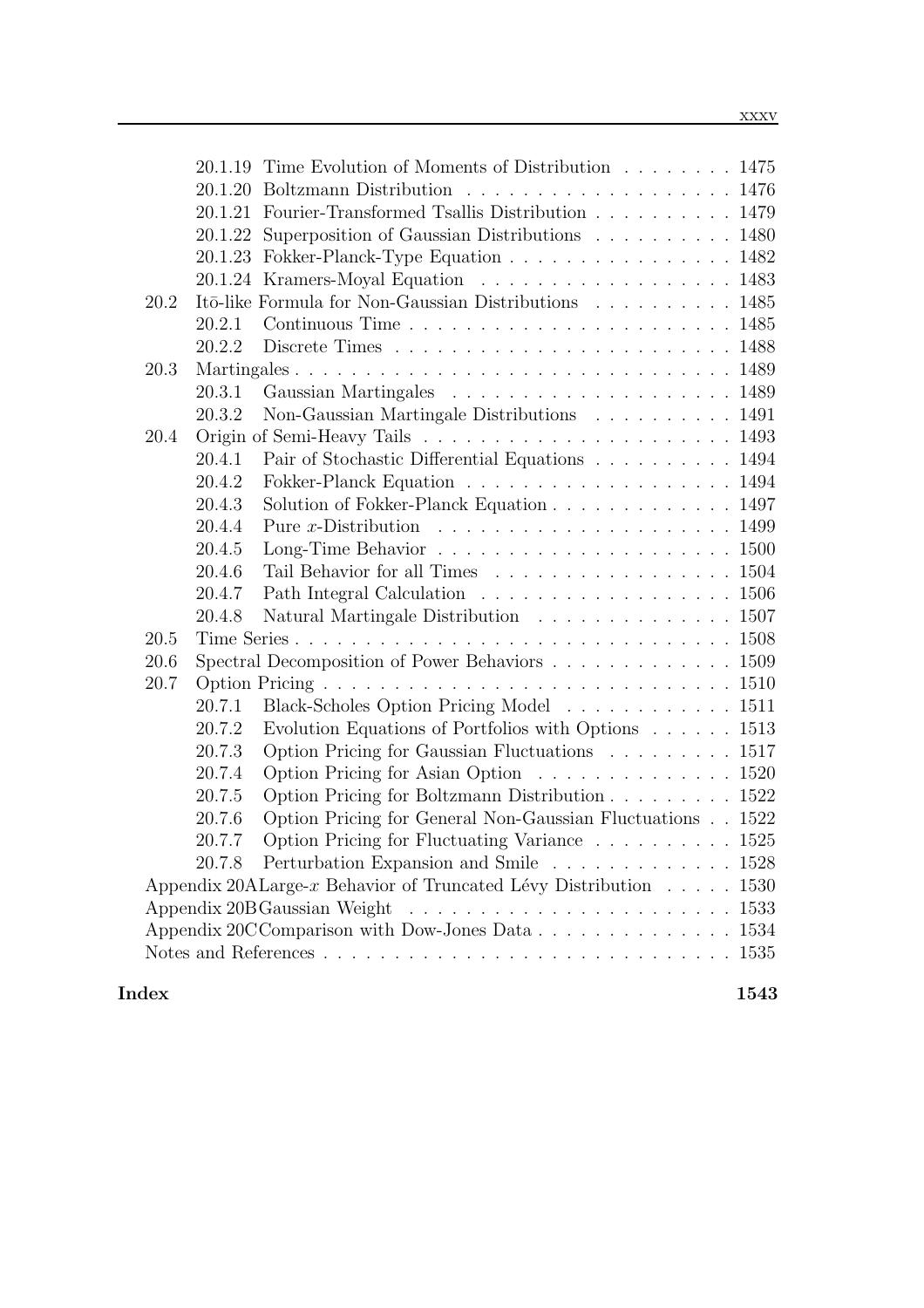xxxvi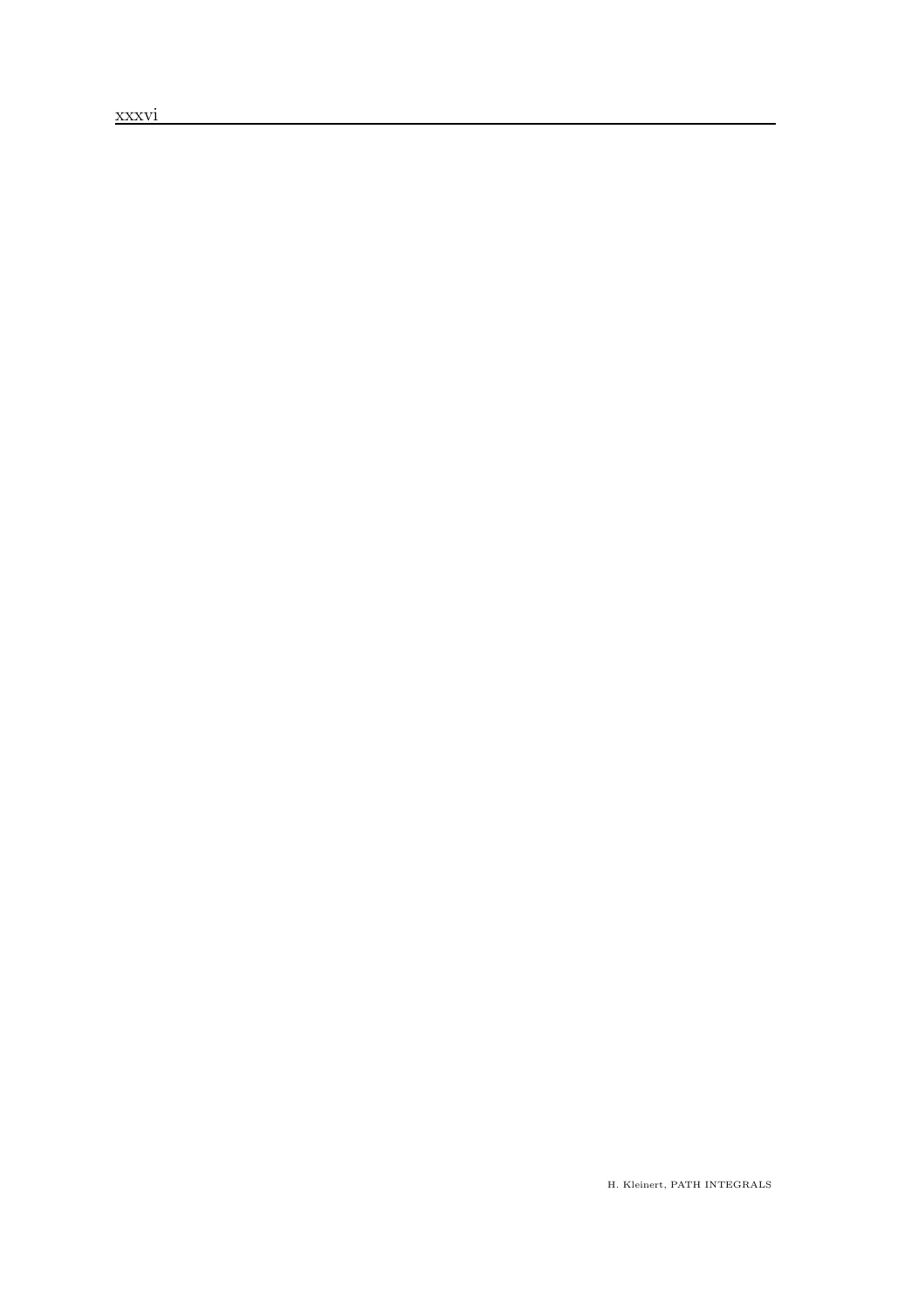# List of Figures

| 1.1<br>1.2<br>1.3<br>1.4 | Probability distribution of particle behind a double slit<br>Relevant function $\sum_{n=-N}^{N} e^{2\pi i \mu n}$ in Poisson's summation formula.<br>Illustration of time-ordering procedure<br>Triangular closed contour for Cauchy integral | 13<br>30<br>36<br>85 |
|--------------------------|-----------------------------------------------------------------------------------------------------------------------------------------------------------------------------------------------------------------------------------------------|----------------------|
| 2.1                      | Zigzag paths, along which a point particle fluctuates $\dots \dots$                                                                                                                                                                           | 99                   |
| 2.2                      | Solution of equation of motion $\ldots \ldots \ldots \ldots \ldots \ldots$                                                                                                                                                                    | 122                  |
| 2.3                      | Illustration of eigenvalues of fluctuation matrix                                                                                                                                                                                             | 144                  |
| 2.4                      | Finite-lattice effects in internal energy $E$ and specific heat $C \dots$                                                                                                                                                                     | 176                  |
| 3.1<br>3.2               | Pole in Fourier transform of Green functions $G_{\omega}^{\text{p},\text{a}}(t) \dots$<br>Subtracted periodic Green function $G_{\omega,e}^{p}(\tau) - 1/\omega$ and antiperiodic                                                             | 221                  |
|                          | Green function $G_{\omega,e}^{\mathbf{a}}(\tau)$ for frequencies $\omega = (0,5,10)/\hbar\beta \dots \dots$                                                                                                                                   | 222                  |
| 3.3                      | Two poles in Fourier transform of Green function $G_{\omega^2}^{p,a}(t)$                                                                                                                                                                      | 223                  |
| 3.4                      | Subtracted periodic Green function $G_{\omega^2, e}^{\text{p}}(\tau) - 1/\hbar \beta \omega^2$ and antiperi-                                                                                                                                  |                      |
|                          | odic Green function $G^{\rm a}_{\omega^2, \rm e}(\tau)$ for frequencies $\omega = (0, 5, 10)/\hbar\beta \dots$                                                                                                                                | 244                  |
| 3.5                      | Poles in complex $\beta$ -plane of Fourier integral<br>$\mathcal{A}$ . The set of the set of the set of the $\mathcal{A}$                                                                                                                     | 271                  |
| 3.6                      | Density of states for weak and strong damping in natural units                                                                                                                                                                                | $272\,$              |
| 3.7                      | Perturbation expansion of free energy up to order $g^3$                                                                                                                                                                                       | 284                  |
| 3.8                      | Diagrammatic solution of recursion relation for the generating func-                                                                                                                                                                          |                      |
|                          | tional $W[j]$ of all connected correlation functions                                                                                                                                                                                          | 291                  |
| 3.9                      | Diagrammatic representation of functional differential equation                                                                                                                                                                               | 296                  |
| 3.10                     | Diagrammatic representation of recursion relation                                                                                                                                                                                             | 298                  |
| 3.11                     | Vacuum diagrams up to five loops and their multiplicities $\dots$ .                                                                                                                                                                           | 299                  |
| 3.12                     | Diagrammatic differentiations for deriving tree decomposition of                                                                                                                                                                              |                      |
|                          |                                                                                                                                                                                                                                               | 304                  |
| 3.13                     | Effective potential for $\omega^2 > 0$ and $\omega^2 < 0$ in mean-field approximation 310                                                                                                                                                     |                      |
| 3.14                     | Local fluctuation width of harmonic oscillator<br><u>.</u>                                                                                                                                                                                    | 328                  |
| 3.15                     | Magnetization curves in double-well potential $\quad \ldots \ldots \ldots \ldots$                                                                                                                                                             | 337                  |
| 3.16                     | Plot of reduced Feynman integrals $\hat{a}_V^{2L}(x)$                                                                                                                                                                                         | 366                  |
| 4.1                      | Left: Determination of energy eigenvalues $E^{(n)}$ in semiclassical ex-<br>pansion; Right: Comparison between exact and semiclassical energies 421                                                                                           |                      |
| 4.2                      | Solution for screening function $f(\xi)$ in Thomas-Fermi model                                                                                                                                                                                | 425                  |
| 4.3                      | Orbits in Coulomb potential                                                                                                                                                                                                                   | 441                  |
| 4.4                      | Circular orbits in momentum space for $E > 0$                                                                                                                                                                                                 | 444                  |
|                          |                                                                                                                                                                                                                                               |                      |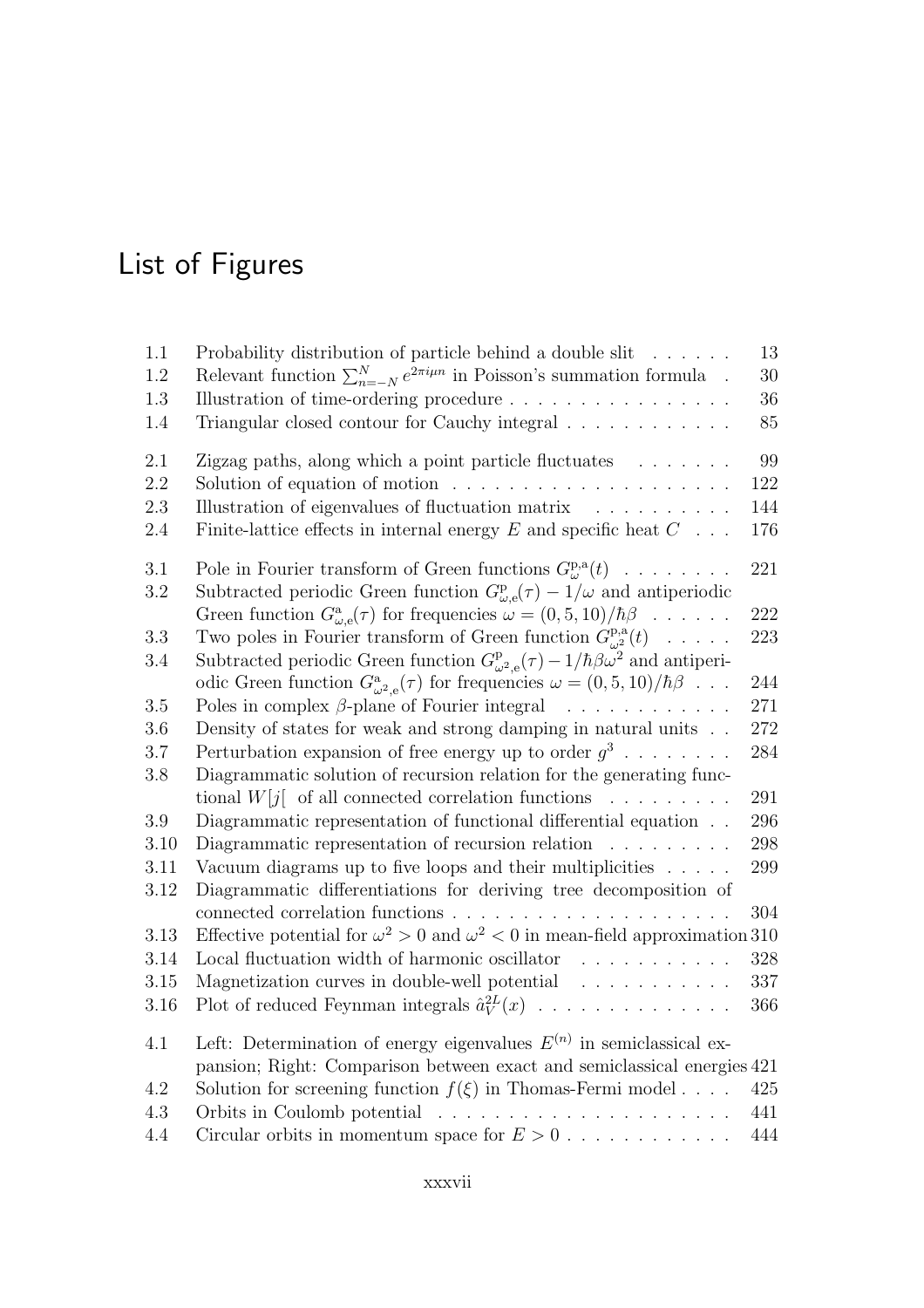| 4.5     | Geometry of scattering in momentum space                                                                                                                           | 445 |
|---------|--------------------------------------------------------------------------------------------------------------------------------------------------------------------|-----|
| 4.6     | Classical trajectories in Coulomb potential                                                                                                                        | 451 |
| 4.7     | Oscillations in differential Mott scattering cross section                                                                                                         | 452 |
| 5.1     | Illustration of convexity of exponential function $e^{-x}$                                                                                                         | 466 |
| $5.2\,$ | Approximate free energy $F_1$ of anharmonic oscillator $\ldots \ldots$                                                                                             | 477 |
| 5.3     | Effective classical potential of double well                                                                                                                       | 480 |
| 5.4     | Free energy $F_1$ in double-well potential                                                                                                                         | 481 |
| $5.5\,$ | Comparison of approximate effective classical potentials $W_1(x_0)$ and                                                                                            | 482 |
| 5.6     | Effective classical potential $W_1(x_0)$ for double-well potential and var-                                                                                        | 483 |
| 5.7     | Approximate particle density of anharmonic oscillator                                                                                                              | 484 |
| 5.8     | Particle density in double-well potential<br>$\mathcal{A}$ , and a set of the set of the set of the $\mathcal{A}$                                                  | 485 |
| 5.9     | Approximate effective classical potential $W_1(r)$ of Coulomb system                                                                                               |     |
|         |                                                                                                                                                                    | 489 |
| 5.10    | Particle distribution in Coulomb potential at different $T \neq 0$                                                                                                 | 490 |
| 5.11    | First-order variational result for binding energy of atom in strong<br>magnetic field                                                                              | 493 |
| 5.12    | Effective classical potential of atom in strong magnetic field                                                                                                     | 497 |
| 5.13    | One-particle reducible vacuum diagram                                                                                                                              | 504 |
| 5.14    | Typical $\Omega$ -dependence of approximations $W_{1,2,3}$ at $T = 0$                                                                                              | 506 |
| 5.15    | Typical $\Omega$ -dependence of Nth approximations $W_N$ at $T = 0$                                                                                                | 512 |
| 5.16    | New plateaus in $W_N$ developing for higher orders $N \geq 15$                                                                                                     | 513 |
| 5.17    | Trial frequencies $\Omega_N$ extremizing variational approximation $W_N$ at<br>$T=0$ for odd $N\leq 91$                                                            | 514 |
| 5.18    | Extremal and turning point frequencies $\Omega_N$ in variational approxi-<br>mation $W_N$ at $T = 0$ for even and odd $N \leq 30$                                  | 515 |
| 5.19    | Difference between approximate ground state energies $E = W_N$ and                                                                                                 |     |
|         |                                                                                                                                                                    | 515 |
| 5.20    | Logarithmic plot of kth terms in re-expanded perturbation series.                                                                                                  | 517 |
| 5.21    | Logarithmic plot of N-behavior of strong-coupling expansion coeffi-                                                                                                | 518 |
| 5.22    | Oscillations of approximate strong-coupling expansion coefficient $b_0$<br>as a function of $\cal N$                                                               | 519 |
| 5.23    | Ratio of approximate and exact ground state energy of anharmonic<br>oscillator from lowest-order variational interpolation<br>$\hfill\ldots$ $\ldots$ $\ldots$ .   | 525 |
| 5.24    | Lowest two energies in double-well potential as function of coupling                                                                                               |     |
|         | strength $q$                                                                                                                                                       | 528 |
| 5.25    | Isotropic approximation to effective classical potential of Coulomb                                                                                                |     |
|         | system in first and second order                                                                                                                                   | 534 |
| 5.26    | Isotropic and anisotropic approximations to effective classical poten-<br>tial of Coulomb system in first and second order $\;\ldots\; \ldots\; \ldots\; \ldots\;$ | 536 |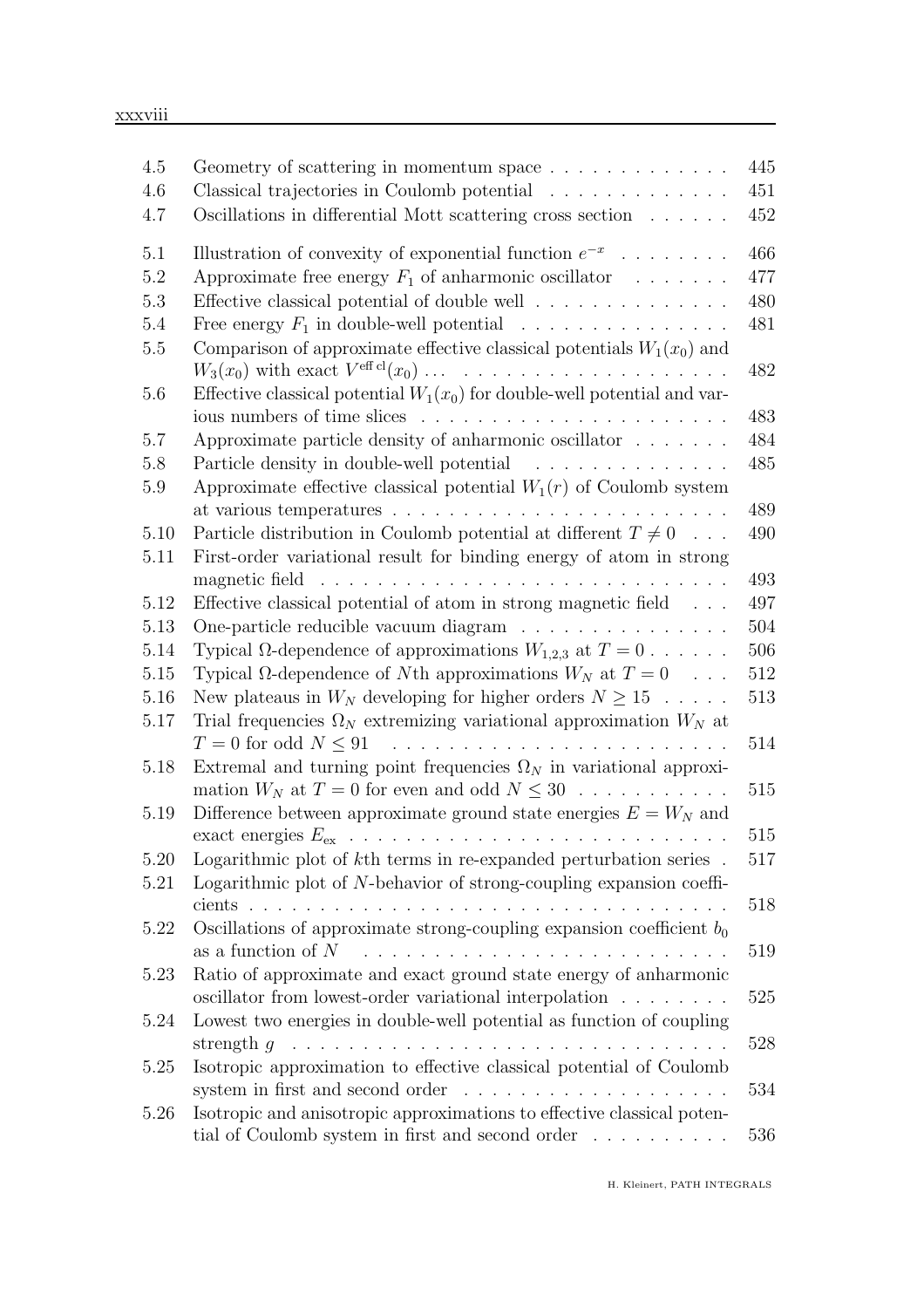| 5.27<br>5.28<br>5.29<br>5.30           | Approach of the variational approximations of first, second, and<br>third order to the correct ground state energy $\dots \dots \dots$<br>Variational interpolation of polaron energy $\dots \dots \dots \dots$<br>Variational interpolation of polaron effective mass<br>Temperature dependence of fluctuation widths of any point $x(\tau)$ on                                                                                                              | 539<br>552<br>553               |
|----------------------------------------|---------------------------------------------------------------------------------------------------------------------------------------------------------------------------------------------------------------------------------------------------------------------------------------------------------------------------------------------------------------------------------------------------------------------------------------------------------------|---------------------------------|
| 5.31<br>5.32                           | the path in a harmonic oscillator $\dots \dots \dots \dots \dots$<br>Temperature-dependence of first 9 functions $C_{\beta}^{(n)}$ , where $\beta = 1/k_B T$ .<br>Plot of reduced Feynman integrals $\hat{a}_V^{2L}(x)$                                                                                                                                                                                                                                       | 556<br>561<br>568               |
| 6.1<br>6.2<br>6.3<br>6.4<br>6.5<br>6.6 | Path with jumps in cyclic variable redrawn in extended zone scheme<br>Illustration of path counting near reflecting wall $\ldots \ldots \ldots$<br>Illustration of path counting in a box $\ldots \ldots \ldots \ldots \ldots$<br>Equivalence of paths in a box and paths on a circle with infinite wall 587<br>Variational functions $f_N(c)$ for particle between walls up to $N = 16$<br>Exponentially fast convergence of strong-coupling approximations. | 581<br>584<br>587<br>592<br>593 |
| 7.1<br>7.2<br>7.3                      | Paths summed in partition function $(7.9) \ldots \ldots \ldots \ldots$<br>Periodic representation of paths summed in partition function (7.9)<br>Among the $w!$ permutations of the different windings around the                                                                                                                                                                                                                                             | 600<br>600                      |
| 7.4<br>7.5<br>7.6<br>7.7               | cylinder, $(w-1)!$ are connected<br>Plot of the specific heat of free Bose gas $\dots \dots \dots \dots \dots$<br>Plot of functions $\zeta_{\nu}(z)$ appearing in Bose-Einstein thermodynamics<br>Specific heat of ideal Bose gas with phase transition at $T_c$<br>Reentrant transition in phase diagram of Bose-Einstein condensation                                                                                                                       | 602<br>603<br>608<br>613        |
| 7.8                                    | .<br>for different interaction strengths<br>Energies of elementary excitations of superfluid ${}^{4}$ He                                                                                                                                                                                                                                                                                                                                                      | 619<br>620                      |
| 7.9<br>7.10                            | Condensate fraction $N_{\text{cond}}/N \equiv 1 - N_{\text{n}}/N$ as function of temperature<br>Peak of specific heat in harmonic trap                                                                                                                                                                                                                                                                                                                        | 625<br>632                      |
| 7.11<br>7.12                           | Temperature behavior of specific heat of free Fermi gas<br>Finite-size corrections to the critical temperature for $N = 300$ to                                                                                                                                                                                                                                                                                                                               | 640                             |
| 7.13                                   | Plots of condensate fraction and its second derivative for simple Bose                                                                                                                                                                                                                                                                                                                                                                                        | 698                             |
|                                        | gas in a finite box.                                                                                                                                                                                                                                                                                                                                                                                                                                          | 701                             |
| 10.1                                   | Edge dislocation in crystal associated with missing semi-infinite<br>plane of atoms as source of torsion $\dots \dots \dots \dots \dots \dots$                                                                                                                                                                                                                                                                                                                | 790                             |
| 10.2                                   | Edge disclination in crystal associated with missing semi-infinite sec-<br>tion of atoms as source of curvature $\ldots \ldots \ldots \ldots \ldots$                                                                                                                                                                                                                                                                                                          | 791                             |
| 10.3                                   | Images under holonomic and nonholonomic mapping of $\delta$ -function<br>variation                                                                                                                                                                                                                                                                                                                                                                            | 795                             |
| 10.4<br>10.5<br>10.6                   | Green functions for perturbation expansions in curvilinear coordinates 816<br>Infinitesimally thin closed current loop $L$ and magnetic field $\ldots$ .<br>Coordinate system $q^{\mu}$ and the two sets of local nonholonomic coor-                                                                                                                                                                                                                          | 885                             |
|                                        |                                                                                                                                                                                                                                                                                                                                                                                                                                                               | 896                             |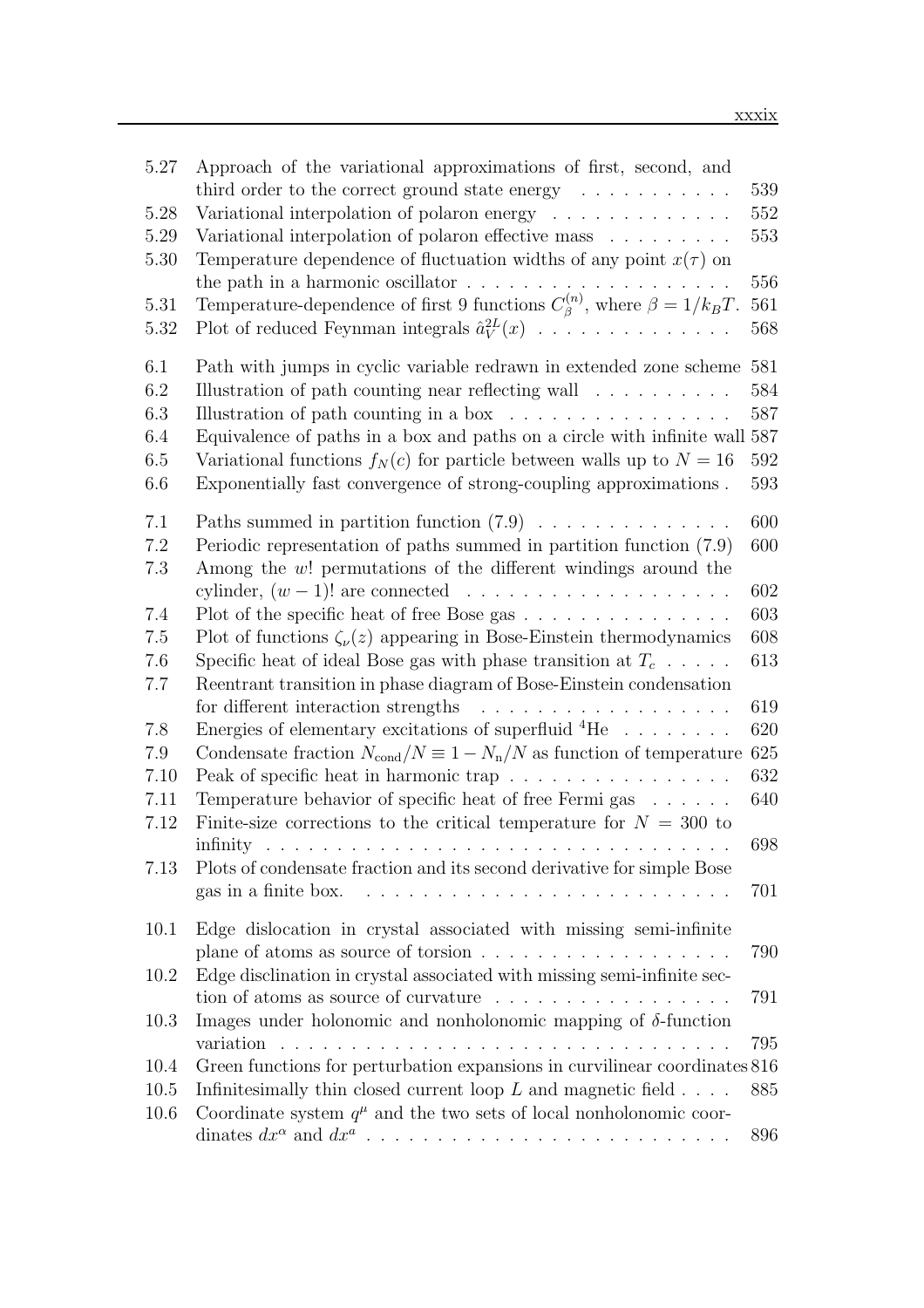| 13.1 | Illustration of associated final points in <b>u</b> -space, to be summed in<br>the harmonic-oscillator amplitude                                        | 945  |
|------|---------------------------------------------------------------------------------------------------------------------------------------------------------|------|
| 15.1 |                                                                                                                                                         |      |
| 15.2 | End-to-end distribution $P_N(\mathbf{R})$ of random chain with N links                                                                                  | 1038 |
| 15.3 | Neighboring links for the calculation of expectation values $\ldots$ . 1048                                                                             |      |
| 15.4 | Paramters k, $\beta$ , and m for a best fit of end-to-end distribution 1060                                                                             |      |
| 15.5 | Structure functions for different persistence lengths following from                                                                                    |      |
|      |                                                                                                                                                         |      |
| 15.6 | Normalized end-to-end distribution of stiff polymer                                                                                                     | 1064 |
| 15.7 | Comparison of critical exponent $\nu$ in Flory approximation with result                                                                                |      |
|      |                                                                                                                                                         | 1089 |
| 16.1 | Second virial coefficient $B_2$ as function of flux $\mu_0$ 1112                                                                                        |      |
| 16.2 | Lefthanded trefoil knot in polymer 1113                                                                                                                 |      |
| 16.3 |                                                                                                                                                         | 1114 |
| 16.4 | Illustration of multiplication law in knot group $\ldots \ldots \ldots$                                                                                 | 1114 |
| 16.5 | Inequivalent compound knots possessing isomorphic knot groups . 1115                                                                                    |      |
| 16.6 | Reidemeister moves in projection image of knot                                                                                                          | 1116 |
| 16.7 | Simple knots with up to 8 minimal crossings $\dots \dots \dots$                                                                                         | 1117 |
| 16.8 | Labeling of underpasses for construction of Alexander polynomial . 1118                                                                                 |      |
| 16.9 | Exceptional knots found by Kinoshita and Terasaka, Conway, and                                                                                          |      |
|      | Seifert, all with same Alexander polynomial as trivial knot $\ldots$ . 1120                                                                             |      |
|      | 16.10 Graphical rule for removing crossing in generating Kauffman poly-                                                                                 |      |
|      | nomial                                                                                                                                                  |      |
|      | 16.11 Kauffman decomposition of trefoil knot 1122                                                                                                       |      |
|      | 16.12 Skein operations relating higher knots to lower ones 1123                                                                                         |      |
|      | 16.13 Skein operations for calculating Jones polynomial of two disjoint                                                                                 |      |
|      | unknotted loops $\ldots \ldots \ldots \ldots \ldots \ldots \ldots \ldots \ldots \ldots 1124$                                                            |      |
|      | 16.14 Skein operation for calculating Jones polynomial of trefoil knot 1124<br>16.15 Skein operation for calculating Jones polynomial of Hopf link 1124 |      |
|      | 16.16 Knots with 10 and 13 crossings, not distinguished by Jonespolynomials 126                                                                         |      |
|      | 16.17 Fraction $f_N$ of unknotted closed polymers in ensemble of fixed length                                                                           |      |
|      |                                                                                                                                                         |      |
|      |                                                                                                                                                         |      |
|      |                                                                                                                                                         |      |
|      | 16.20 Simple links of two polymers up to 8 crossings                                                                                                    | 1131 |
|      | 16.21 Illustration of Calagareau-White relation                                                                                                         | 1135 |
|      | 16.22 Closed polymers along the contours $C_1, C_2$ respectively                                                                                        | 1139 |
|      | 16.23 Four diagrams contributing to functional integral 1146                                                                                            |      |
|      | 16.24 Values of parameter $\nu$ at which plateaus in fractional quantum Hall                                                                            |      |
|      | resistance $h/e^2\nu$ are expected theoretically                                                                                                        | 1158 |
|      | 16.25 Trivial windings $L_{T+}$ and $L_{T-}$ . Their removal by means of Reide-                                                                         |      |
|      | meister move of type I decreases or increases writhe $w$ 1165                                                                                           |      |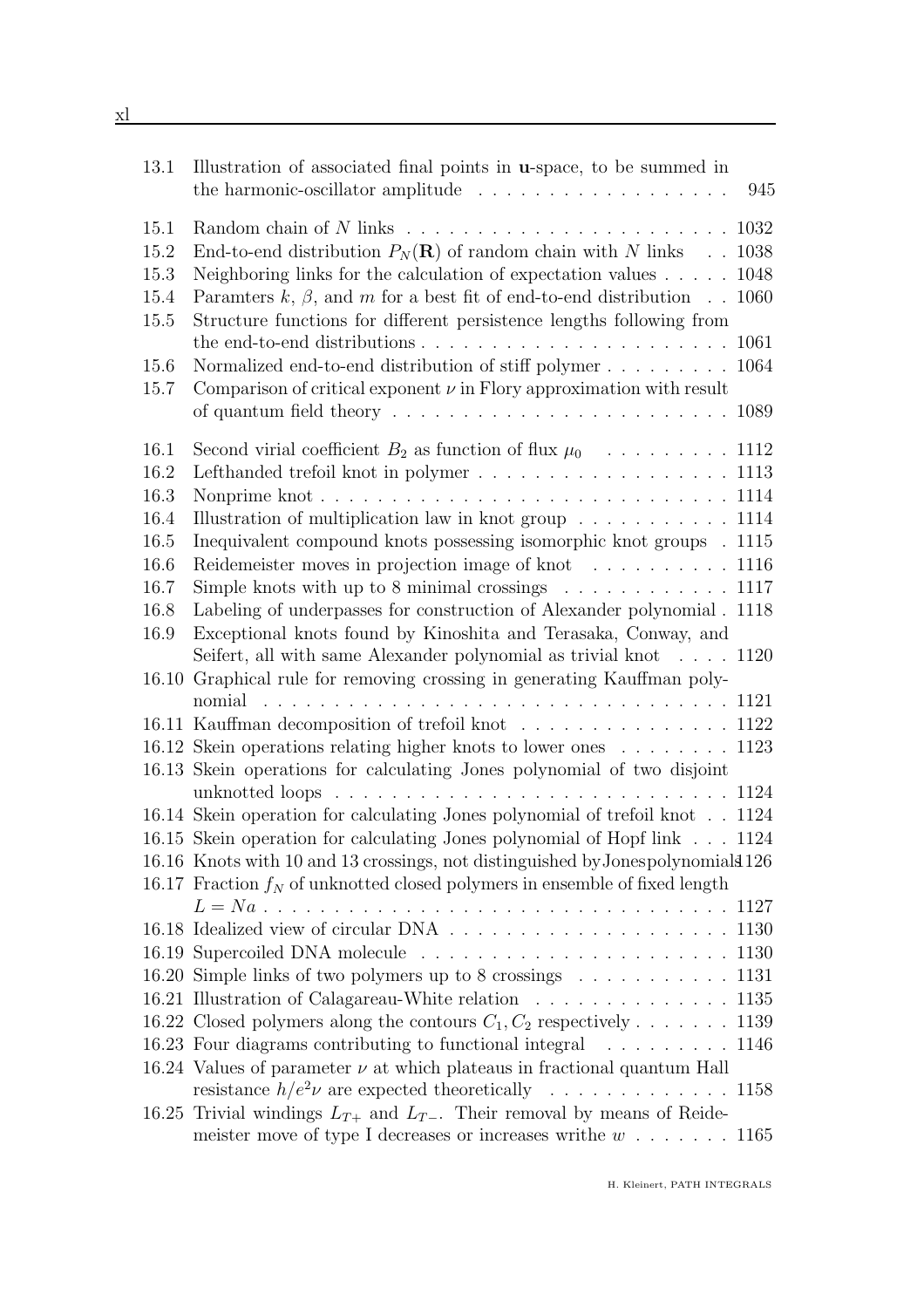| 17.1 | Plot of symmetric double-well potential $\ldots \ldots \ldots \ldots \ldots 1177$                     |      |
|------|-------------------------------------------------------------------------------------------------------|------|
| 17.2 | Classical kink solution in double-well potential connecting two de-                                   |      |
|      | generate maxima in reversed potential $\ldots \ldots \ldots \ldots \ldots \ldots 1180$                |      |
| 17.3 | Reversed double-well potential governing motion of position $x$ as                                    |      |
|      |                                                                                                       |      |
| 17.4 | Potential for quadratic fluctuations around kink solution 1184 $\,$                                   |      |
| 17.5 | Vertices and lines of Feynman diagrams for correction factor $C$ in                                   |      |
|      |                                                                                                       | 1209 |
| 17.6 | Positions of extrema $x_{\text{ex}}$ in asymmetric double-well potential 1211                         |      |
| 17.7 | Classical bubble solution in reversed asymmetric quartic potential                                    | 1213 |
| 17.8 | Action of deformed bubble solution as function of deformation pa-                                     |      |
|      | rameter<br>$\sim$ $\sim$                                                                              | 1215 |
| 17.9 |                                                                                                       |      |
|      | 17.10 Lines of constant Re( $t^2 + t^3$ ) in complex t-plane and integration                          |      |
|      | contours $C_i$ which maintain convergence of fluctuation integral $\ldots$ 1217                       |      |
|      | 17.11 Potential of anharmonic oscillator for small negative coupling 1225                             |      |
|      | 17.12 Rosen-Morse Potential for fluctuations around the classical bubble                              |      |
|      | solution<br>$\ldots$ 1226<br>.                                                                        |      |
|      | 17.13 Reduced imaginary part of lowest three energy levels of anharmonic                              |      |
|      | oscillator for negative couplings $\ldots \ldots \ldots \ldots \ldots \ldots \ldots 1234$             |      |
|      | 17.14 Energies of anharmonic oscillator as function of $g' \equiv g/\omega^3$ , obtained              |      |
|      | from the variational imaginary part $\dots \dots \dots \dots \dots \dots \dots \dots 1237$            |      |
|      | 17.15 Reduced imaginary part of ground state energy of anharmonic os-                                 |      |
|      | cillator from variational perturbation theory $\ldots \ldots \ldots \ldots 1238$                      |      |
|      | 17.16 Cuts in complex $\hat{g}$ -plane whose moments with respect to inverse                          |      |
|      | coupling constant determine re-expansion coefficients 1241 $\,$                                       |      |
|      | 17.17 Theoretically obtained convergence behavior of Nth approximants                                 |      |
|      | for $\alpha_0$                                                                                        |      |
|      | 17.18 Theoretically obtained oscillatory behavior around exponentially                                |      |
|      | fast asymptotic approach of $\alpha_0$ to its exact value<br>. 1245                                   |      |
|      | 17.19 Comparison of ratios $R_n$ between successive expansion coefficients                            |      |
|      | of the strong-coupling expansion with ratios $R_n^{\text{as}}$ 1246                                   |      |
|      | 17.20 Strong-Coupling Expansion of ground state energy in comparison                                  |      |
|      | with exact values and perturbative results of 2nd and 3rd order 1247                                  |      |
|      | 17.21 Renormalization group trajectories for physically identical supercon-                           |      |
|      |                                                                                                       |      |
|      | 17.22 Potential $V(\rho) = -\rho^2 + \rho^4/2 - j^2/\rho^2$ showing barrier in supercon-              |      |
|      | ducting wire $\ldots \ldots \ldots \ldots \ldots \ldots \ldots \ldots \ldots \ldots$                  | 1253 |
|      | 17.23 Condensation energy as function of velocity parameter $k_n = 2\pi n/L$ 1254                     |      |
|      | 17.24 Order parameter of superconducting thin circular wire 1255                                      |      |
|      | 17.25 Extremal excursion of order parameter in superconducting wire 1256                              |      |
|      | 17.26 Infinitesimal translation of the critical bubble yields antisymmetric                           |      |
|      | wave function of zero energy $\dots \dots \dots \dots \dots \dots \dots \dots \dots \dots \dots 1257$ |      |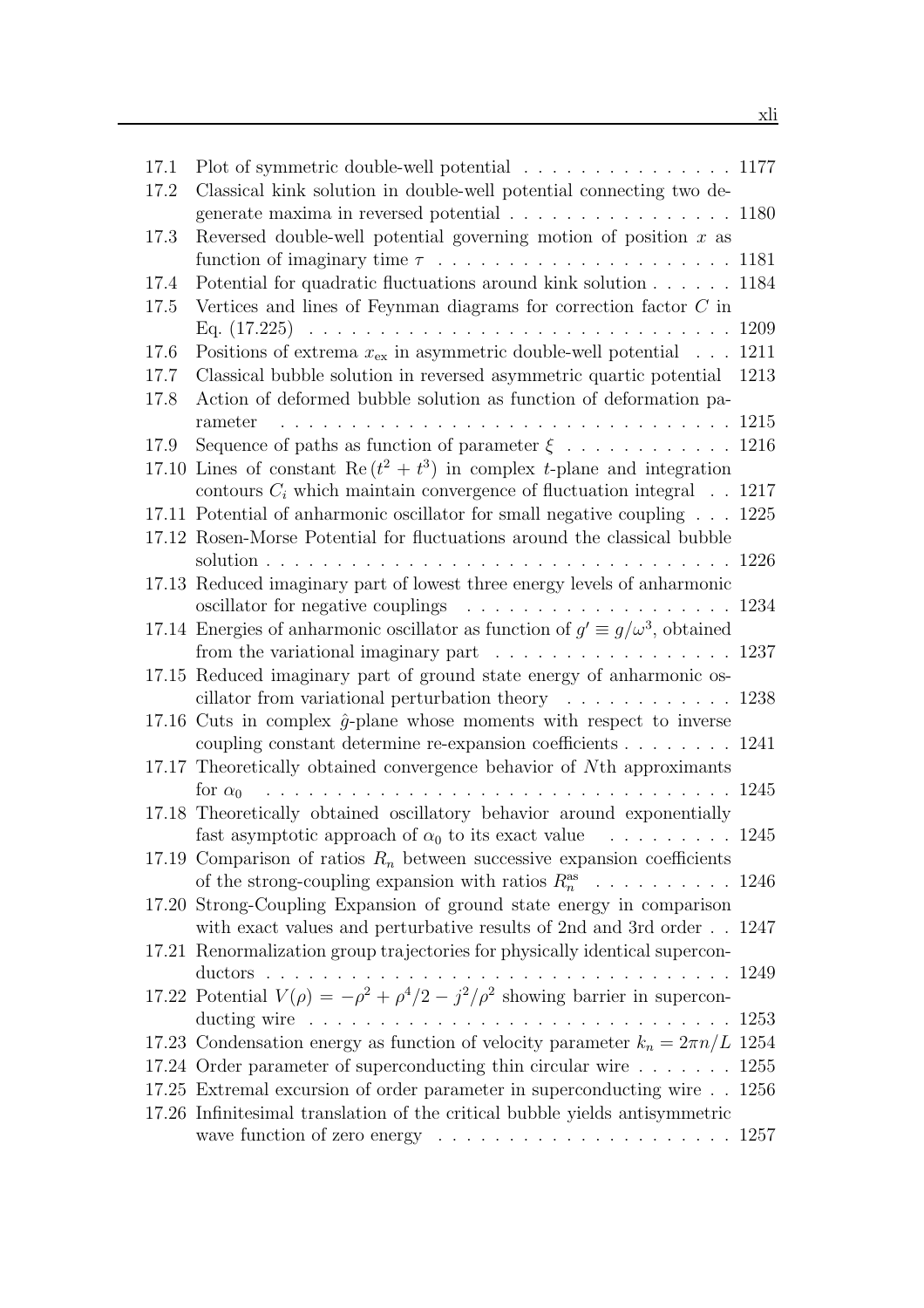|              | 17.27 Logarithmic plot of resistance of thin superconducting wire as func-                                                                                                                                                                                           |              |
|--------------|----------------------------------------------------------------------------------------------------------------------------------------------------------------------------------------------------------------------------------------------------------------------|--------------|
|              | 17.28 Bubble energy as function of its radius $R \dots \dots \dots \dots \dots \dots \dots \dots$<br>17.29 Qualitative behavior of critical bubble solution as function of its                                                                                       |              |
|              | radius<br>17.30 Decay of metastable false vacuum in Minkowski space                                                                                                                                                                                                  | 1261<br>1266 |
| 18.1<br>18.2 | Closed-time contour in forward-backward path integrals $\ldots \ldots$<br>Behavior of function $6J(z)/\pi^2$ in finite-temperature Lamb shift . 1357                                                                                                                 | 1292         |
| 19.1<br>19.2 | Spacetime picture of pair creation $\ldots \ldots \ldots \ldots \ldots \ldots 1390$<br>Potential of closed Friedman universe as a function of the radius                                                                                                             |              |
| 19.3         | Radius of universe as a function of time in Friedman universe 1407                                                                                                                                                                                                   |              |
| 20.1         | Periods of exponential growth of price index averaged over major<br>industrial stocks in the United States over 80 years 1440                                                                                                                                        |              |
| 20.2         | Index S&P 500 for 13-year period Jan. 1, $1984 - Dec.$ 14, 1996,<br>recorded every minute, and volatility in time intervals 30 minutes. 1441                                                                                                                         |              |
| 20.3         | Comparison of best Gaussian, log-normal, and Gamma distribution<br>fits to volatilities over 300 min                                                                                                                                                                 |              |
| 20.4<br>20.5 | Fluctuation spectrum of exchange rate $DM/US^*$ 1442<br>Behavior of logarithmic stock price following the stochastic differen-                                                                                                                                       |              |
| 20.6         | Left: Lévy tails of the S&P 500 index (1 minute log-returns) plotted<br>against $z/\delta$ . Right: Double-logarithmic plot exhibiting the power-<br>like falloffs.                                                                                                  |              |
| 20.7         | Best fit of cumulative versions (20.38) of truncated Lévy distribution 1449                                                                                                                                                                                          |              |
| 20.8         | Change in shape of truncated Lévy distributions of width $\sigma = 1$<br>with increasing kurtoses $\kappa = 0$ (Gaussian, solid curve), 1, 2, 5, 10                                                                                                                  | 1450         |
| 20.9         | Change in shape of truncated Lévy distributions of width $\sigma = 1$ and<br>kurtosis $\kappa = 1$ with increasing skewness $s = 0$ (solid curve), 0.4, 0.8 1453                                                                                                     |              |
|              | 20.10 Boltzmann distribution of S&P 500 and NASDAQ 100 high-<br>frequency log-returns recorded by the minute. $\ldots \ldots \ldots \ldots 1455$                                                                                                                     |              |
|              | 20.11 Market temperatures of S&P 500 and NASDAQ 100 indices from                                                                                                                                                                                                     |              |
|              | $20.12$ Dow Jones index over 78 years (1929-2006) and the annual market<br>temperature $\ldots \ldots \ldots \ldots \ldots \ldots \ldots \ldots \ldots \ldots \ldots$                                                                                                |              |
|              | 20.13 Logarithmic plot of the normalized $\delta$ -exponential for $\delta = 0$ (Gaus-<br>sian), 0.2, 0.4, 0.6, all for $\sigma = 1$ , and fit of the log-returns of 20<br>NYSE top-volume stocks over short time scales from 1 to 3 minutes<br>by this distribution |              |
|              | 20.14 Comparison of best fit of Meixner distribution to truncated Lévy                                                                                                                                                                                               |              |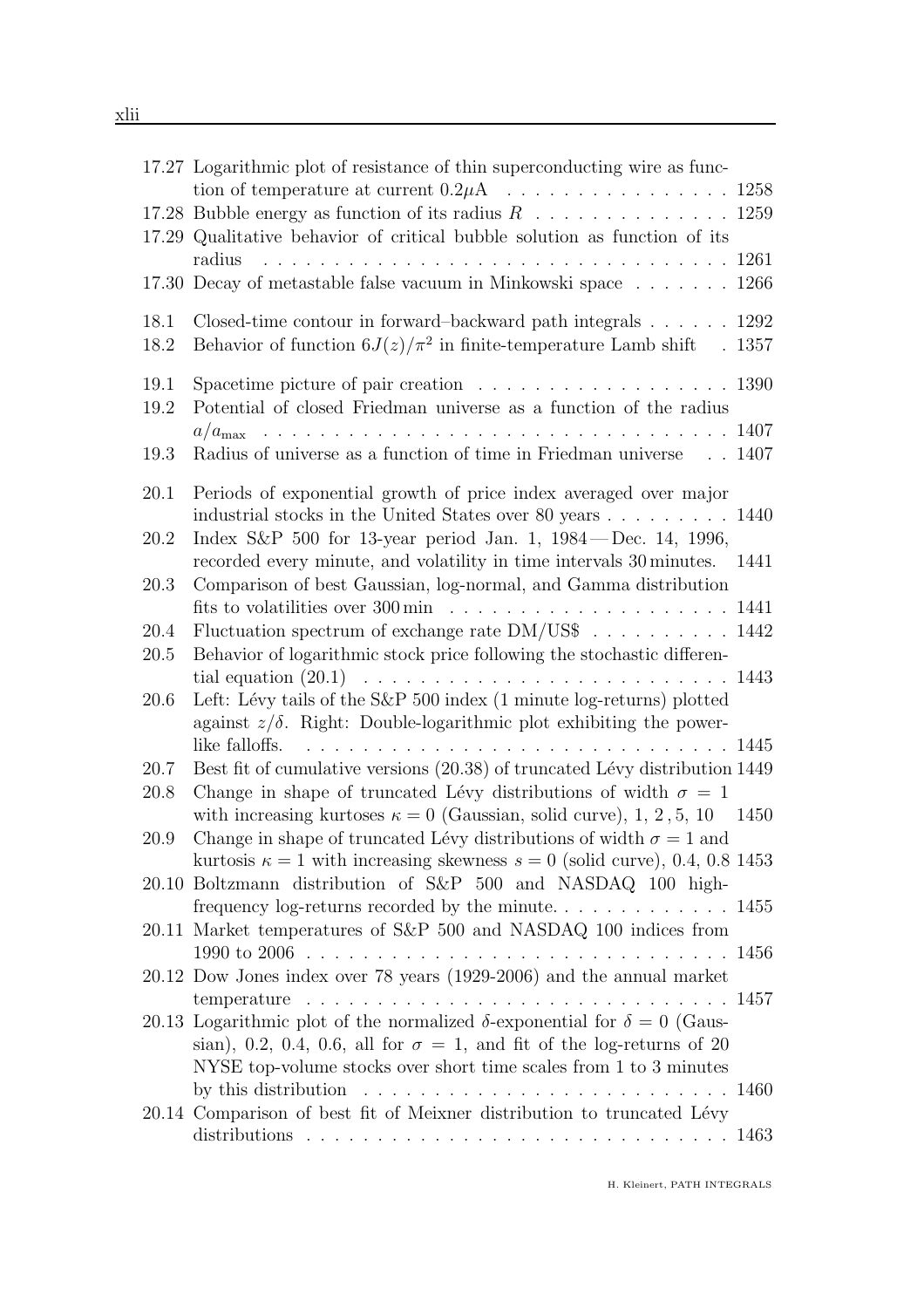| 20.15 Fits of Gaussian distribution to $S\&P$ 500 log-returns recorded in                   |        |
|---------------------------------------------------------------------------------------------|--------|
|                                                                                             |        |
|                                                                                             |        |
| 20.17 Cumulative distributions obtained from repeated convolution inte-                     |        |
| grals of distributions of S&P 500 price changes over 15 minutes                             | . 1474 |
| 20.18 Gaussian distributions of S&P 500 and NASDAQ 100 weekly log-                          |        |
|                                                                                             |        |
| 20.19 Variance of S&P 500 and NASDAQ 100 indices as a function of time 476                  |        |
| 20.20 Kurtosis of S&P 500 and NASDAQ 100 indices as a function of                           |        |
| time. The right-hand side shows the relative deviation from the $1/t$                       |        |
| behavior in percent. $\ldots \ldots \ldots \ldots \ldots \ldots \ldots \ldots \ldots 1477$  |        |
| 20.21 Stationary distribution of variances 1497                                             |        |
| 20.22 Probability distribution of logarithm of stock price for different time               |        |
|                                                                                             |        |
| 20.23 Universal distribution of Dow-Jones data points 1502                                  |        |
| 20.24 Slope $-d \log P(x t   x_a t_a)/dx$ of exponential tail of distribution . 1503        |        |
| 20.25 Fraction $f(\Delta t)$ of total probability contained in Gaussian part of             |        |
|                                                                                             |        |
|                                                                                             |        |
| 20.27 Left: Comparison of $GARCH(1,1)$ process with S&P 500 minute                          |        |
| data. Right: Comparison of $GARCH(1,1)$ , Heston, and Gaussian                              |        |
|                                                                                             |        |
| 20.28 Dependence of call option price $O$ on stock price $S$ , strike price $E$ ,           |        |
|                                                                                             |        |
|                                                                                             |        |
| 20.30 Dependence of call price $O(S, t)$ on stock price S for truncated Lévy                |        |
|                                                                                             |        |
| 20.31 Dependence of call price $O(S, v, t)$ on stock price $S \dots \dots \dots \dots 1527$ |        |
| 20.32 Comparison of large- $x$ expansions containing different numbers of                   |        |
| terms in truncated Lévy distribution $\ldots \ldots \ldots \ldots \ldots 1532$              |        |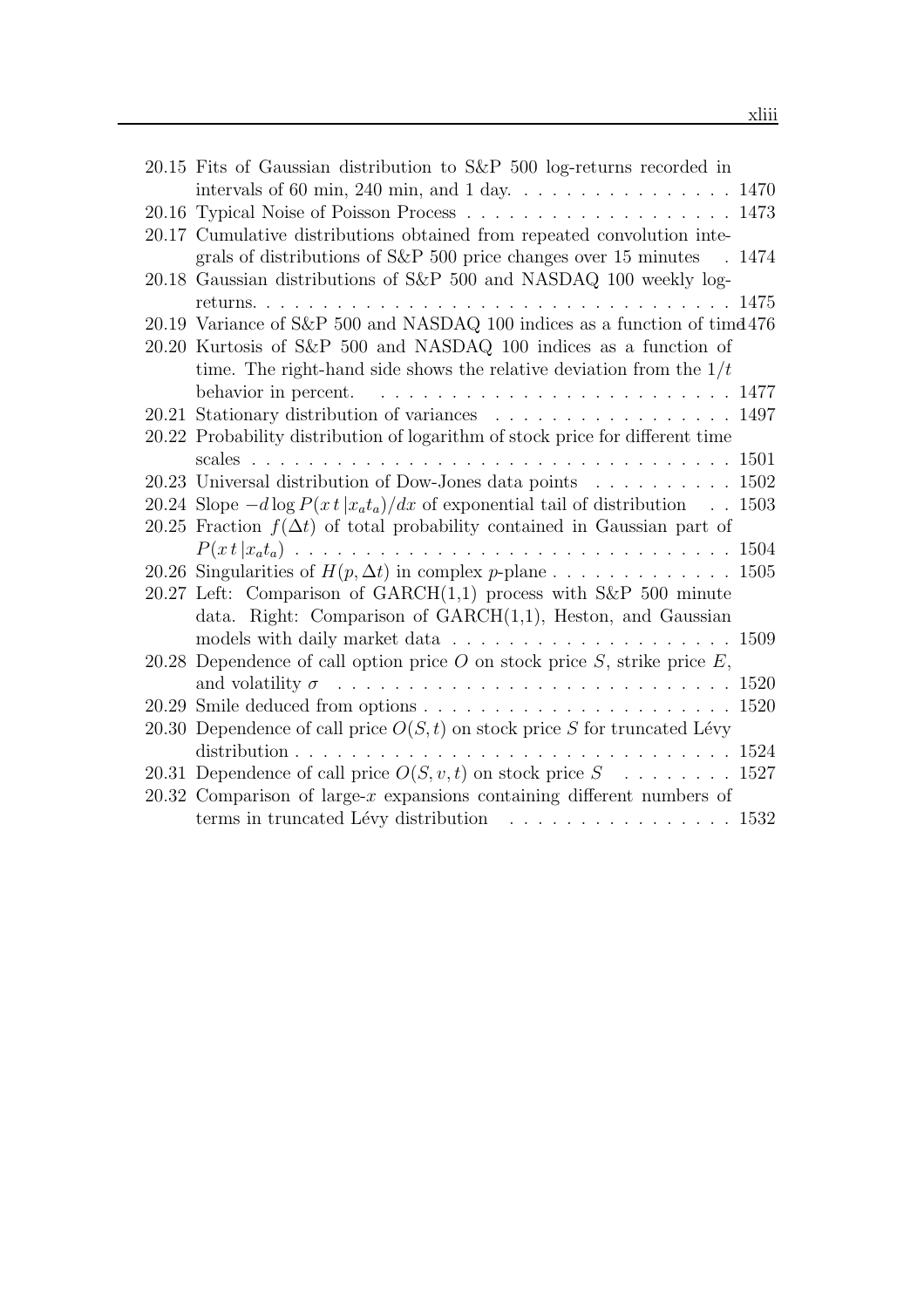## List of Tables

| 3.1        | Expansion coefficients for the ground-state energy of the oscillator<br>with cubic and quartic anharmonicity $\dots \dots \dots \dots \dots \dots$                                  | 359        |
|------------|-------------------------------------------------------------------------------------------------------------------------------------------------------------------------------------|------------|
| 3.2        | Expansion coefficients for the ground-state energy of the oscillator<br>with cubic and quartic anharmonicity in presence of an external current 360                                 |            |
| 3.3        | Effective potential for the oscillator with cubic and quartic anhar-<br>monicity, expanded in the coupling constant $g \dots \dots \dots \dots$                                     | 362        |
| 4.1        | Particle energies in purely anharmonic potential $gx^4/4$ for $n =$<br>0, 2, 4, 6, 8, 10<br>والمتحاولة والمتحاولة والمتحاولة والمتحاولة والمتحاولة والمتحاولة والمتحاولة والمتحاولة | 422        |
| 5.1<br>5.2 | Comparison of variational energy with exact ground state energy<br>Example for competing leading six terms in large- $B$ expansion $\ldots$                                         | 473<br>493 |
| 5.3        | Perturbation coefficients up to order $B^6$ in weak-field expansions of<br>variational parameters, and binding energy $\dots \dots \dots \dots \dots$                               | 495        |
| 5.4<br>5.5 | Approach of variational energies to Bohr-Sommerfeld approximation<br>Energies of the nth excited states of anharmonic oscillator for various                                        | 500        |
| 5.6        | Second- and third-order approximations to ground state energy of                                                                                                                    | 501        |
|            | anharmonic oscillator<br>$\ldots$ .                                                                                                                                                 | 506        |
| 5.7        | Free energy of anharmonic oscillator for various coupling strengths<br>and temperatures                                                                                             | 510        |
| 5.8        | Comparison of the variational approximations $W_N$ at $T=0$ for in-<br>creasing $N$ with the exact ground state energy<br><u>.</u>                                                  | 516        |
| 5.9        | Coefficients $b_n$ of strong-coupling expansion of ground state energy of                                                                                                           | 520        |
|            | 5.10 Equations determining coefficients $b_n$ in strong-coupling expansion.<br>5.11 Higher approximations to excited energy with $n = 8$ of anharmonic                              | 523        |
|            | oscillator at various coupling constants $g \ldots \ldots \ldots \ldots$                                                                                                            | 527        |
|            | 5.12 Numerical results for variational parameters and energy                                                                                                                        | 549        |
| 6.1        | First eight variational functions $f_N(c)$                                                                                                                                          | 592        |
|            | 16.1 Numbers of simple and compound knots 1116<br>16.2 Tables of underpasses and directions of overpassing lines for trefoil                                                        |            |
|            | 16.3 Alexander, Jones, and HOMFLY polynomials for smallest simple                                                                                                                   |            |
|            | knots                                                                                                                                                                               |            |